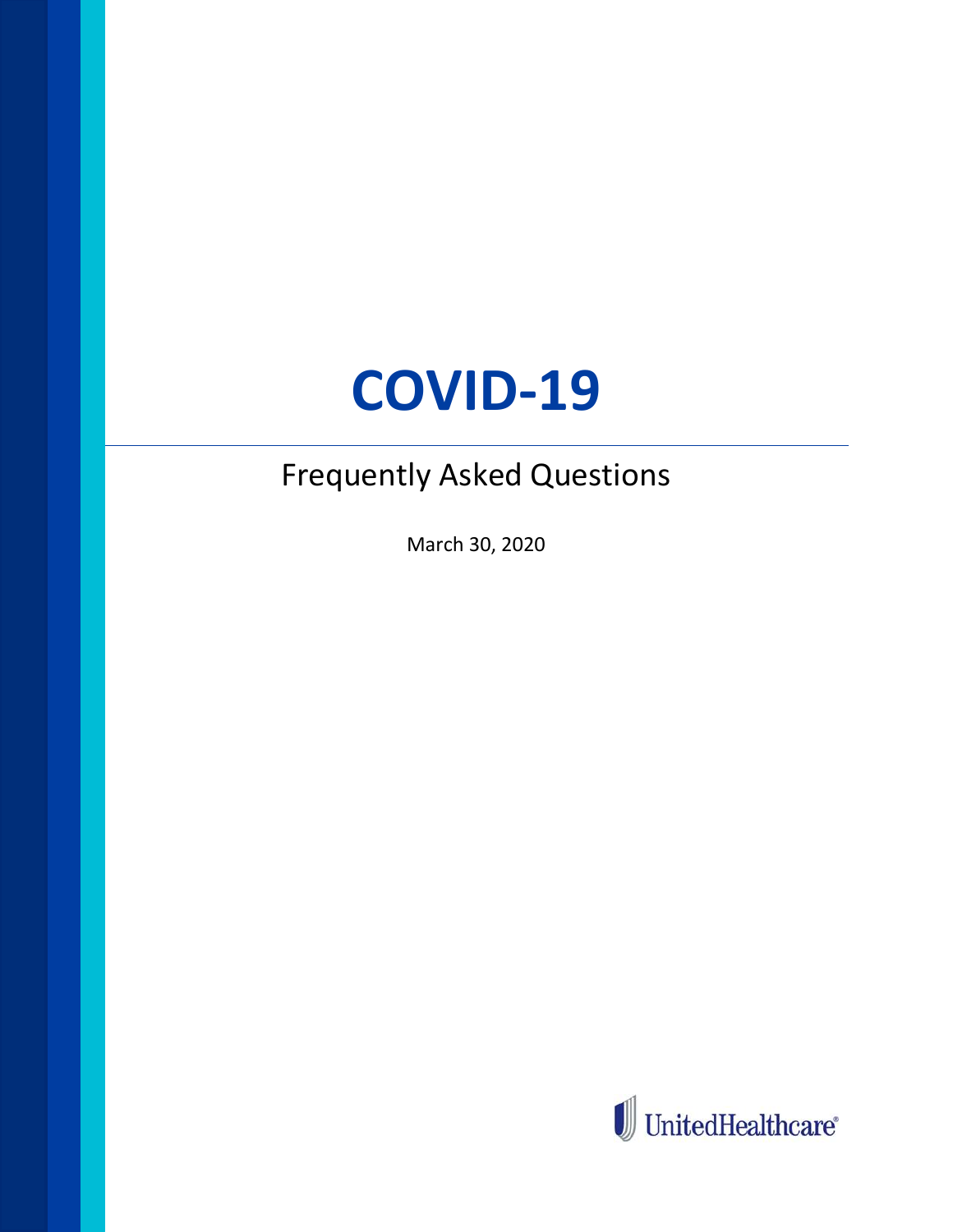## **Coronavirus Update as of March 30**

## **COVID-19 Frequently Asked Questions (FAQ)**

## **TABLE OF CONTENTS**

UNITEDHEALTHCARE PROPRIETARY AND CONFIDENTIAL

UnitedHealthcare's presentation materials and responses to your questions are intended to provide general information and assistance during this national emergency and do not constitute medical, legal or tax advice. Please contact your medical, legal and tax advisors on how to respond to this situation. The materials and discussion topics do not constitute a binding obligation of UnitedHealthcare with respect to any matter discussed herein. Please note, in addition to federal law, states may have additional or differing requirements.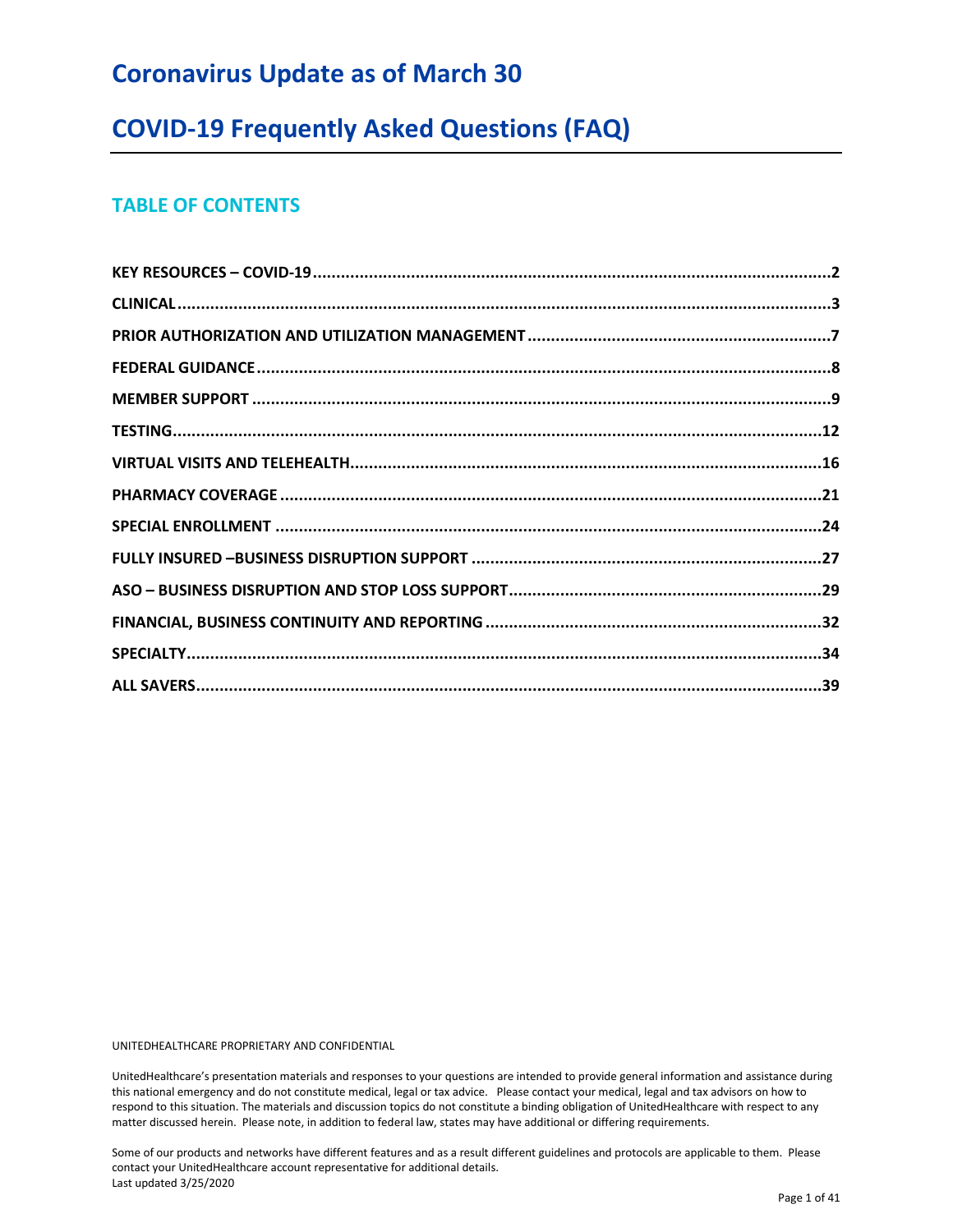## <span id="page-2-0"></span>**KEY RESOURCES – COVID-19**

- [CDC COVID-19 Site](https://www.cdc.gov/coronavirus/2019-nCoV/index.html)  what you should know, situation updates, community impacts and resources
- [CDC Travel recommendations](https://www.cdc.gov/coronavirus/2019-ncov/travelers/index.html?hpid=ec0df367-28c1-4e0e-9fe3-20521c31f849&hlkid=0d966159d56741d1a8616b32131d2c62&hctky=)
- UnitedHealthcare [COVID-19 FAQ](https://www.uhc.com/)
- [IRS Notice on High Deductible Plans with HSA](https://www.irs.gov/pub/irs-drop/n-20-15.pdf)
- [Family First Coronavirus Response Act \(H.R. 6201\)](https://www.congress.gov/bill/116th-congress/house-bill/6201)
- [Sanvello press release](https://www.unitedhealthgroup.com/newsroom/2020/2020-03-20-sanvello-premium-access-covid-19.html)

UNITEDHEALTHCARE PROPRIETARY AND CONFIDENTIAL

UnitedHealthcare's presentation materials and responses to your questions are intended to provide general information and assistance during this national emergency and do not constitute medical, legal or tax advice. Please contact your medical, legal and tax advisors on how to respond to this situation. The materials and discussion topics do not constitute a binding obligation of UnitedHealthcare with respect to any matter discussed herein. Please note, in addition to federal law, states may have additional or differing requirements.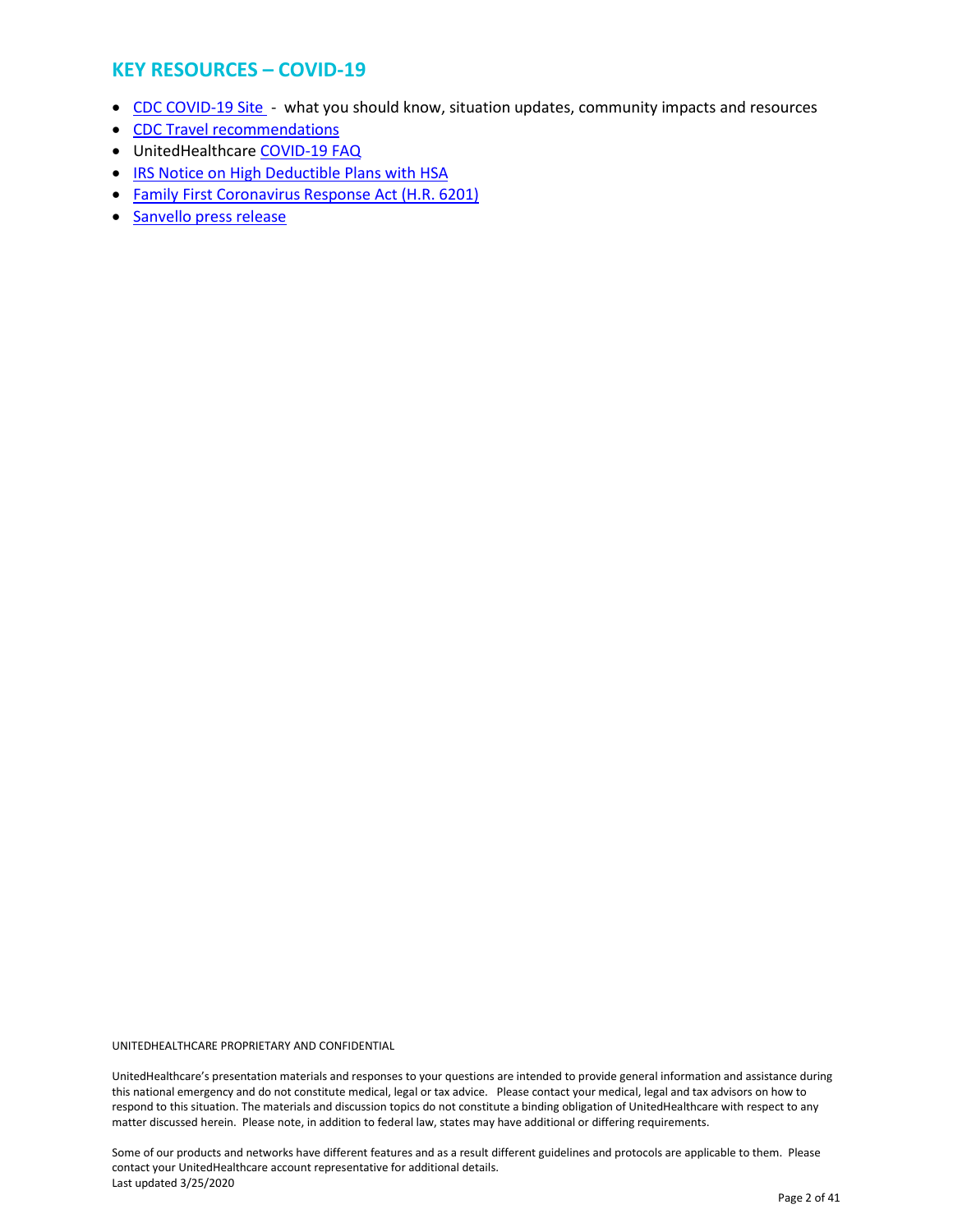## <span id="page-3-0"></span>**CLINICAL**

## **THE INFORMATION IN THE FOLLOWING SECTION IS SOURCED FROM THE CDC. REFER TO THE [CORONAVIRUS.GOV](https://www.coronavirus.gov/) AND [CDC WEBSITE](https://www.cdc.gov/coronavirus/2019-nCoV/index.html) FOR THE MOST CURRENT INFORMATION.**

#### **What is it?**

COVID-19 is a respiratory infection. It is caused by an RNA virus called nCoV19 that is part of the SARS lineage of coronaviruses.

#### **What are the symptoms?**

The symptoms of COVID-19 are fever, cough and shortness of breath. Those who develop serious illness generally are found to have pneumonia.

#### **How does it spread?**

COVID-19 can spread from person to person, primarily between people who are in close contact – within about 6 feet – of one another, through respiratory droplets produced when an infected person coughs or sneezes. It also may be possible that a person can get COVID-19 by touching a surface or object that has the virus on it and then by touching their mucous membranes (mouth, nose, eyes). It is believed it can live on surfaces in the range of hours to days. Some early studies indicate that it may also be passed through stool/feces.

#### **Is there a vaccine?**

There is currently NO vaccine to protect against COVID-19. While there are numerous efforts underway to develop a vaccine, (in fact you may have heard the first human trial began on 3/17/2020) historical experience would suggest it will be at least a year before one is commercially available to the general public. Please refer to [www.coronavirus.gov](http://www.coronavirus.gov/)

#### **Who is most at risk?**

Most cases of COVID-19 worldwide have been mild and >80%[i](#page-41-0) of infected individuals have been able to fully recover at home. However some people are at higher risk of getting very sick from this illness and should take additional precautions. Those people include:

- People over the age of 60, particularly people those over the age of 80;
- People who have chronic medical conditions like heart disease, diabetes, chronic lung disease, chronic renal disease<sup>ii</sup>, cancer and obesity; and
- **People** who have a suppressed immune system from medications or those that have a compromised immune system.

Early indication is that the cause of death in individuals with COVID-19 is sepsis, ARDS and/or cardiac arrest<sup>[iii](#page-41-2)</sup>. Please refer to [www.coronavirus.gov](http://www.coronavirus.gov/)

#### UNITEDHEALTHCARE PROPRIETARY AND CONFIDENTIAL

UnitedHealthcare's presentation materials and responses to your questions are intended to provide general information and assistance during this national emergency and do not constitute medical, legal or tax advice. Please contact your medical, legal and tax advisors on how to respond to this situation. The materials and discussion topics do not constitute a binding obligation of UnitedHealthcare with respect to any matter discussed herein. Please note, in addition to federal law, states may have additional or differing requirements.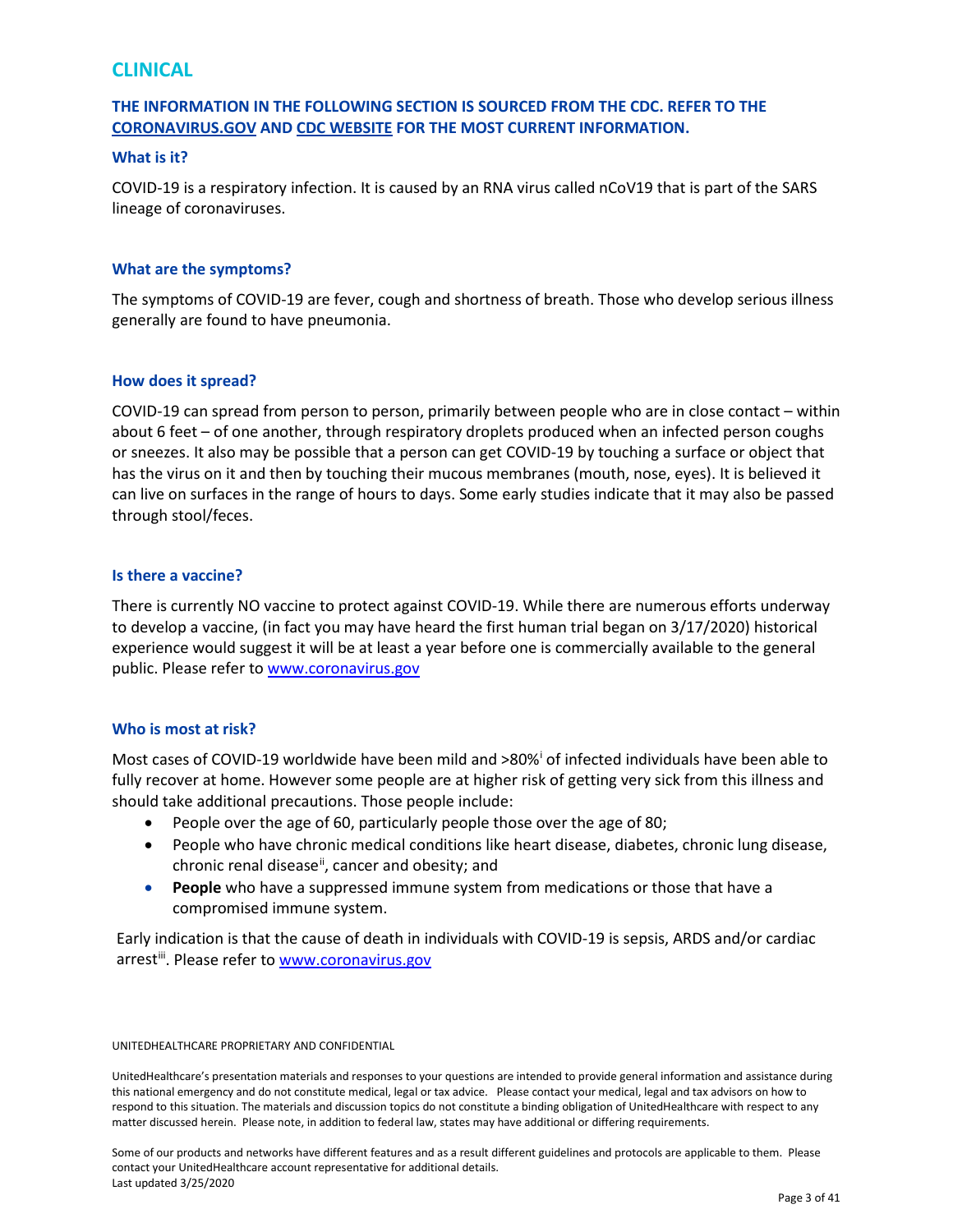#### **What should I do if I have symptoms?**

If someone thinks they have been exposed to COVID-19 and develops symptoms such as fever, cough and/or difficulty breathing, they should first **CALL** a health care professional for medical advice. Please refer t[o www.coronavirus.gov](http://www.coronavirus.gov/)

### **If an employee is immune suppressed due to medication or prior organ transplant, should they be quarantined if they have no other conditions or symptoms (fever, SOB, cough, travel or exposure)?**

CDC guidance is for those people at high risk to self-quarantine or socially isolate and take other precautions as outlined on the CDC site. Please refer t[o www.coronavirus.gov](http://www.coronavirus.gov/)

#### **Is it true that people can infect others before they themselves show any symptoms?**

Yes. It is believed a person can be contagious several days before symptoms appear and up to 14 days after symptoms have ended. Please refer to [www.coronavirus.gov](http://www.coronavirus.gov/)

#### **Should healthy individuals wear a mask to prevent COVID-19 infection?**

The CDC does not recommend that people who are well wear a facemask to protect themselves from respiratory illnesses, including COVID-19. Wearing a facemask may cause you to touch your face more often. You should only wear a mask if your health care professional recommends it. A facemask may be recommended for people who have symptoms consistent with COVID-19. This is to protect others from the risk of getting infected. The supply of face masks are crucial for health workers and other people who are taking care of someone infected with COVID-19 in close settings (at home or in a health care facility). Please refer to [www.coronavirus.gov](http://www.coronavirus.gov/)

#### **Is COVID-19 more dangerous to the autoimmune compromised than the common flu?**

Individuals, who are immunocompromised or on immunosuppressive medications, may be at higher risk for getting very sick from the virus. For now there is limited information in comparative data compared to other illnesses. Please refer to [www.coronavirus.gov](http://www.coronavirus.gov/)

#### **Why are diabetics considered a higher risk category?**

The CDC outlined areas where individuals may be higher risk and should take more precautions. Some people may have no or relatively mild symptoms, but the CDC considers those people with heart, lung, blood pressure, diabetes, and immune compromised at more at risk<sup>[1](#page-4-0)</sup>. Please refer to [www.coronavirus.gov](http://www.coronavirus.gov/)

#### **Are people with asthma at a greater risk?**

<span id="page-4-0"></span>UNITEDHEALTHCARE PROPRIETARY AND CONFIDENTIAL

UnitedHealthcare's presentation materials and responses to your questions are intended to provide general information and assistance during this national emergency and do not constitute medical, legal or tax advice. Please contact your medical, legal and tax advisors on how to respond to this situation. The materials and discussion topics do not constitute a binding obligation of UnitedHealthcare with respect to any matter discussed herein. Please note, in addition to federal law, states may have additional or differing requirements.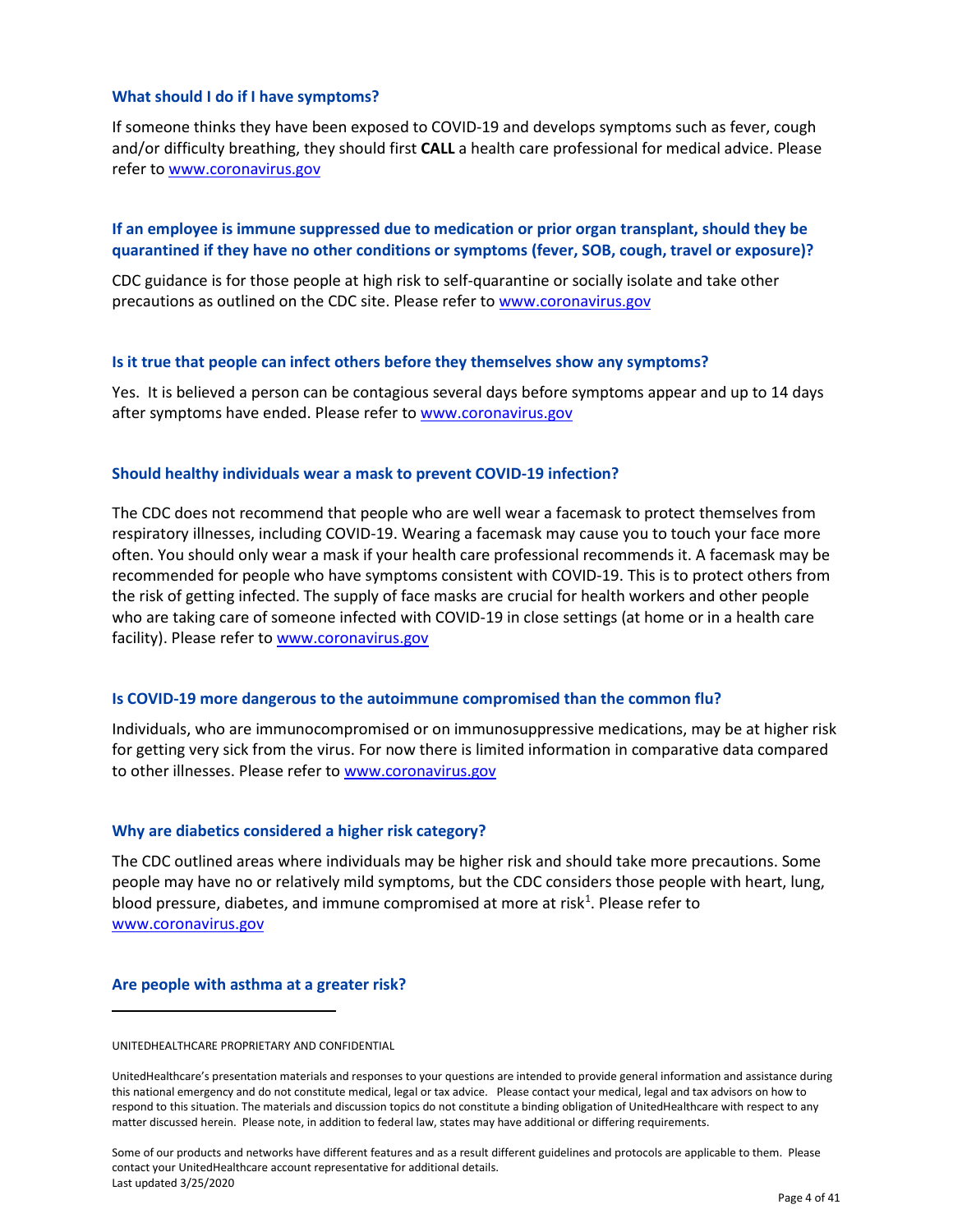Yes, adults with chronic medical conditions such as chronic lung diseases may put them at higher risk. Please refer t[o www.coronavirus.gov](http://www.coronavirus.gov/)

### **How dangerous is this virus to pregnant women?**

Information at this time is very limited on COVID-19 in pregnancy. It is believed that pregnant women may be at a greater risk of getting sick from COVID-19 than the general population. Pregnant women in general may be at increased risk for some infections as they experience changes in their immune systems as a result of pregnancy. It is advisable that all pregnant women practice social distancing. Please refer to [www.coronavirus.gov](http://www.coronavirus.gov/)

#### **Will someone who has had the virus and been on isolation at home need to be retested?**

People with COVID-19 who have stayed home (home isolated) can stop home isolation and move to 14 days of home quarantine under the direction of their treating physician, state/local health department and government regulations. Generally, home isolation is lifted under the following conditions:

- You received two negative tests in a row, 24 hours apart. AND
- You no longer have a fever (without the use medicine that reduces fevers). AND
- Other symptoms have improved (for example, when your cough or shortness of breath have improved)

Please refer t[o www.coronavirus.gov](http://www.coronavirus.gov/)

## **If someone is near another person with COVID, but the person doesn't cough or sneeze, are you at risk of contracting this disease? NEW 3/27**

Yes. The virus that causes COVID-19 is spread from person to person. The CDC continues to recommend that actively sick patients be isolated until they are better and no longer pose a risk of infecting others Please refer t[o www.coronavirus.gov](http://www.coronavirus.gov/)

## **If a person has self-quarantined for 14 days after exposure, but has not developed symptoms, may they return to work on the 15th day without any fear of an occurrence? NEW 3/27**

A person who has been released from COVID-19 quarantine is not considered a risk for spreading the virus to others if they have not developed the illness during the 14-day incubation period.

14 days is the longest incubation period seen with other similar corona viruses. Therefore, the period of quarantine is 14 days, starting with the last day of exposure if no symptoms develop. Please refer to [www.coronavirus.gov](http://www.coronavirus.gov/)

#### **Once you get the virus and recover are you immune or can you get it again?**

UNITEDHEALTHCARE PROPRIETARY AND CONFIDENTIAL Human immune response to COVID-19 is still being studied. For other coronavirus infections such as SARS reinfection is unlikely to occur after recovery. It is unlikely that a person with a healthy immune system would get re-infected from a virus as long as there has been no viral mutation<sup>iv</sup>. However it is

UnitedHealthcare's presentation materials and responses to your questions are intended to provide general information and assistance during this national emergency and do not constitute medical, legal or tax advice. Please contact your medical, legal and tax advisors on how to respond to this situation. The materials and discussion topics do not constitute a binding obligation of UnitedHealthcare with respect to any matter discussed herein. Please note, in addition to federal law, states may have additional or differing requirements.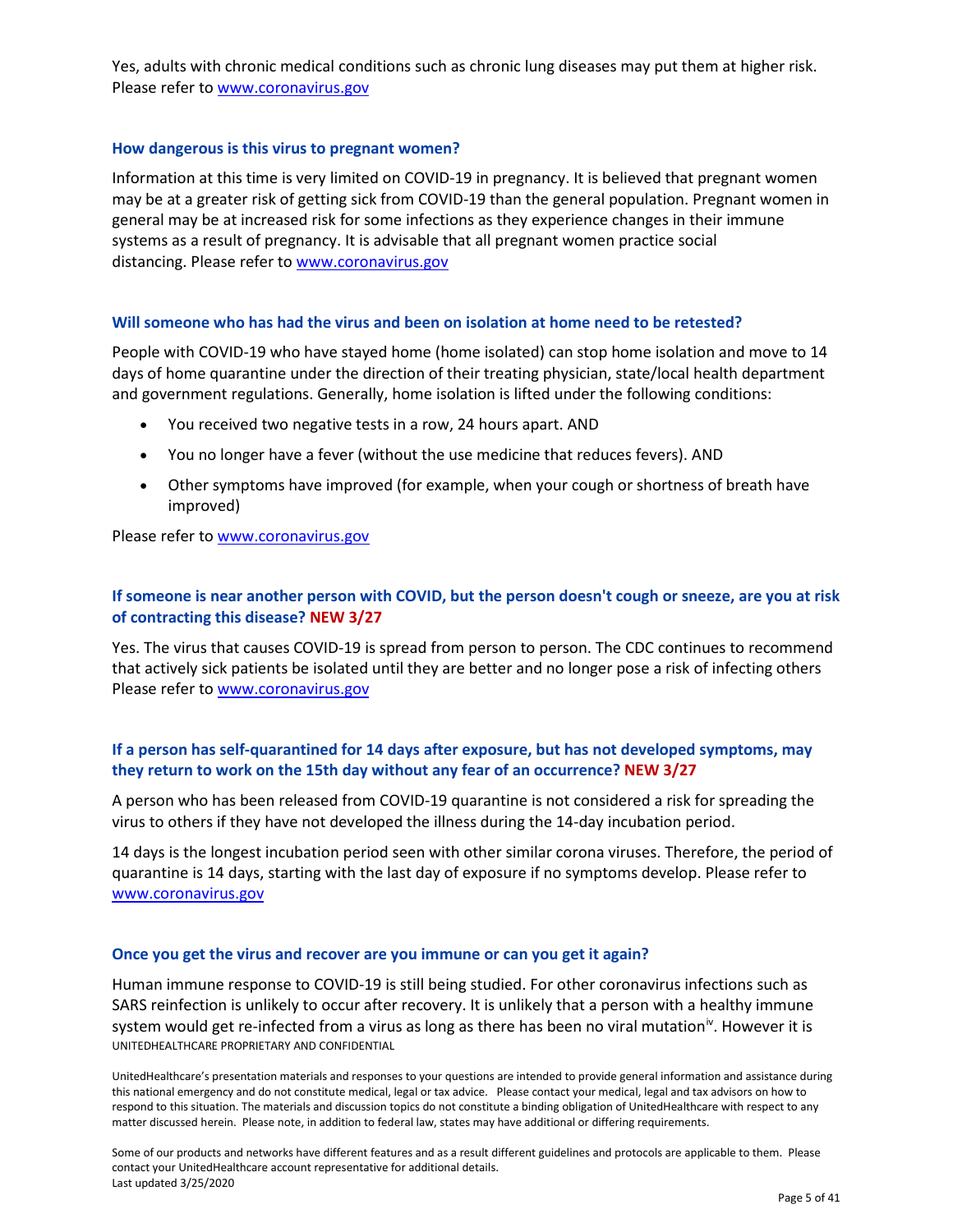unknown at this time if similar protection will occur with COVID-19. Please refer to [www.coronavirus.gov](http://www.coronavirus.gov/)

#### **Sources**

- 1. China Centre for Disease Control & Prevention, Statistica
- 2. China Centre for Disease Control & Prevention, Italian Portal of Epidemiology for Public Health
- 3. medRxiv 2020.02.26.20028191
- 4. CDC, WHO, Laure, et.al, 2020
- 5. https://www.cdc.gov/safewater/effectiveness-on-pathogens.html
- 6. National Institute of Allergy and Infectious Diseases
- 7. CDC, WHO, Laure, et.al, 2020
- 8. National Institute of Allergy and Infectious Diseases

UNITEDHEALTHCARE PROPRIETARY AND CONFIDENTIAL

UnitedHealthcare's presentation materials and responses to your questions are intended to provide general information and assistance during this national emergency and do not constitute medical, legal or tax advice. Please contact your medical, legal and tax advisors on how to respond to this situation. The materials and discussion topics do not constitute a binding obligation of UnitedHealthcare with respect to any matter discussed herein. Please note, in addition to federal law, states may have additional or differing requirements.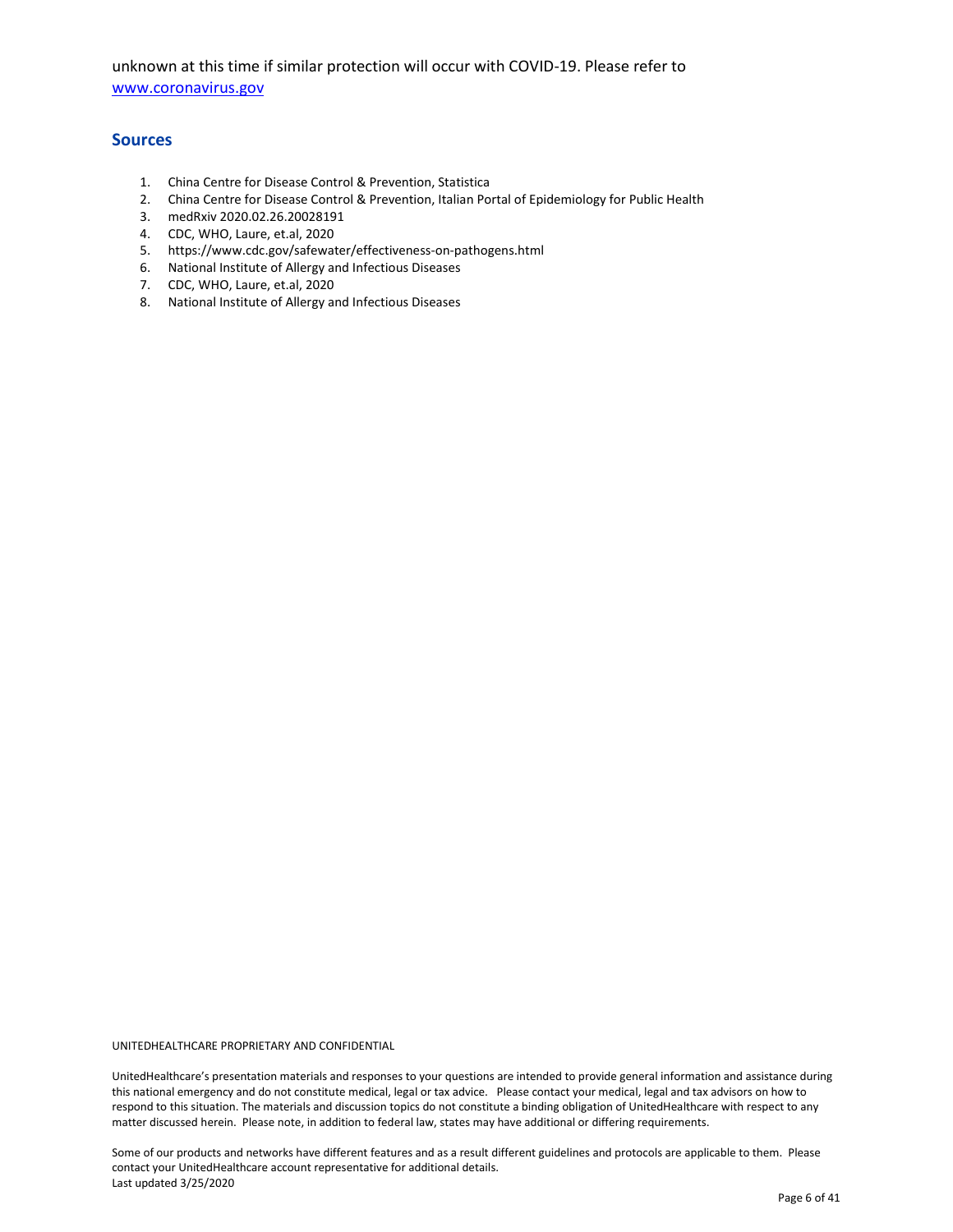## <span id="page-7-0"></span>**PRIOR AUTHORIZATION AND UTILIZATION MANAGEMENT**

## **If a member has a valid prior authorization for a surgery that has been postponed, will the member be required to go through the prior authorization process again?**

Prior Authorization will remain in effect for 90 days from the date it was initially approved.

## **Has UnitedHealthcare reduced prior authorization requirements to reduce the administrative burden for physicians and facilities? New 3/28**

UnitedHealthcare continues to adopt measures that will reduce administrative burden for physicians and facilities to help members more easily access the care they need. This includes:

- Suspension of prior authorization requirements to a post-acute care setting through May 31, 2020; and
- Suspension of prior authorization requirements when a member transfers to a new provider through May 31, 2020.

## **Site of Service was about to launch for self-funded clients on April 1,2020. Will that program be delayed? New 3/29**

UnitedHealth Group is focusing its efforts on being responsive to the needs of the health care ecosystem. With that goal in mind, a decision has been made to:

- 1) Suspend all Site of Service (SOS) Prior Authorization codes for 30 days starting March 23, 2020 for *fully insured and 47 self-funded (ASO) customers that have purchased SOS as an optional program.*
- 2) Place the SOS ASO program launch, originally scheduled for April 1, 2020, on hold.

UnitedHealthcare is strategically redeploying resources (e.g., clinical, IT, administrative, etc.) to the areas with the highest need so the company can remain responsive to this rapidly evolving situation, focusing on members, customers and the provider network.

In addition, multiple states have asked that all carriers suspend Utilization Management/Prior Authorization programs during this time, which would limit UnitedHealthcare's ability to launch this program nationally.

UnitedHealthcare does not want to add extra administrative burden for health care professionals by adding additional codes to Prior Authorization.

#### UNITEDHEALTHCARE PROPRIETARY AND CONFIDENTIAL

UnitedHealthcare's presentation materials and responses to your questions are intended to provide general information and assistance during this national emergency and do not constitute medical, legal or tax advice. Please contact your medical, legal and tax advisors on how to respond to this situation. The materials and discussion topics do not constitute a binding obligation of UnitedHealthcare with respect to any matter discussed herein. Please note, in addition to federal law, states may have additional or differing requirements.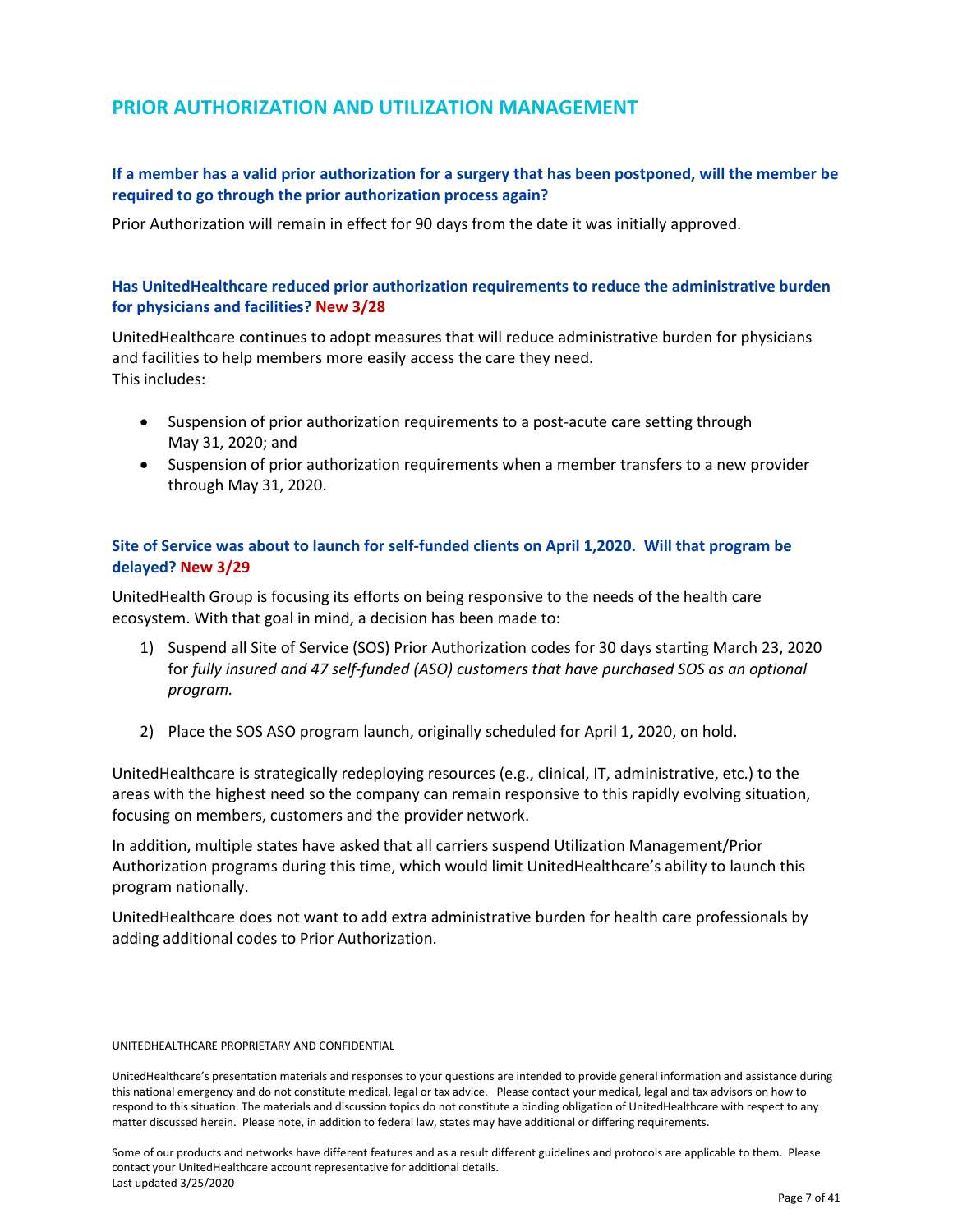#### <span id="page-8-0"></span>**What information can you provide on the Federal Legislation that passed on March 18, 2020?**

The Families First Coronavirus Response Act (HR 6201) ("Act") requires group health plans and health insurance issuers offering group or individual health insurance coverage (including grandfathered plans) to cover COVID-19 testing and certain COVID-19 testing related items and services without cost sharing ( deductibles, copayments and coinsurance), prior authorization or other medical management requirements.

- This coverage includes the COVID-19 diagnostic test and a COVID testing-related visit to order or administer the test. A testing related visit may occur in a health care provider's office, an urgent care center, an emergency department or through a telehealth visit.
- For plans with in- network and out- of- network benefits cost sharing (copayments, coinsurance and deductibles) will not apply.
- For plans with in-network benefits only, cost sharing (copayments, coinsurance, deductibles) will not apply for out-of-network emergency services or when an in- network provider is not available.
- Telehealth services apply both in and out-of-network.
- The Act is effective March 18, 2020 to apply retroactively. Currently our approach will be to have these guidelines in place on April 1 and then re-adjust the claims to meet the March 18 effective date.

UNITEDHEALTHCARE PROPRIETARY AND CONFIDENTIAL

UnitedHealthcare's presentation materials and responses to your questions are intended to provide general information and assistance during this national emergency and do not constitute medical, legal or tax advice. Please contact your medical, legal and tax advisors on how to respond to this situation. The materials and discussion topics do not constitute a binding obligation of UnitedHealthcare with respect to any matter discussed herein. Please note, in addition to federal law, states may have additional or differing requirements.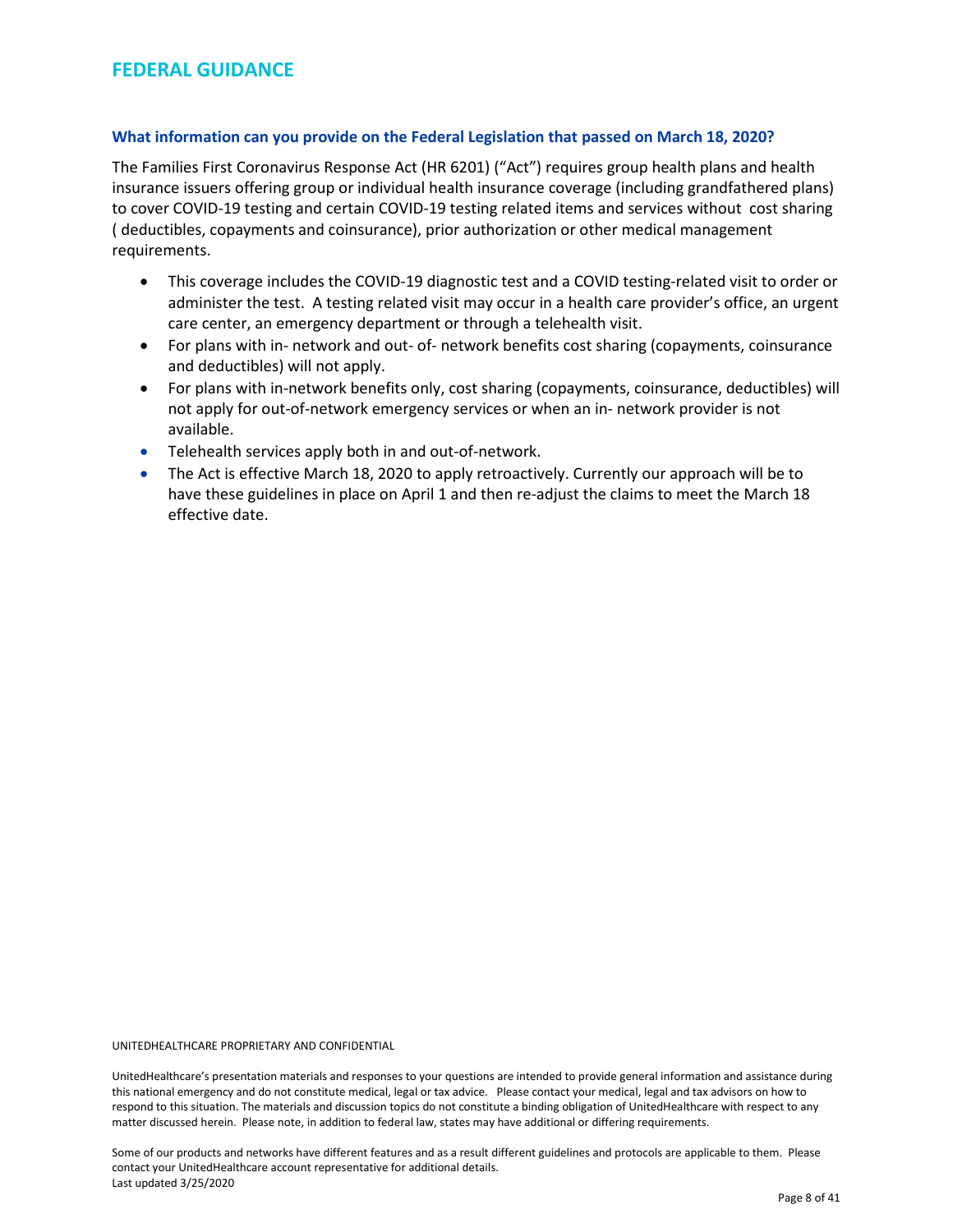## <span id="page-9-0"></span>**MEMBER SUPPORT**

#### **What is UnitedHealth Group doing to help members concerned with COVID-19?**

UnitedHealthcare has a team closely monitoring COVID-19, formerly known as the Novel Coronavirus or 2019-nCoV. Our top priority is the health and well-being of the people we serve.

As with any public health issue, UnitedHealthcare will work with and follow all guidance and protocols issued by the [U.S. Centers for Disease Control and Prevention \(CDC\),](https://www.cdc.gov/coronavirus/2019-ncov/about/index.html) Food and Drug Administration (FDA), and state and local public health departments.

## **Does UnitedHealthcare provide any support services for those people who have been affected by the virus? Updated 3/27**

While the CDC website is the best place to go to stay up to date on this still developing situation, Optum is offering a free emotional support help line for all people impacted. This help line will provide those affected access to trained mental health specialists. The company's public toll-free help line number, **866-342-6892**, will be open 24 hours a day, seven days a week for as long as necessary.

This service is free of charge and open to anyone. Trained Optum mental health specialists help people manage their stress and anxiety so they can continue to address their everyday needs. Callers may also receive referrals to community resources to help them with specific concerns, including financial and legal matters.

In addition, Optum and UnitedHealthcare members with EAP and behavioral health benefits can access ongoing resources including Critical Incident Response Services (CIRS). We recommend they access through their account-specific support numbers. Emotional-support resources and information are also available online at [www.liveandworkwell.com.](https://urldefense.com/v3/__http:/www.liveandworkwell.com/__;!!Lywf0ypNYjE!Dd3bfIPw3oFE2776-Zskx83kge52yYwHKw2U5QNfGOzPZcZNBJG3MeX-ECqWokMd8_9h$)

#### **Travel Assistance for UnitedHealthcare Life insurance customers (not available in NY):**

The Travel Assistance Program, provided by UnitedHealthcare Global (UHCG), provides 24/7 assistance with pre-travel information, non-medical emergency services and medical emergency assistance when a member is traveling 100 miles or more away from home. This program is included at no extra cost for members enrolled in any UnitedHealthcare Life insurance plan (except in NY).

For more information about these services, visit the Intelligence Center at [www.members.uhcglobal.com.](http://www.members.uhcglobal.com/)

## **What is UnitedHealthcare doing to help members with behavioral health needs during the Covid-19 emergency and what tele-mental health solutions are available? UPDATE 3/27**

In order to make it easier for our members to receive appropriate treatment during this challenging time, Optum Behavioral Health is enabling providers to use popular applications for video chat or telephonic care immediately to effectively support the behavioral health needs of our members.

This means that for members or providers who do not have access to approved technology typically required to conduct a virtual visit, alternative technologies like telephone visits or video chat services - like Apple FaceTime, Facebook Messenger, Zoom, Google Hangouts or Skype -- can be used

#### UNITEDHEALTHCARE PROPRIETARY AND CONFIDENTIAL

UnitedHealthcare's presentation materials and responses to your questions are intended to provide general information and assistance during this national emergency and do not constitute medical, legal or tax advice. Please contact your medical, legal and tax advisors on how to respond to this situation. The materials and discussion topics do not constitute a binding obligation of UnitedHealthcare with respect to any matter discussed herein. Please note, in addition to federal law, states may have additional or differing requirements.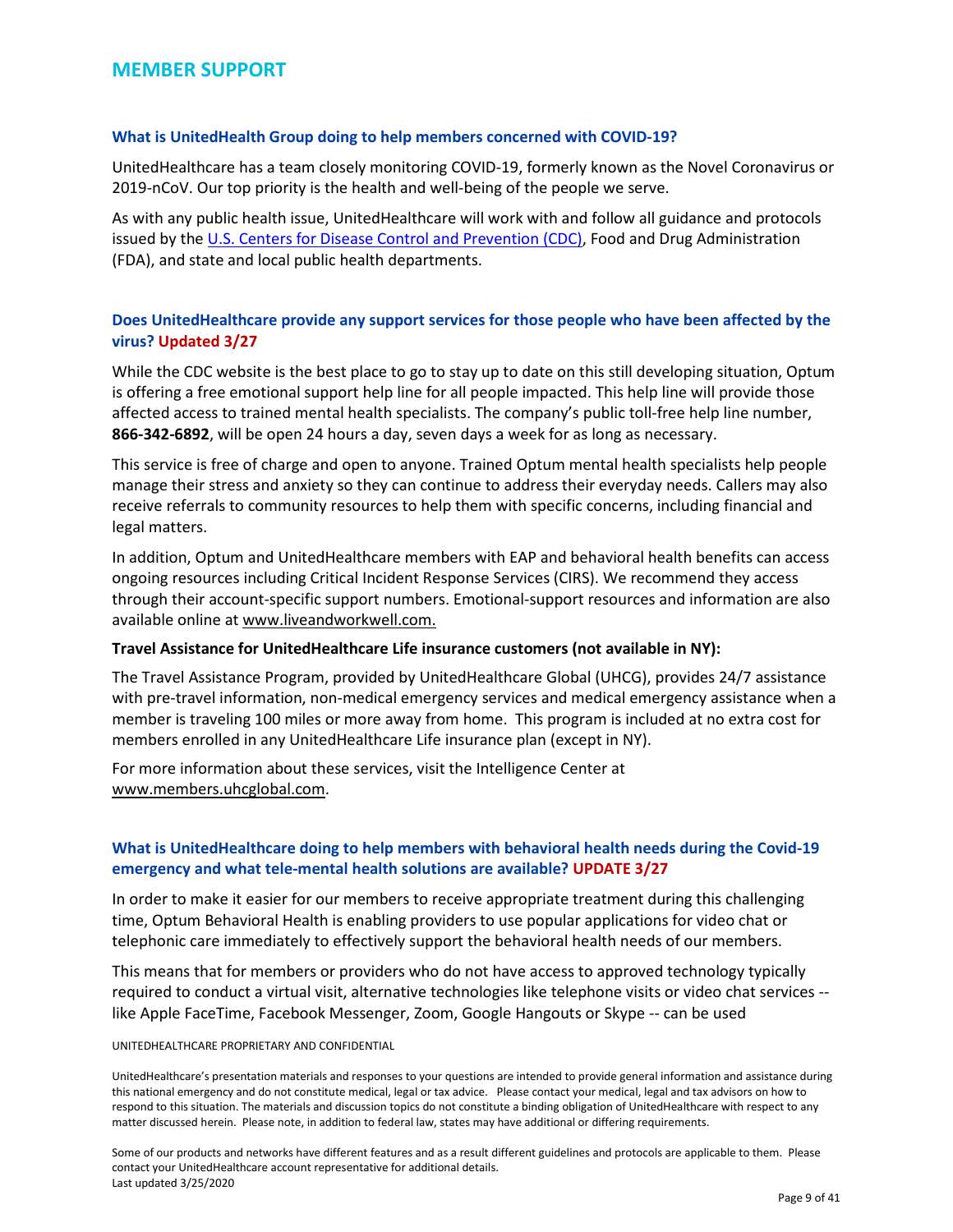immediately. This also applies to health care providers who are qualified and licensed in accordance with applicable regulations to provide ABA services. Standard cost-sharing and benefits policies will still apply.

This policy is in effect until April 30, 2020 and may be extended as necessary.

In addition, Sanvello is offering free premium access to its digital care delivery platform. This offer, available globally, makes Sanvello's clinically validated techniques, coping tools and peer support free to anyone impacted by COVID-19 immediately for the duration of the crisis. Sanvello Health is a UnitedHealth Group company.

### **How can people access Sanvello free if they are impacted by COVID-19? New 3/29**

Sanvello Health, Inc., a leading provider of digital and telephonic mental health solutions to individuals, businesses and payers will be providing free premium access to its digital care delivery platform.

This offer makes Sanvello's clinically validated techniques, coping tools and peer support free for the duration of the crisis to anyone impacted by COVID-19. This offer makes Sanvello's clinically validated techniques, coping tools and peer support free to anyone impacted by COVID-19.

To activate free premium access, anyone can download Sanvello for free from the [App Store](https://apps.apple.com/us/app/sanvello-stress-anxiety-help/id922968861) or [Google](https://play.google.com/store/apps/details?id=com.pacificalabs.pacifica&hl=en_US)  [Play](https://play.google.com/store/apps/details?id=com.pacificalabs.pacifica&hl=en_US) and create an account to begin using the strategies, tools, and peer support.

**Are there any plans to enhance the support materials available on liveandworkwell related to this crisis?**

Yes - a COVID-19 portal went live on the liveandworkwell website on March 18.

## **If an individual is tested and the provider rules out** COVID-19**, does the employee need any documentation that they can provide their employer for return to work clearance?**

This is a policy determined between the employer and employee.

## **In light of the current situation, is UnitedHealthcare delaying member communications related to preventive campaigns?**

Yes. UnitedHealthcare will temporarily delay certain preventive care reminders.

UNITEDHEALTHCARE PROPRIETARY AND CONFIDENTIAL

UnitedHealthcare's presentation materials and responses to your questions are intended to provide general information and assistance during this national emergency and do not constitute medical, legal or tax advice. Please contact your medical, legal and tax advisors on how to respond to this situation. The materials and discussion topics do not constitute a binding obligation of UnitedHealthcare with respect to any matter discussed herein. Please note, in addition to federal law, states may have additional or differing requirements.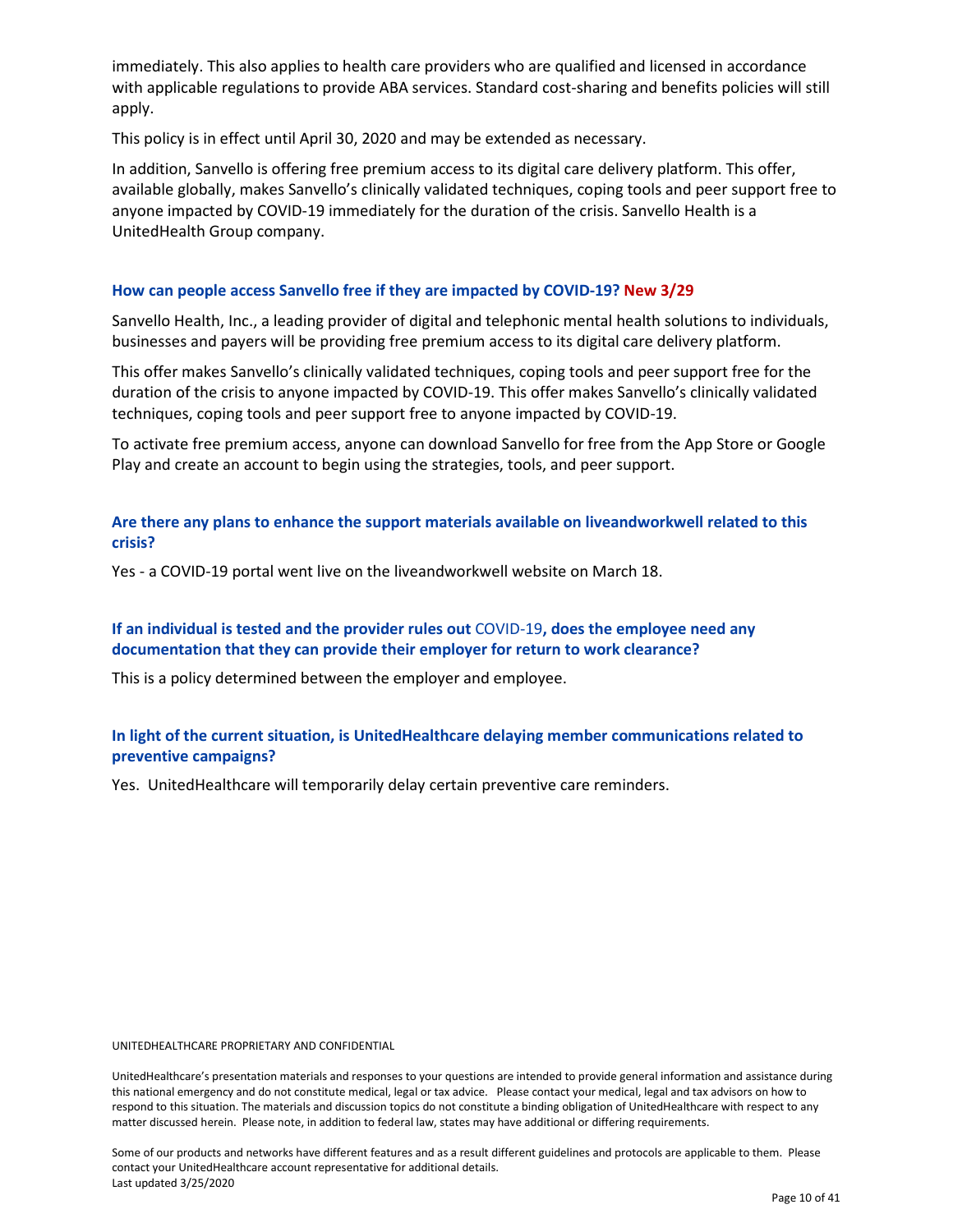## **Is UnitedHealthcare offering help to employees who are losing their health insurance coverage after being laid off?**

UnitedHealthcare offers a range of individual health insurance plans. Interested people may contact (800) 827-9990 to speak with an advisor who can assist. They can also visit [https://www.healthmarkets.com](https://www.healthmarkets.com/) to apply directly.

#### **Is home birth covered under UnitedHealthcare plans? New 3/30**

When billed with place of service home, these claims will be processed in or out of network according to plan benefits.

**For members currently going through fertility treatments will UnitedHealthcare allow for the eggs or sperm to be frozen so the members do not have to begin the process all over when the temporary hiatus on nonessential surgical procedures are available again? New 3/30**

For Fully Insured members with infertility benefits, UnitedHealthcare will include coverage for cryopreservation of embryos starting dates of service March 17, 2020 to April 30, 2020.

ASO clients may offer infertility benefits to include coverage for cryopreservation of embryos from March 17, 2020 to April 30, 2020 if not currently included.

UNITEDHEALTHCARE PROPRIETARY AND CONFIDENTIAL

UnitedHealthcare's presentation materials and responses to your questions are intended to provide general information and assistance during this national emergency and do not constitute medical, legal or tax advice. Please contact your medical, legal and tax advisors on how to respond to this situation. The materials and discussion topics do not constitute a binding obligation of UnitedHealthcare with respect to any matter discussed herein. Please note, in addition to federal law, states may have additional or differing requirements.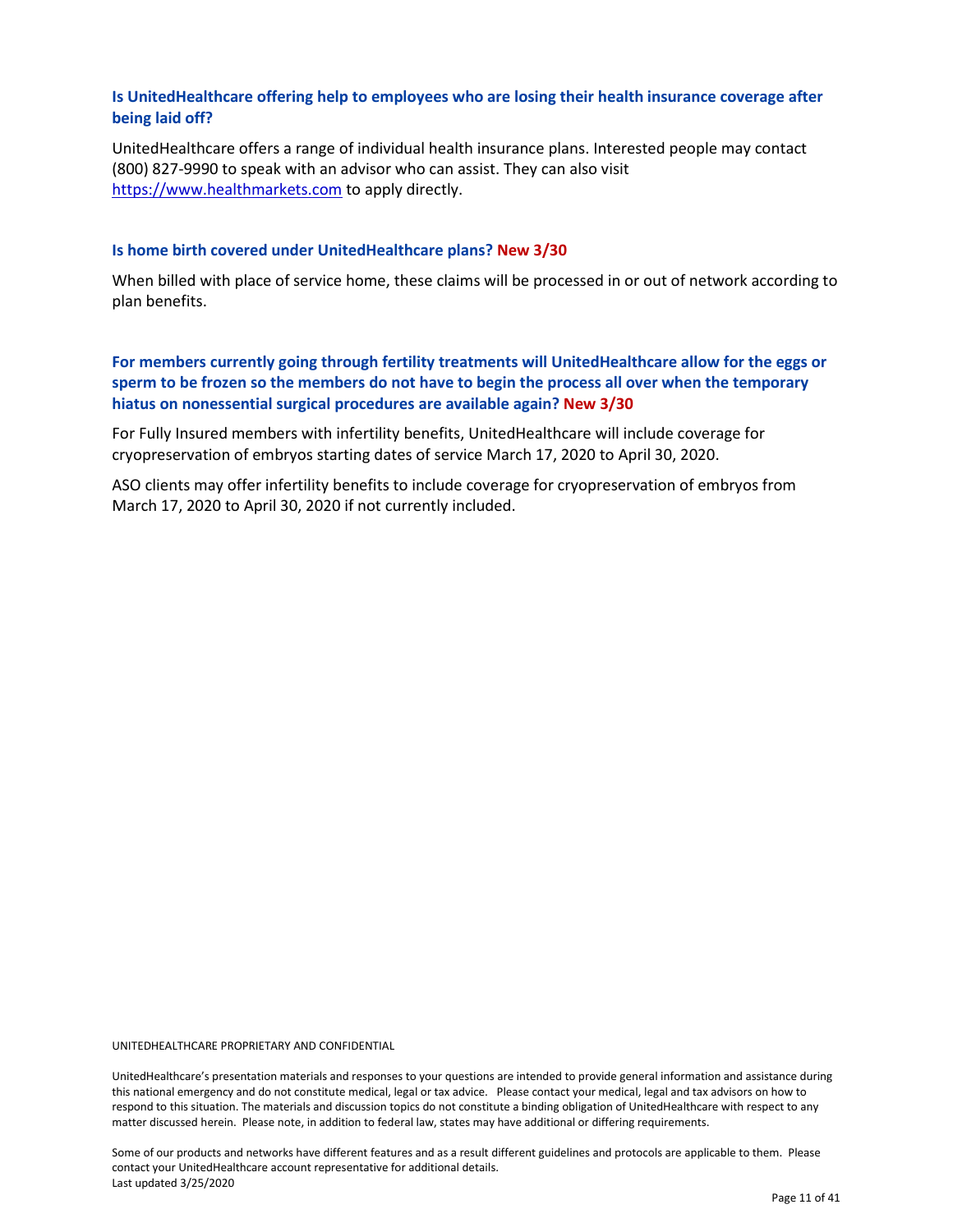## <span id="page-12-0"></span>**TESTING**

## **Does UnitedHealthcare cover the test for COVID-19?**

UnitedHealthcare and its self-funded customers will waive cost sharing (copayment, coinsurance, and deductible) for COVID-19 testing during this national emergency. We are also waiving cost sharing for COVID-19 testing related visits during this same time, whether the testing related visit is received in a health care provider's office, an urgent care center, an emergency department or through a telehealth visit. This coverage applies to Medicare Advantage, Medicaid and fully insured and self-funded employer-sponsored plans.

Testing must be provided at approved locations in accordance with U.S. Centers for Disease Control and Prevention (CDC) guidelines including FDA approved testing at designated labs around the country.

Other costs beyond the test and test-related physician office, urgent care, emergency room, and telehealth visit and items and services related to the visit will be covered based on terms in the medical plan and applicable state and federal mandates. Therefore, deductibles, copayments and coinsurance would apply to care, and certain services or supplies beyond the test itself and test-related provider visit.

### **Is the COVID-19 test and test-related visits covered for self-funded clients?**

Self-funded customers including HDHP/HSA must waive member cost sharing, including copayments, coinsurance and deductibles, for COVID-19 test and test-related visits including related items and services at physician office, urgent care, emergency room, or through a telehealth visit. Other costs beyond the test and test- visit including related items and services will be covered based on the terms of the member's plan and applicable state and federal mandates. Therefore, deductibles, copayments and coinsurance would apply to care, services or supplies beyond the test itself and test-related provider visit.

In addition, these services can be obtained in-network, as well as, out of network for plans that either have out-of-network benefits or for in-network only plans in situations that require emergent care or when out of network contractual exceptions are met.

UnitedHealthcare will cover all Virtual Visits, not limited to COVID-19, for all fully insured and selffunded plans including HSA/HDHPs unless the plan has indicated otherwise.

These services may be obtained without prior authorization.

## **Do high-deductible plans with a Health Savings Account (HSA) cover the COVID-19 test prior to reaching a deductible?**

Yes. Such plans must cover the COVID-19 test and test-related visit at no cost share prior to the member meeting their deductible. If the member has already reached their deductible there is no additional deductible. Other costs beyond the test and test-related visit and items and services related to the visit will be covered based on terms in the medical plan. Therefore, deductibles, copayments and coinsurance would apply to care and to certain services or supplies beyond the test and test-related visit itself.

#### UNITEDHEALTHCARE PROPRIETARY AND CONFIDENTIAL

UnitedHealthcare's presentation materials and responses to your questions are intended to provide general information and assistance during this national emergency and do not constitute medical, legal or tax advice. Please contact your medical, legal and tax advisors on how to respond to this situation. The materials and discussion topics do not constitute a binding obligation of UnitedHealthcare with respect to any matter discussed herein. Please note, in addition to federal law, states may have additional or differing requirements.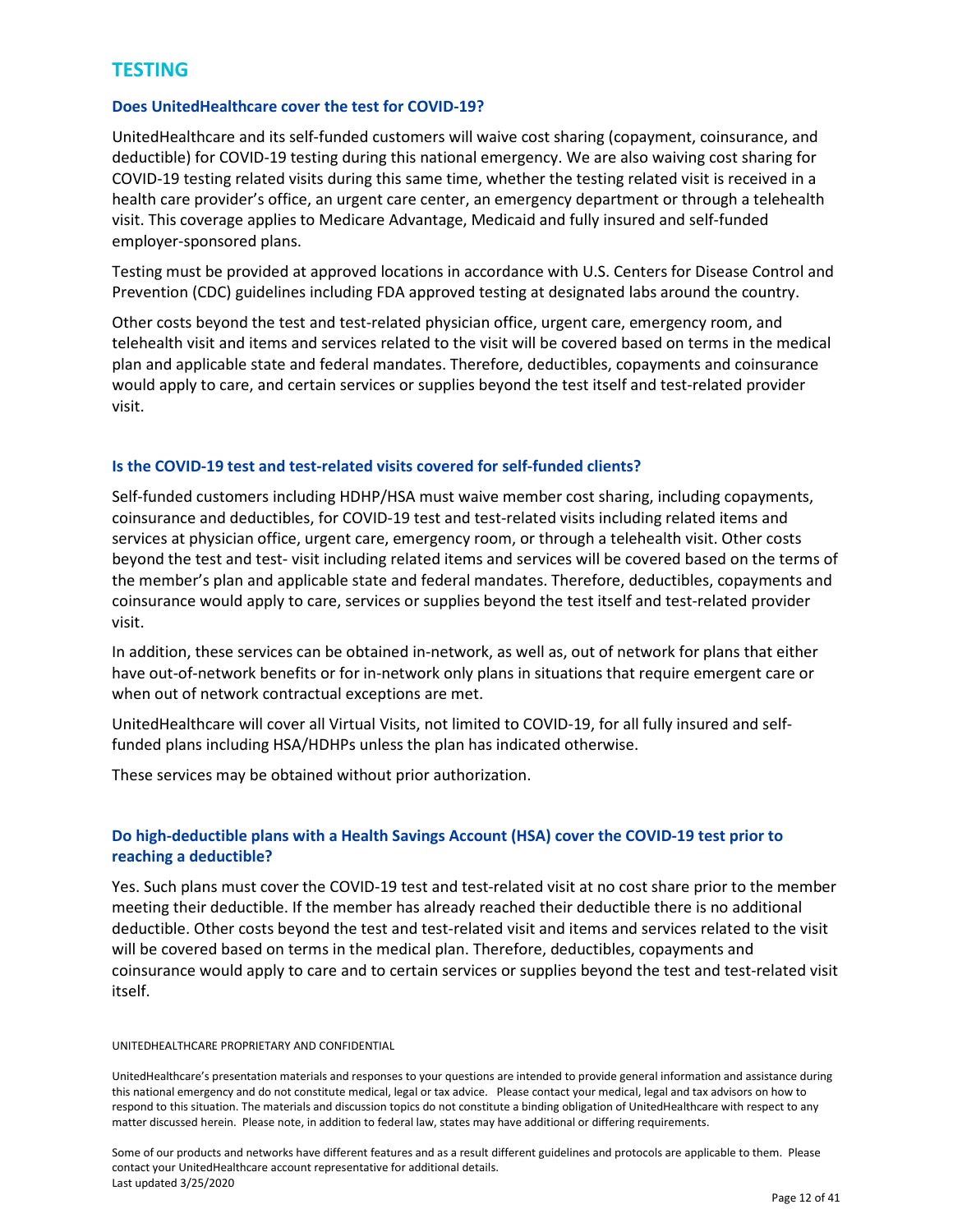#### **Will testing for COVID-19 be covered as a preventive service under the Affordable Care Act (ACA)?**

The cost of COVID-19 testing is considered an essential health benefit but is not classified as a preventative health benefit.

## **What should a client do if they wish to cover more than just the test and test-related expenses at no cost share?**

UnitedHealthcare is able to accommodate a client that wishes to cover certain services above and beyond cost share on diagnostic testing or test-related visit or to cover COVID-19 treatment. The client should discuss with the UnitedHealthcare account team.

## **Does the provider or lab need to use a specific HCPCS code to have the COVID-19 test covered? New 3/27**

Yes. The new HCPCS and CPT codes to cover the test are:

- U0001- to be used for the tests developed by the Centers for Disease Control and Prevention (CDC).
- U0002 Used by laboratories performing non-CDC laboratory tests for SARS-CoV-2/2019-nCoV (COVID-19).
- 87635 Pathology and Laboratory code for severe acute respiratory syndrome coronavirus 2 (SARS-2-Co-2). Most national laboratories will use this code.

Codes apply to fully insured and self-funded plans in- and out-of-network.

There will be diagnosis codes specific to the virus that will be billed for testing related visits. They are as follows:

- Z03.818- Used for cases where there is a concern about a possible exposure to COVID -19.
- Z20.828- Used for cases where there is an actual exposure to someone who is confirmed to have COVID-19.

#### **Where can a member go to get a COVID-19 test?**

If someone thinks they have been exposed to COVID-19 and develops symptoms such as fever, cough and/or difficulty breathing, they should first **CALL** a health care professional for medical advice. The provider will use their judgment to determine if a patient should be tested. The provider may collect a respiratory specimen or in certain situations the provider may refer a member to one of the approved testing locations and UnitedHealthcare will cover the COVID-19 test and test-related visit with no cost sharing (copayment, coinsurance, and deductible).

#### **Will UnitedHealthcare cover the "rapid" point of care testing for COVID-19? New 3/30**

UNITEDHEALTHCARE PROPRIETARY AND CONFIDENTIAL UnitedHealthcare will cover COVID-19 testing for members enrolled in Commercial, Medicare Advantage, and Medicaid plans. Coverage includes the recently announced "rapid" point of care"

UnitedHealthcare's presentation materials and responses to your questions are intended to provide general information and assistance during this national emergency and do not constitute medical, legal or tax advice. Please contact your medical, legal and tax advisors on how to respond to this situation. The materials and discussion topics do not constitute a binding obligation of UnitedHealthcare with respect to any matter discussed herein. Please note, in addition to federal law, states may have additional or differing requirements.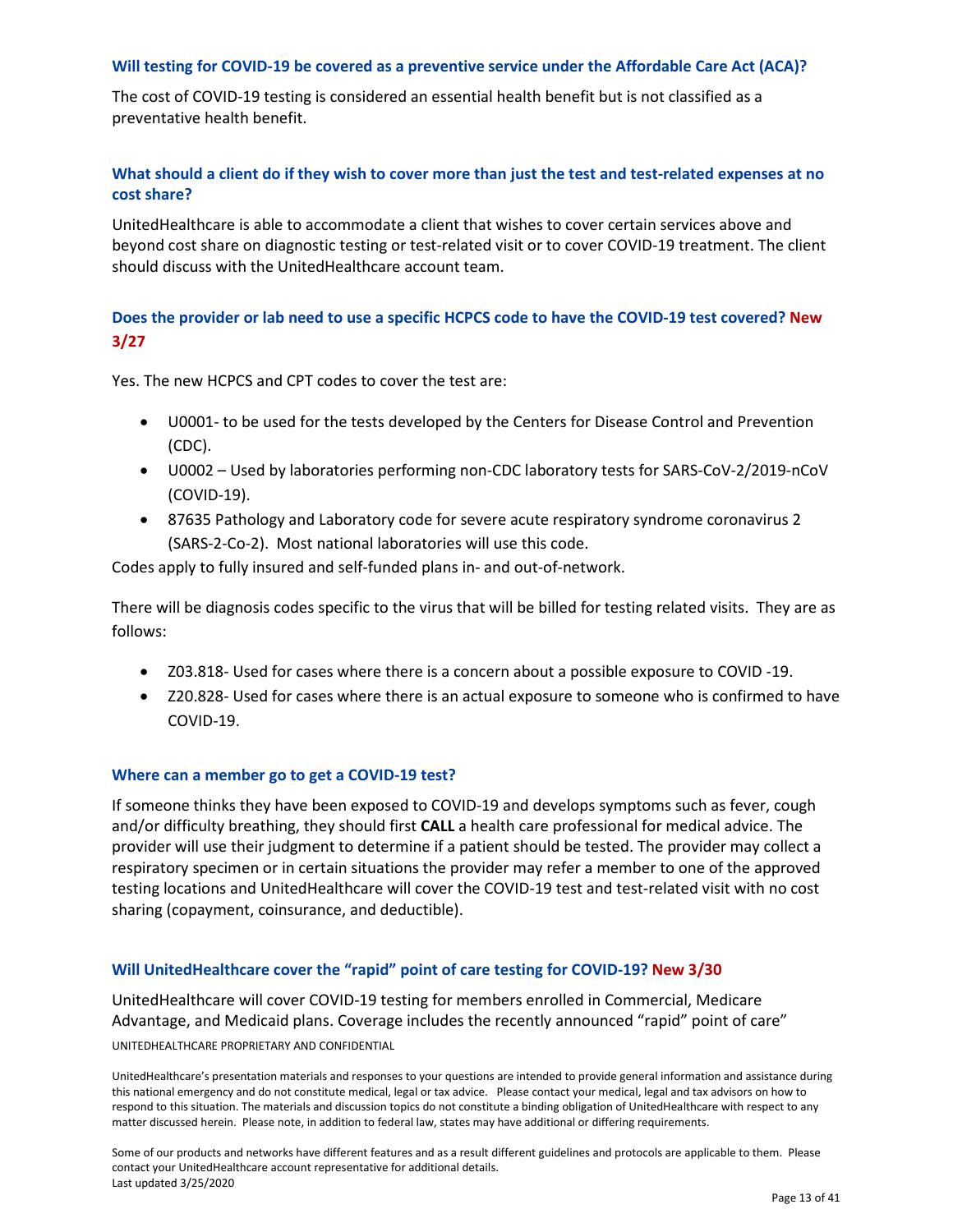COVID-19 test that has been authorized under the FDA Emergency Use Act (EUA). This testing will be available to patients tested in clinical settings who are equipped to run the test, such as urgent care and emergency departments. The "rapid" point of care will be billed under the same CPT code (87635) as the other COVID-19 tests.

This test has been authorized only for the COVID-19 test and not for any other viruses or pathogens.

### **Are tests readily available from physicians?**

The tests are being made available now, but check with your physician to see if they have the test or where you can you can go in your area for a test.

#### **What is the process if client requests to opt out of covering the test or test related expenses?**

Based on federal legislation passed on March 18, 2020, all plans are required to cover these services without cost sharing (copayment, coinsurance, and deductible) during the emergency period.

### **Will drive-up testing be an option?**

If your health care provider determines you should be tested for COVID-19 and orders the test, they should work with local and state health departments to coordinate testing. As long as the testing place is at an FDA approved facility/location and administered in accordance CDC Guidelines, it will be covered.

#### **Does UnitedHealthcare cover COVID-19 Home Tests?**

At this time, the FDA has not authorized any test that is available to purchase for individuals to test at home for COVID-19. Call your health care provider right away if you believe you might have been exposed to COVID-19 or have symptoms such as fever, cough or difficulty breathing. If your health care provider determines you should be tested for COVID-19 and orders a test, they should continue to work with local and state health departments to coordinate testing, or use COVID-19 diagnostic testing authorized by the Food and Drug Administration under an Emergency use Authorization through clinical laboratories.

#### **Can a member self-refer for the test?**

No. A member should call their physician right away if they believe they have been exposed to COVID-19. The provider will have special procedures to follow. If the provider feels a COVID-19 test is indicated, the provider will collect a respiratory specimen. In certain situations, the provider may refer a member to an approved testing location and UnitedHealthcare will cover the test at without cost sharing.

#### **If the test comes back positive for COVID-19 will my treatment be covered?**

Treatment for COVID-19 would be covered in accordance with the terms of the medical plan. Cost share, deductibles, copays and coinsurance, will apply to treatment beyond the test and test-related visit.

#### UNITEDHEALTHCARE PROPRIETARY AND CONFIDENTIAL

UnitedHealthcare's presentation materials and responses to your questions are intended to provide general information and assistance during this national emergency and do not constitute medical, legal or tax advice. Please contact your medical, legal and tax advisors on how to respond to this situation. The materials and discussion topics do not constitute a binding obligation of UnitedHealthcare with respect to any matter discussed herein. Please note, in addition to federal law, states may have additional or differing requirements.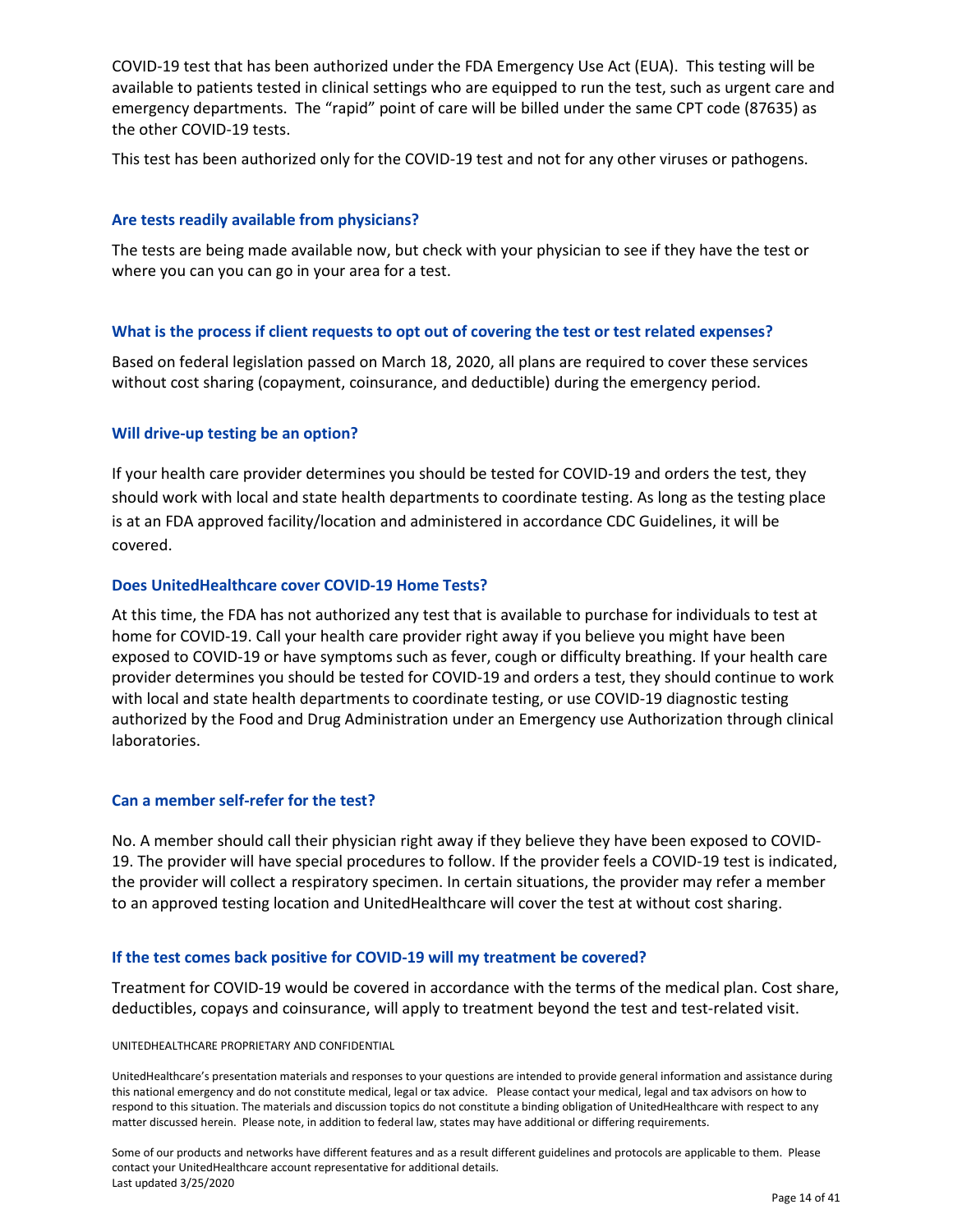Requirements may differ in some states. Discuss with your UnitedHealthcare account representative.

#### **Are more labs, such as LabCorp and Quest, available for testing?**

Yes, per the CDC as of March 23, the total number of public health laboratories (PHL) that have completed verification and are offering testing is 91. This includes one or more PHL in 50 states plus DC, Guam and Puerto Rico. CDC is updating this information regularly.

[https://www.cdc.gov/coronavirus/2019-ncov/cases-updates/testing-in](https://www.cdc.gov/coronavirus/2019-ncov/cases-updates/testing-in-us.html?CDC_AA_refVal=https%3A%2F%2Fwww.cdc.gov%2Fcoronavirus%2F2019-ncov%2Ftesting-in-us.html)[us.html?CDC\\_AA\\_refVal=https%3A%2F%2Fwww.cdc.gov%2Fcoronavirus%2F2019-ncov%2Ftesting-in](https://www.cdc.gov/coronavirus/2019-ncov/cases-updates/testing-in-us.html?CDC_AA_refVal=https%3A%2F%2Fwww.cdc.gov%2Fcoronavirus%2F2019-ncov%2Ftesting-in-us.html)[us.html](https://www.cdc.gov/coronavirus/2019-ncov/cases-updates/testing-in-us.html?CDC_AA_refVal=https%3A%2F%2Fwww.cdc.gov%2Fcoronavirus%2F2019-ncov%2Ftesting-in-us.html)

#### **Should children exhibiting symptoms be tested?**

UnitedHealthcare encourages members with children to contact their child's pediatrician, who will review the symptoms and determine if a test is recommended.

#### **How long before test results are known?**

Test results were taking three to four days early on; however, that is speeding up with the incorporation of more labs. A 24-48-hour turnaround now is more common.

#### **Can telehealth providers evaluate symptoms and send the individual for a COVID-19 test?**

A telehealth provider may determine whether the individual should be sent to a CDC approved location for a COVID-19 test. The COVID-19 test and test-related telehealth visit is paid at no cost share.

UNITEDHEALTHCARE PROPRIETARY AND CONFIDENTIAL

UnitedHealthcare's presentation materials and responses to your questions are intended to provide general information and assistance during this national emergency and do not constitute medical, legal or tax advice. Please contact your medical, legal and tax advisors on how to respond to this situation. The materials and discussion topics do not constitute a binding obligation of UnitedHealthcare with respect to any matter discussed herein. Please note, in addition to federal law, states may have additional or differing requirements.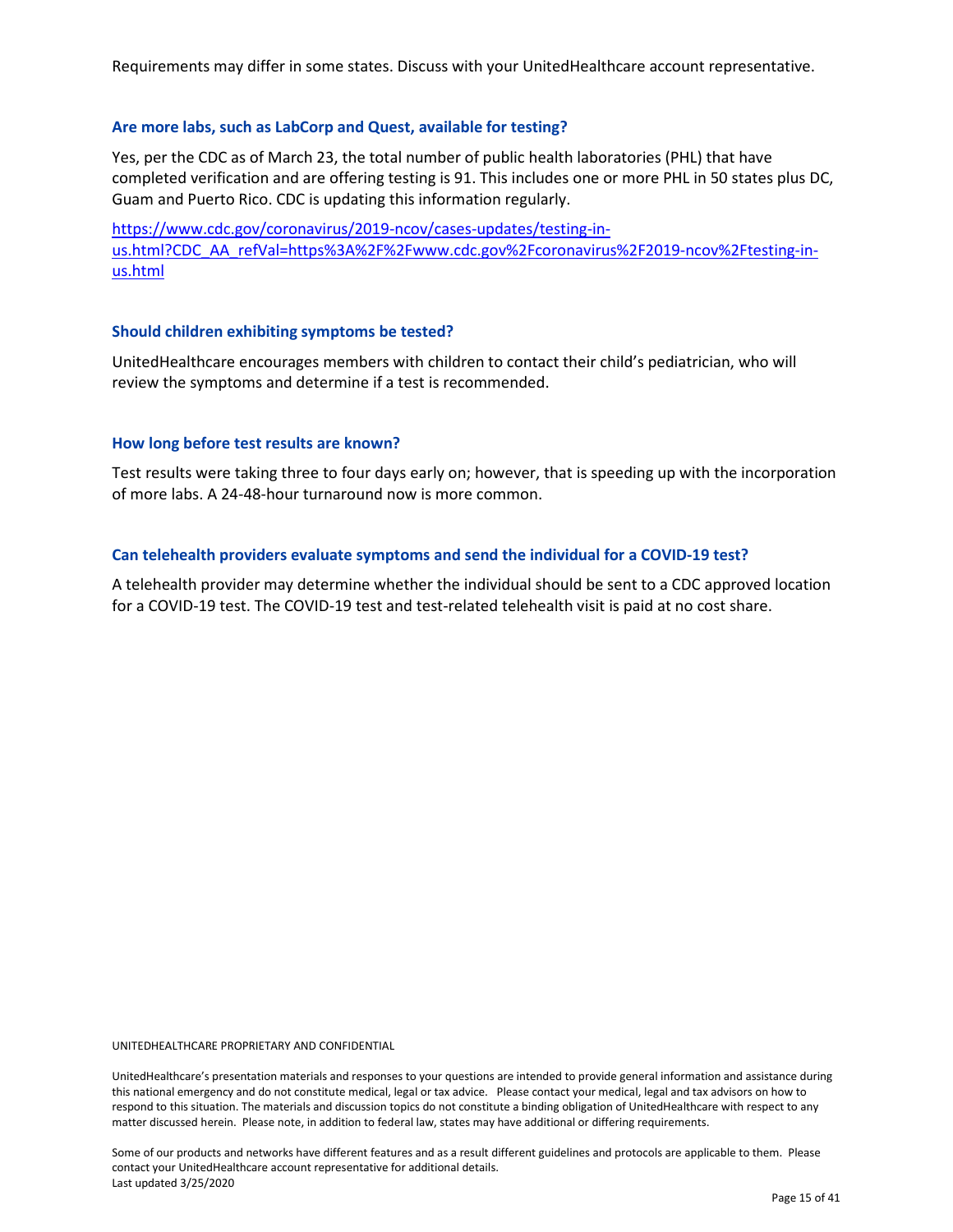## <span id="page-16-0"></span>**VIRTUAL VISITS AND TELEHEALTH**

#### **What is the role of Telehealth/Virtual Visits?**

With the help of communication technologies, many members can now interface with health care providers from the comfort of their own home. This may be especially helpful during a pandemic. It can help individuals know if they should get a COVID-19 test while practicing social distancing.

UnitedHealthcare offers two models of digital access to providers:

**Virtual Visits**, which are included in many commercial plans, allow members to contact one of three national providers that provide access to physicians, and offer a range of services for acute nonemergent needs. To start a Virtual Visit, the member may login to myuhc.com. Where necessary, the Virtual Visit provider may refer the patient to be seen by their own provider or specialist.

**Telehealth services** provide the member with the ability to contact their own choice of physician in the network rather than going through a Virtual Visit provider. The physician must have the appropriate technology to provide live, two-way audio and visual communication with the patient. If you are experiencing symptoms or think you might have been exposed to COVID-19, please call your health care provider right away and ask what telehealth options may be available. The telehealth expansion applies to all plans that have a telehealth benefit.

When available, either telehealth services or the Virtual Visit benefit may be a preferred option to an inperson visit, allowing faster support and reducing exposure to the virus or exposing others to the virus. Telehealth and Virtual Visits both help reduce demand on the health care system as it addresses the needs created by the virus.

When a COVID-19 test is done, the test and test-related telehealth visit will be covered at no cost share. Please note that claims for treatment will pay according to the member's plan benefits.

Members should consult their plan and/or their provider for information about and access to either Virtual Visit or Telehealth options.

#### **Is there a Virtual Visit option for members?**

Virtual Visit options are available to members in many plans. Where available, and if covered under their plan, members can schedule a Virtual Visit with a provider. Virtual Visit providers Teladoc<sup>R</sup>, Doctor On Demand™ and AmWell<sup>R</sup> have developed guidelines for members who think they may have been infected by COVID-19.

Teladoc offers telehealth solutions in the USA and 175 countries. Doctor on Demand and Amwell solutions serve all 50 states in the USA, and AmWell offers telehealth solutions in Israel.

A member's Virtual Visit is a good place to discuss concerns and symptoms. Where indicated, the Virtual Visit provider may refer the member to their physician.

#### UNITEDHEALTHCARE PROPRIETARY AND CONFIDENTIAL

UnitedHealthcare's presentation materials and responses to your questions are intended to provide general information and assistance during this national emergency and do not constitute medical, legal or tax advice. Please contact your medical, legal and tax advisors on how to respond to this situation. The materials and discussion topics do not constitute a binding obligation of UnitedHealthcare with respect to any matter discussed herein. Please note, in addition to federal law, states may have additional or differing requirements.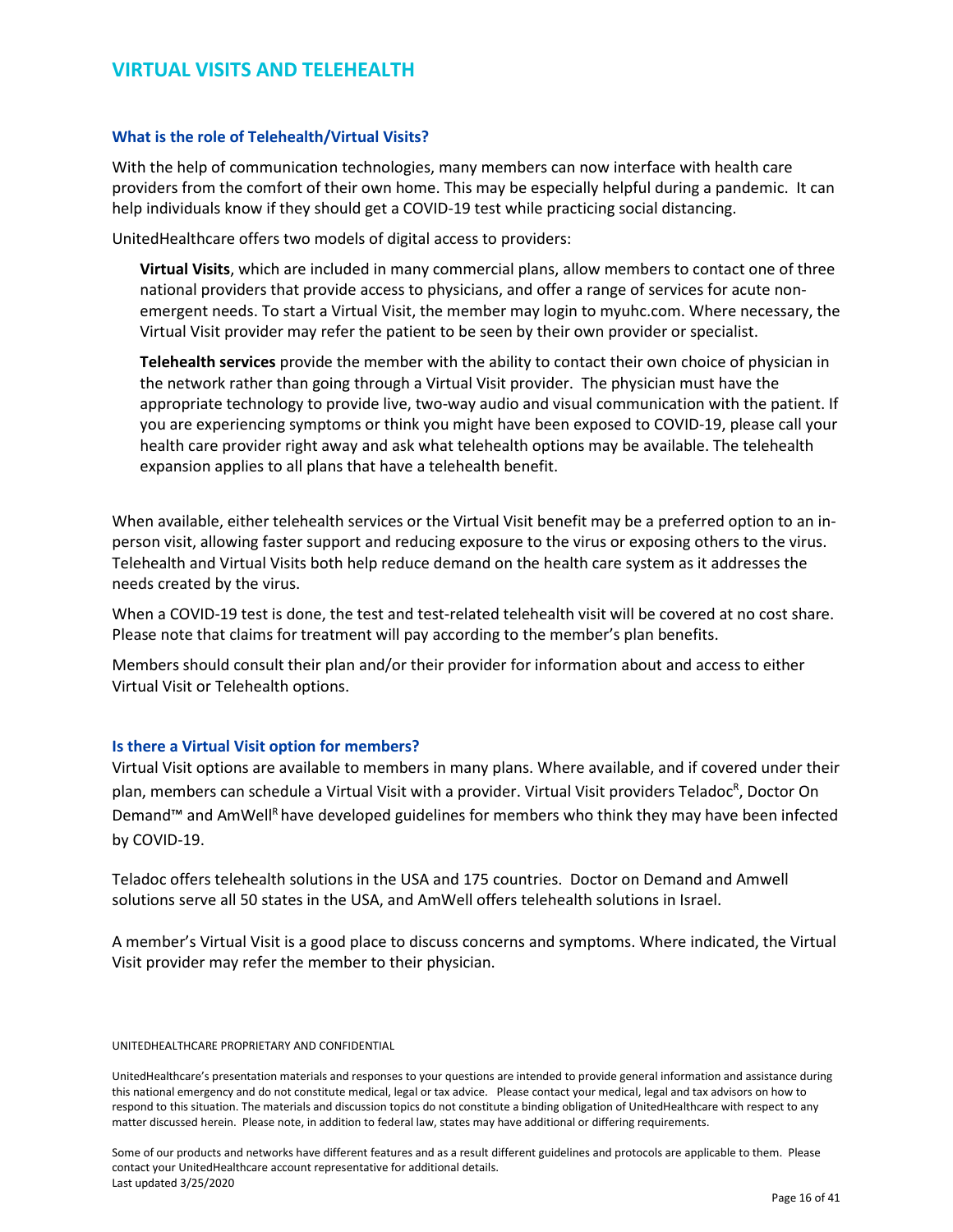## Will UnitedHealthcare waive cost share for Virtual Visits through Teladoc<sup>R</sup>, Doctor On Demand™ and **AmWellR ?**

UnitedHealthcare will waive the upfront collection of cost-share (copayment, deductible, and coinsurance) for all Virtual Visits. Waiver of cost share for all Virtual Visits benefits will be in place until June 18, 2020. This change will only apply to customers who have Virtual Visits through UnitedHealthcare. For the limited number of self-funded customers who want to opt out of providing their enrollees with this benefit during the pendency of this emergency, we will still need to waive the upfront collection of the virtual visit copay for all services but we will communicate to such enrollees that their employer has opted out of this benefit and we will bill them subsequently for services that do not require cost share waiver under federal requirements.

#### **Has UnitedHealthcare changed Telehealth guidelines?**

To increase system access and flexibility when it is needed most, we are expanding our telehealth policies to make it easier for people to connect with their health care provider. People will have access to telehealth services in two ways:

- **Designated Virtual Visit Providers** Through June 18, 2020, members can access their existing telehealth benefit offered through one of UnitedHealthcare's designated providers without any cost share (copayment, deductible or coinsurance). UnitedHealthcare Virtual Visit Providers include Teladoc, Doctor on Demand and Amwell.
- **Expanded Provider Telehealth Access -** Effective March 18, and through June 18, 2020, all eligible medical providers who have the ability and want to connect with their patient through synchronous virtual care (live video-conferencing) can do so. We will waive member cost sharing (copayment, deductible or coinsurance) for COVID-19 testing-related visits.

UnitedHealthcare will cover Virtual Visit first dollar HSA/HDHPs for all fully insured and self-funded plans,

#### **Can a member use both audio-visual and audio only for a Telehealth visit? New 3/27**

**Through June 18, 2020**, UnitedHealthcare will waive the Centers for Medicare and Medicaid's (CMS) originating site restriction and audio-video requirement for UnitedHealthcare members. UnitedHealthcare members may have a telehealth visit with a health care provider using either audiovideo or audio-only while a patient is at home.

Benefits will be processed in accordance with the member's plan. Member cost sharing will be waived for COVID-19 testing related visits during this national emergency.

#### UNITEDHEALTHCARE PROPRIETARY AND CONFIDENTIAL

UnitedHealthcare's presentation materials and responses to your questions are intended to provide general information and assistance during this national emergency and do not constitute medical, legal or tax advice. Please contact your medical, legal and tax advisors on how to respond to this situation. The materials and discussion topics do not constitute a binding obligation of UnitedHealthcare with respect to any matter discussed herein. Please note, in addition to federal law, states may have additional or differing requirements.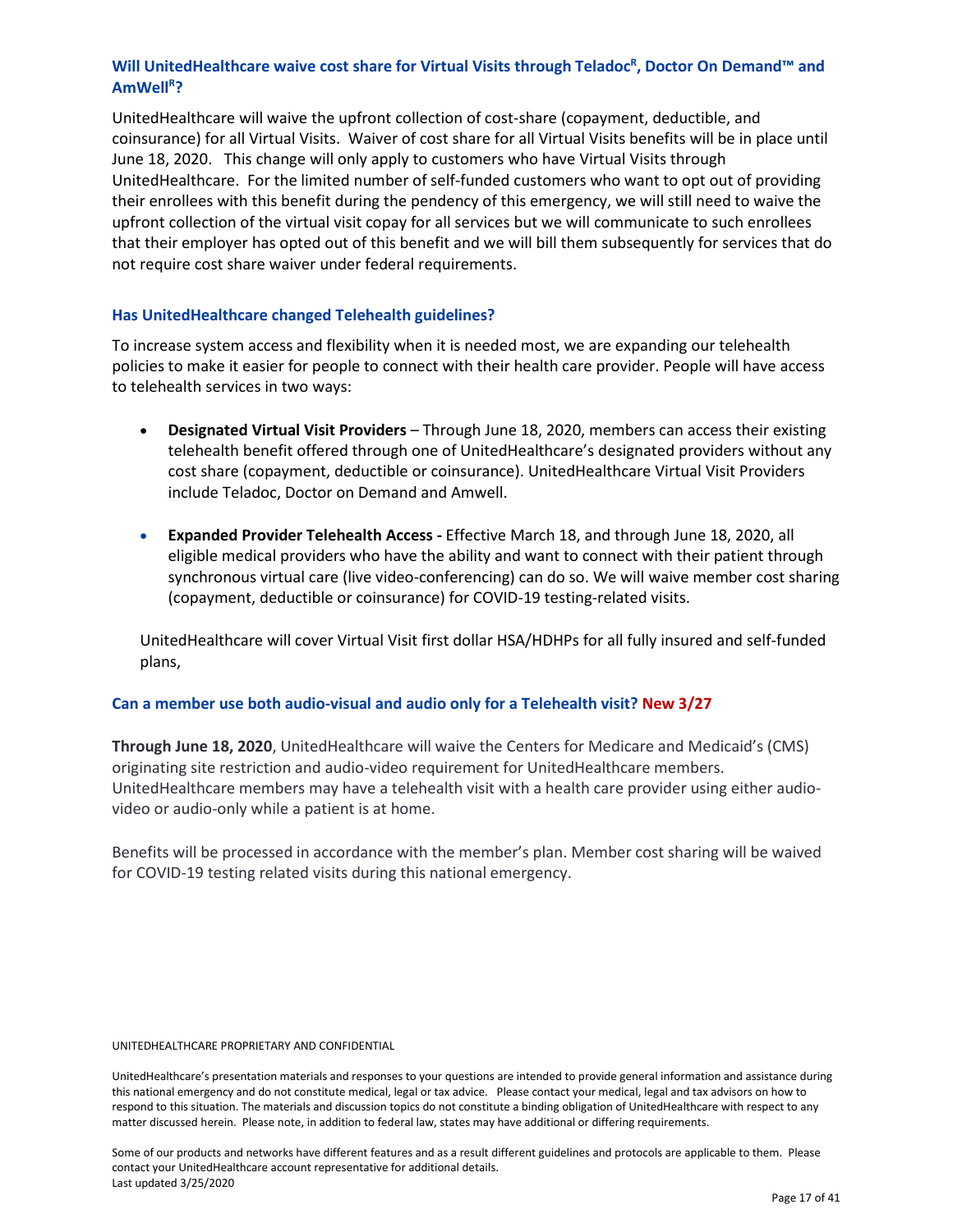### **Which groups do the Telehealth and Virtual Visit benefits apply to? Update 3/29**

The telehealth expansion applies to all plans that have a telehealth benefit. Members may continue to receive telehealth services from UnitedHealthcare Virtual Visits providers and can now also receive telehealth services from their care provider from home through interactive audio/video or audio visits. This also includes urgent care providers. Any state or federal requirements regarding licensing or establishment of a doctor-patient relationship apply.

#### **How will UnitedHealthcare reimburse providers for a Telehealth encounter? Update 3/29**

Through June 18, UnitedHealthcare will reimburse providers who submit appropriate telehealth claims according to its telehealth reimbursement policies and terms of applicable member benefit plans. The COVID-19 test and test-related visit will be reimbursed at no cost share (copayment, deductible or coinsurance). Members experiencing symptoms or think they might have been exposed to COVID-19 should call their health care provider right away and ask what telehealth options may be available.

### **Which types of care providers do the policy changes apply to?** New **3/29**

UnitedHealthcare generally follows CMS' policies on the types of care providers eligible to deliver telehealth services, although individual states may define eligible care providers differently. These include:

- Physician
- Nurse practitioner
- Physician assistant
- Nurse-midwife
- Clinical nurse specialist
- Registered dietitian or nutrition professional
- Clinical psychologist
- Clinical social worker
- Certified registered nurse anesthetists

## **Can telehealth services be used for Physical Therapy (PT), Occupational Therapy (OT) and Speech Therapy (ST)? Update 3/29**

**From March 18 through June 18, 2020**, UnitedHealthcare will allow members to use telehealth interactive audio-video technology with their physical, occupational and speech therapists while a patient is at home. These visits will be paid based on the member's benefit plan, which may include visit limits.

#### UNITEDHEALTHCARE PROPRIETARY AND CONFIDENTIAL

UnitedHealthcare's presentation materials and responses to your questions are intended to provide general information and assistance during this national emergency and do not constitute medical, legal or tax advice. Please contact your medical, legal and tax advisors on how to respond to this situation. The materials and discussion topics do not constitute a binding obligation of UnitedHealthcare with respect to any matter discussed herein. Please note, in addition to federal law, states may have additional or differing requirements.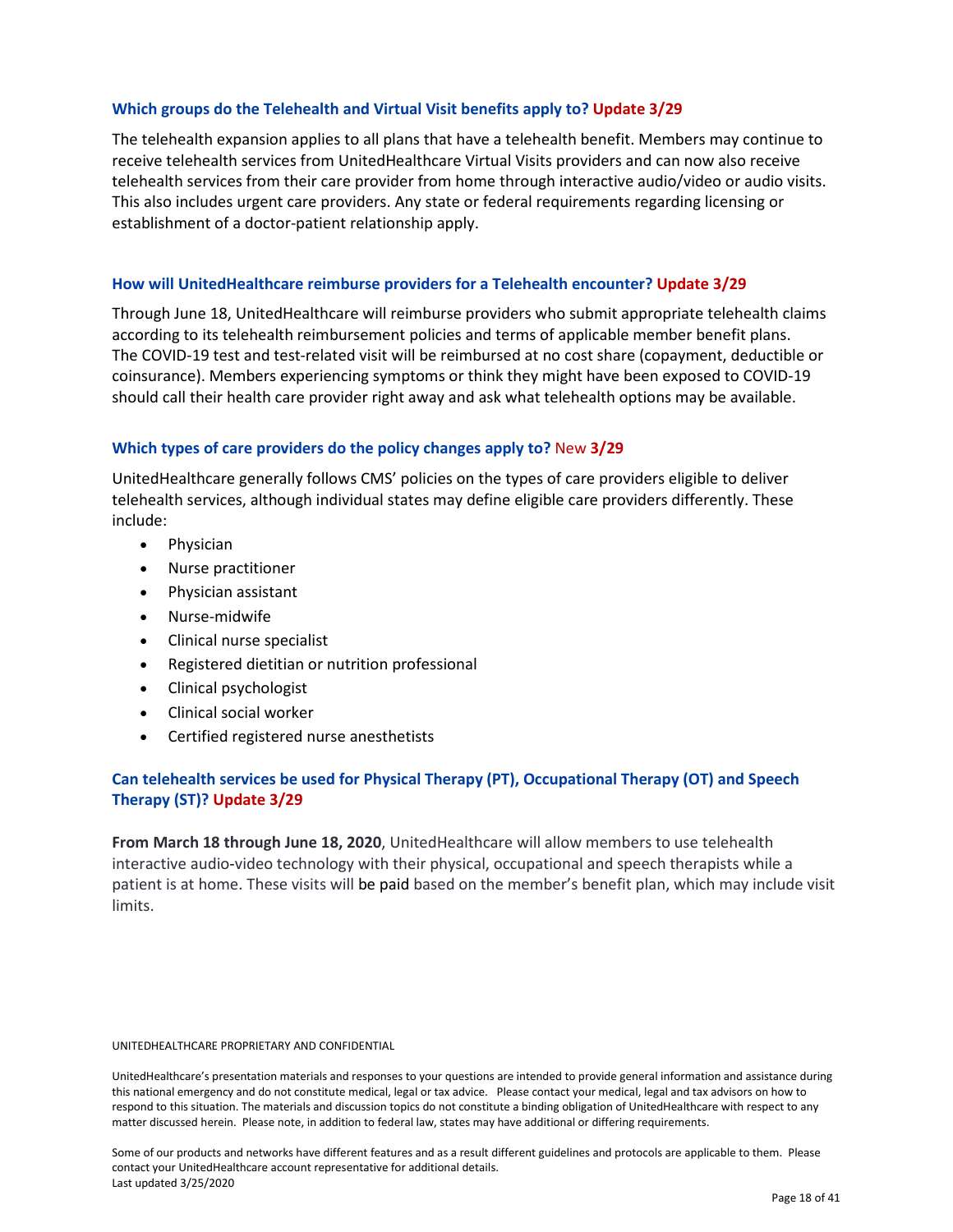#### **How will PT, OT, and ST be reimbursed under the telehealth benefit? Update 3/29**

According to the terms in the members benefit plan, UnitedHealthcare will cover certain physical (PT), occupational (OT) and speech (ST) therapies telehealth services provided by qualified health care professionals when rendered using interactive audio/video technology. State laws and regulations apply. This change is effective immediately for dates of service March 18, 2020 - June 18, 2020.

UnitedHealthcare will reimburse eligible codes when submitted with a place of service code 02 and modifier 95.

## **Can you clarify whether Telehealth can be offered and paid at 100% before the deductible has been met on a HDHP plan and not disqualify them from making HSA contributions?**

The Internal Revenue Service advised that high-deductible health plans (HDHPs) can pay for COVID-19 related testing and treatment, without jeopardizing their status. This also means that an individual with an HDHP that covers these costs may continue to contribute to a health savings account (HSA). In Notice 2020-15, posted to IRS.gov, the IRS notes that health plans that otherwise qualify as HDHPs will not lose that status merely because they cover the cost of testing for or treatment of COVID-19 before plan deductibles have been met. The IRS also advised that, as in the past, any vaccination costs continue to count as preventive care and can be paid for by an HDHP. This notice applies only to HSA-eligible HDHPs.

The COVID-19 test and test-related physician office, urgent care, emergency room, Virtual Visit and telehealth visit will be covered at no cost share.

Self-funded plans may choose to cover treatment at no cost share. We are advising customers to contact their UnitedHealthcare account representative to discuss options for coverage beyond our standard.

Employees and other taxpayers in any other type of health plan with specific questions about their benefits and what is covered should contact UnitedHealthcare by calling the number on the back of their ID Card.

#### **Are telehealth visits covered for behavioral health as well as medical? New 3/27**

Due to recent and temporary rule changes made in response to COVID-19, more doctors and therapists are allowed to conduct phone or video sessions than the liveandworkwell.com directory may indicate. Make sure to ask all doctors and therapists if they can support telehealth visits when discussing your care. Mental health telehealth will be covered in accordance with your mental health benefits plan.

#### **Are Virtual Visits covered for UnitedHealthcare Preventive Plan members? Update 3/27**

Preventive Plan members do not have access to UnitedHealthcare's Virtual Visits program. However, if their personal physician offers telehealth services, they may utilize those services. Coverage is effective for claims as of March 18, 2020 and will remain in place through June 18, 2020, and then be reevaluated.

#### **How does this Virtual Visit change apply to Oxford?**

#### UNITEDHEALTHCARE PROPRIETARY AND CONFIDENTIAL

UnitedHealthcare's presentation materials and responses to your questions are intended to provide general information and assistance during this national emergency and do not constitute medical, legal or tax advice. Please contact your medical, legal and tax advisors on how to respond to this situation. The materials and discussion topics do not constitute a binding obligation of UnitedHealthcare with respect to any matter discussed herein. Please note, in addition to federal law, states may have additional or differing requirements.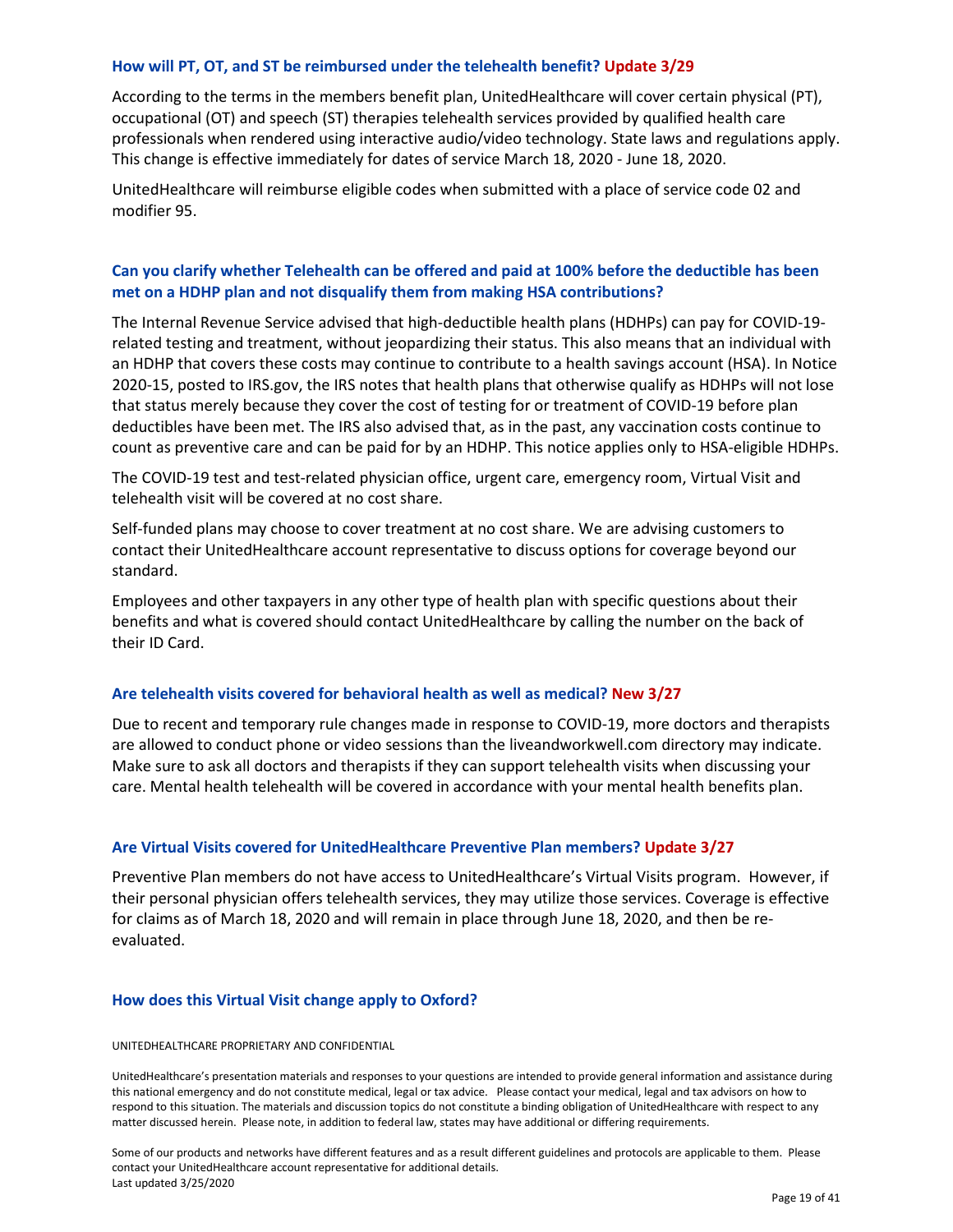We are implementing a Virtual Visit solution for our Oxford Fully Insured and self-funded members at \$0 cost share that not previously had this benefit available to them. The benefit is available via our member portal.

UNITEDHEALTHCARE PROPRIETARY AND CONFIDENTIAL

UnitedHealthcare's presentation materials and responses to your questions are intended to provide general information and assistance during this national emergency and do not constitute medical, legal or tax advice. Please contact your medical, legal and tax advisors on how to respond to this situation. The materials and discussion topics do not constitute a binding obligation of UnitedHealthcare with respect to any matter discussed herein. Please note, in addition to federal law, states may have additional or differing requirements.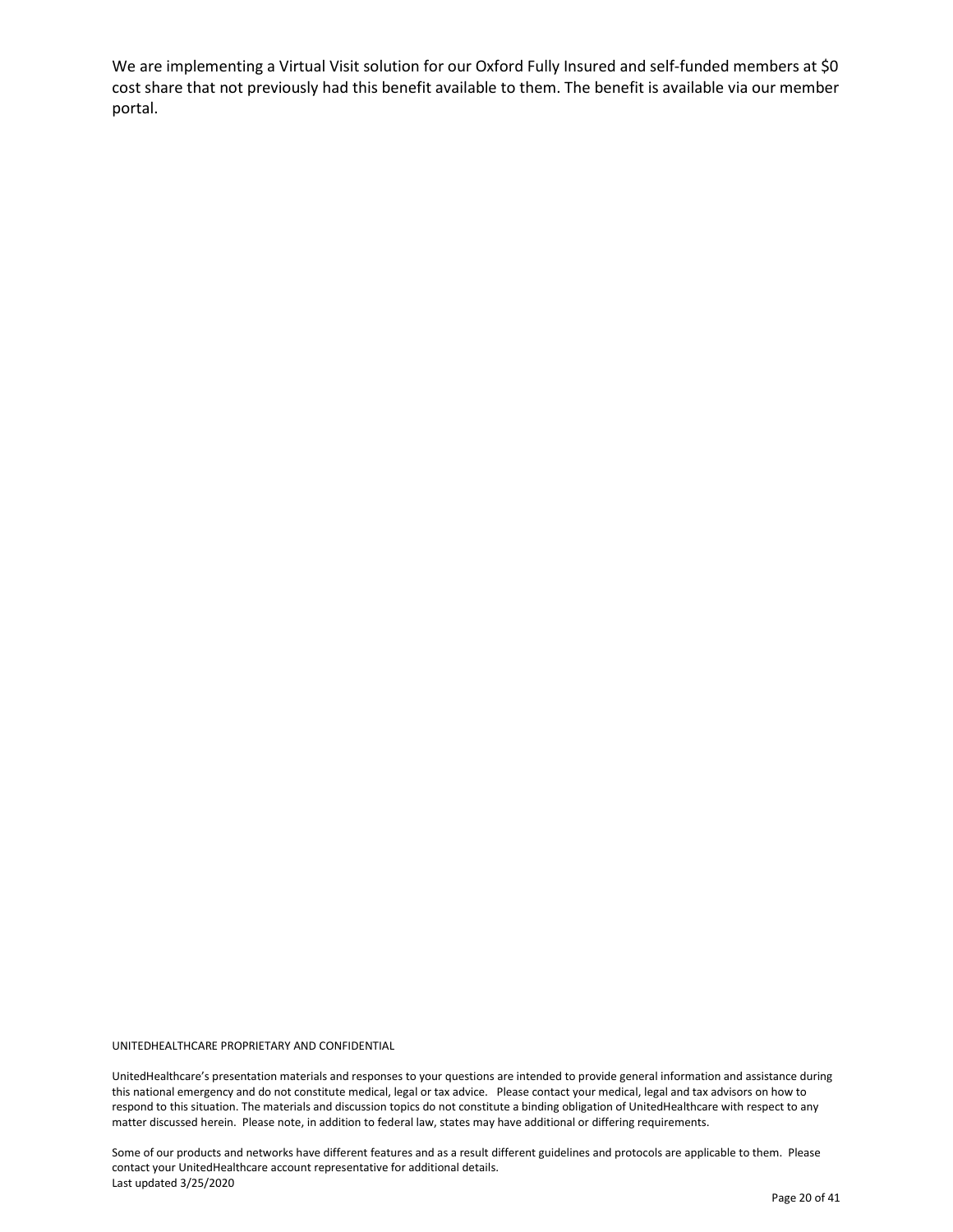## <span id="page-21-0"></span>**PHARMACY COVERAGE**

## **Will pharmacy coverage or treatment be impacted by COVID-19?**

Eligible fully insured and self–funded UnitedHealthcare and OptumRx members who need an early prescription refill to ensure they have sufficient medication on hand may request one through their current pharmacy. We encourage members to consider their current supply as well as their near term medication needs prior to refilling prescriptions early.

The recent change to the refill too soon edit allows members with active eligibility to obtain an early refill of their prescription medications if they have refills remaining on file at a participating retail, specialty or mail-order pharmacy.

The refill obtained will stay consistent with the standard days' supply previously filled by the member as allowed by their plan (e.g., 30 or 90 day supply).

Delivery options are available through Optum home delivery, which has no delivery fees and through select retail pharmacies including Walgreens and CVS who have waived delivery fees.

## **Can you comment further on the pharmacy supply chain and availability of medications? Can our employees still rely on mail order?**

We do not anticipate delays in dispensing prescriptions related to COVID-19. This includes Optum. We do not anticipate COVID-19-related delays in dispensing prescriptions from Optum-owned pharmacies. This includes Optum Home Delivery, Optum Specialty, Optum Infusion Services, Avella, Genoa and Diplomat. As of March 18, manufacturers have indicated all 300 of the top utilized prescriptions have over a 60-day supply.

## **Have any changes been made to the prior authorization program for medications covered through the pharmacy benefit? Are you extending authorizations? New 3/27**

Yes, we have identified prior authorizations expiring for select medications between 3/16 and 4/30 and are extending them for 90 days. Medications excluded from the automatic extensions include opioids, medications with defined treatment durations, such as treatment for hepatitis C, infertility, as well as other medications with upcoming coverage changes.

## **How is UnitedHealthcare handling the 5/1/2020 PDL changes due to COVID-19-related travel and quarantine restrictions? New 3/27**

We are extending the deadline on some May 1 changes to July 1, 2020 to allow our members additional time to access care, support and resources to transition onto new medications.

The effective date of the exclusion of these medications is being extended from 5/1 to 7/1 for the following:

- Respiratory Drugs: Arnuity Ellipta, Flovent Diskus, Flovent HFA, Pulmicort Flexhaler
- Diabetes Insulin: Basaglar KwikPen, Levemir, Levemir FlexTouch, Tresiba (will remain in current tier)

UNITEDHEALTHCARE PROPRIETARY AND CONFIDENTIAL

UnitedHealthcare's presentation materials and responses to your questions are intended to provide general information and assistance during this national emergency and do not constitute medical, legal or tax advice. Please contact your medical, legal and tax advisors on how to respond to this situation. The materials and discussion topics do not constitute a binding obligation of UnitedHealthcare with respect to any matter discussed herein. Please note, in addition to federal law, states may have additional or differing requirements.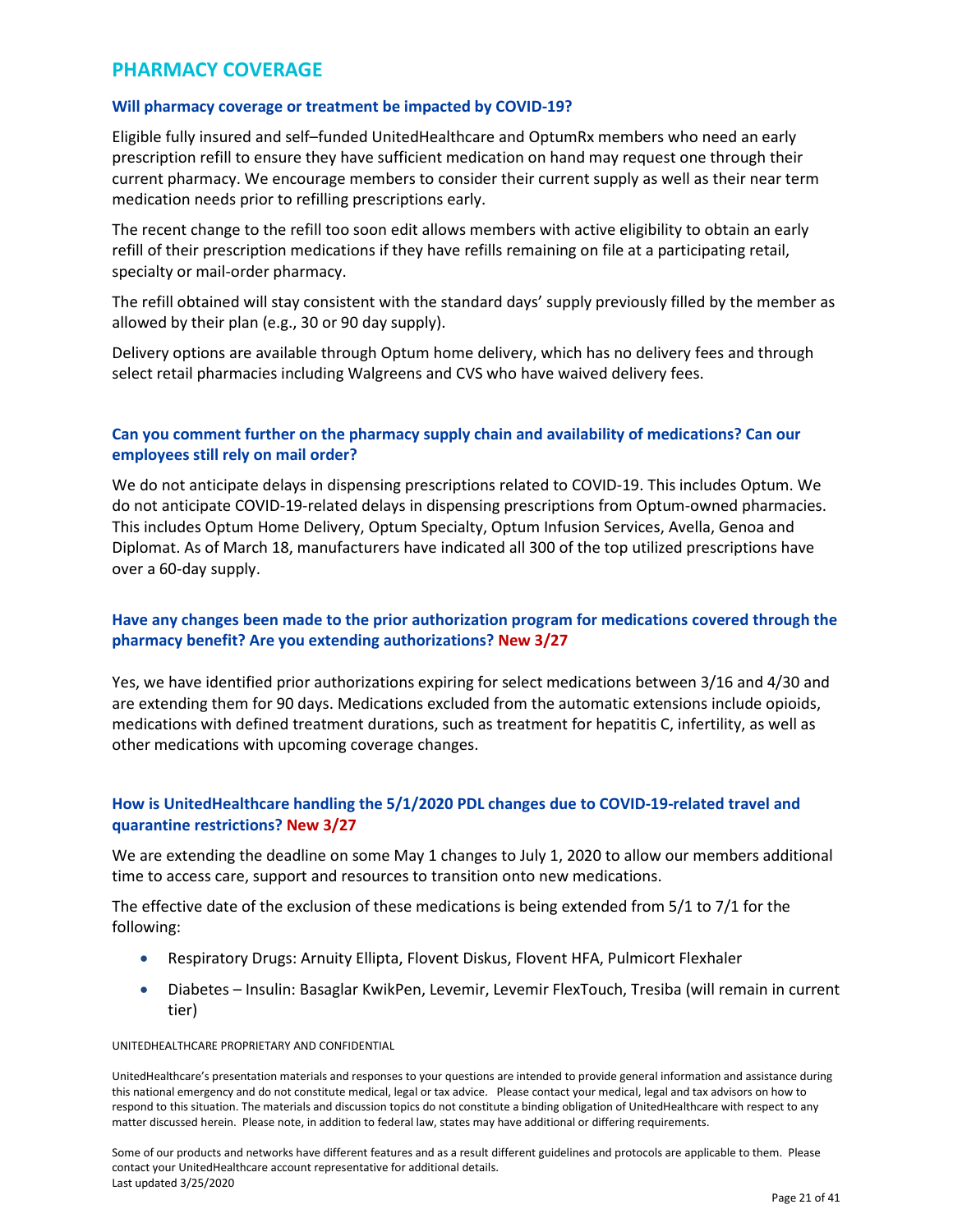Medications that will remain excluded until 7/1: Lantus, Lantus SoloSTAR, Toujeo Max SoloSTAR, and Toujeo SoloSTAR

- Diabetes Non-Insulin: Janumet, Janumet XR, Januvia
- Neuromuscular Disorders: Firdapse

In addition, the effective date is being updated from 5/1/20 to 7/1/20 for New Step Therapy for Zomig as well as the step therapy revision for Pulmicort Flexhaler.

### **Will any changes continue as originally scheduled? New 3/27**

Yes, a small number of changes with minimal or no member impact, such as a drug moving from exclude at launch to permanent exclusion will continue as planned. Several member positive changes will also be implemented as scheduled.

## **What is UnitedHealthcare approach to the medications Hydroxychloroquine and chloroquine for lupus and rheumatoid arthritis and for use for COVID-19? New 3/30**

In order to preserve a continued supply for the use of hydroxychloroquine for chronic indications such as systemic lupus and rheumatoid arthritis while ensuring access to acute use for COVID-19, UnitedHealthcare will be implementing quantity limits effective March 28, 2020. Members newly starting on hydroxychloroquine for rheumatoid arthritis or systemic lupus will be able to request quantities beyond 30 tablets.

### **When will members receive communications in regards to the upcoming changes? New 3/27**

Members will receive communication at least 30 days prior to the exclusions taking effect

#### **Will updated impact reports be produced to reflect the most current member disruption? New 3/27**

No, updated impact reports will not be produced. However, the member mailing file will be updated with the latest available information on impacted members.

#### **Is there a chance this date will be pushed out even further? New 3/27**

The situation continues to evolve rapidly. Our teams are monitoring the situation closely and will communicate any additional changes as soon as possible. Our goal is to continue to serve our members and customers during this difficult time.

#### **Are additional actions needed, or will my decisions carry forward? New 3/27**

Any customer decisions (e.g. exclusion opt-outs) will carry forward to 7/1, no additional action is required.

#### **If I would like to change my decisions from 5/1, am I able to do that? New 3/27**

#### UNITEDHEALTHCARE PROPRIETARY AND CONFIDENTIAL

UnitedHealthcare's presentation materials and responses to your questions are intended to provide general information and assistance during this national emergency and do not constitute medical, legal or tax advice. Please contact your medical, legal and tax advisors on how to respond to this situation. The materials and discussion topics do not constitute a binding obligation of UnitedHealthcare with respect to any matter discussed herein. Please note, in addition to federal law, states may have additional or differing requirements.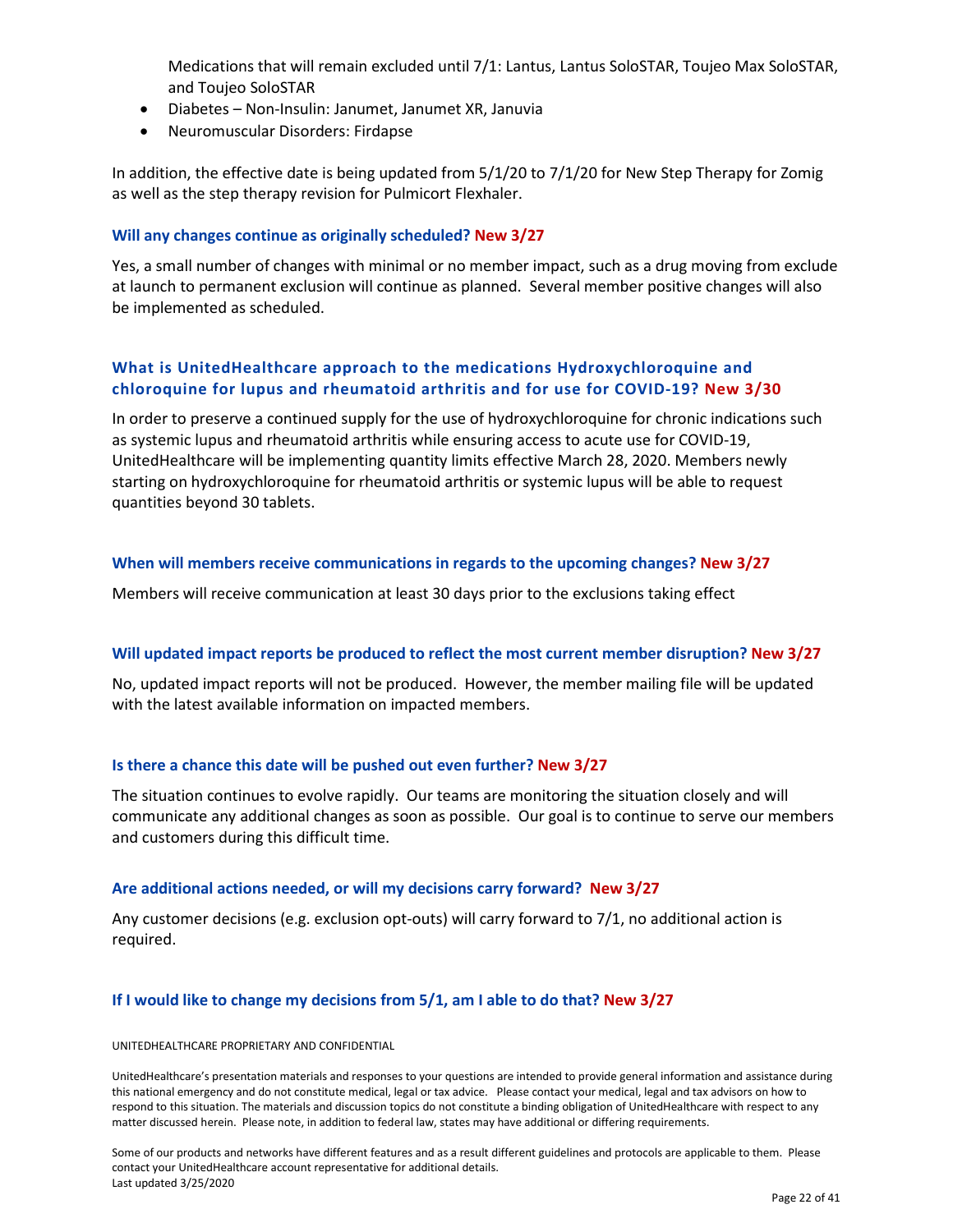No, at this time coverage will follow decisions made as part of the original 5/1 roll-out.

## **Have any changes been made to the launch date for the Medication Sourcing Expansion program? New 3/27**

In response to the COVID-19 public health emergency, UnitedHealthcare is delaying the launch of Medication Sourcing Expansion (formerly Limited Supplier). This specialty pharmacy requirement directs hospitals to obtain certain specialty medications from a designated specialty pharmacy. The requirement will not take effect on April 1, 2020, as was previously communicated. This delay applies to both commercial plans and UnitedHealthcare Community Plan.

Providers will be notified in advance when a new effective date for specialty pharmacy requirements is known.

## **How can members sign up for home delivery for their maintenance medications so they can stay at home? New 3/30**

The Centers for Disease Control and Prevention (CDC) encourages people to stay at home as much as possible. For UnitedHealthcare Optum Rx members that have pharmacy benefits, maintenance medications (medications taken regularly) can be received directly to their home through the home delivery benefit. Members can enroll online when logged onto myuhc.com and sign up for home delivery. Optum home delivery has no delivery fees.

Delivery options are also available through select retail pharmacies including Walgreens and CVS, who have waived delivery fees. Contact your pharmacy to determine if this is a service they provide.

UNITEDHEALTHCARE PROPRIETARY AND CONFIDENTIAL

UnitedHealthcare's presentation materials and responses to your questions are intended to provide general information and assistance during this national emergency and do not constitute medical, legal or tax advice. Please contact your medical, legal and tax advisors on how to respond to this situation. The materials and discussion topics do not constitute a binding obligation of UnitedHealthcare with respect to any matter discussed herein. Please note, in addition to federal law, states may have additional or differing requirements.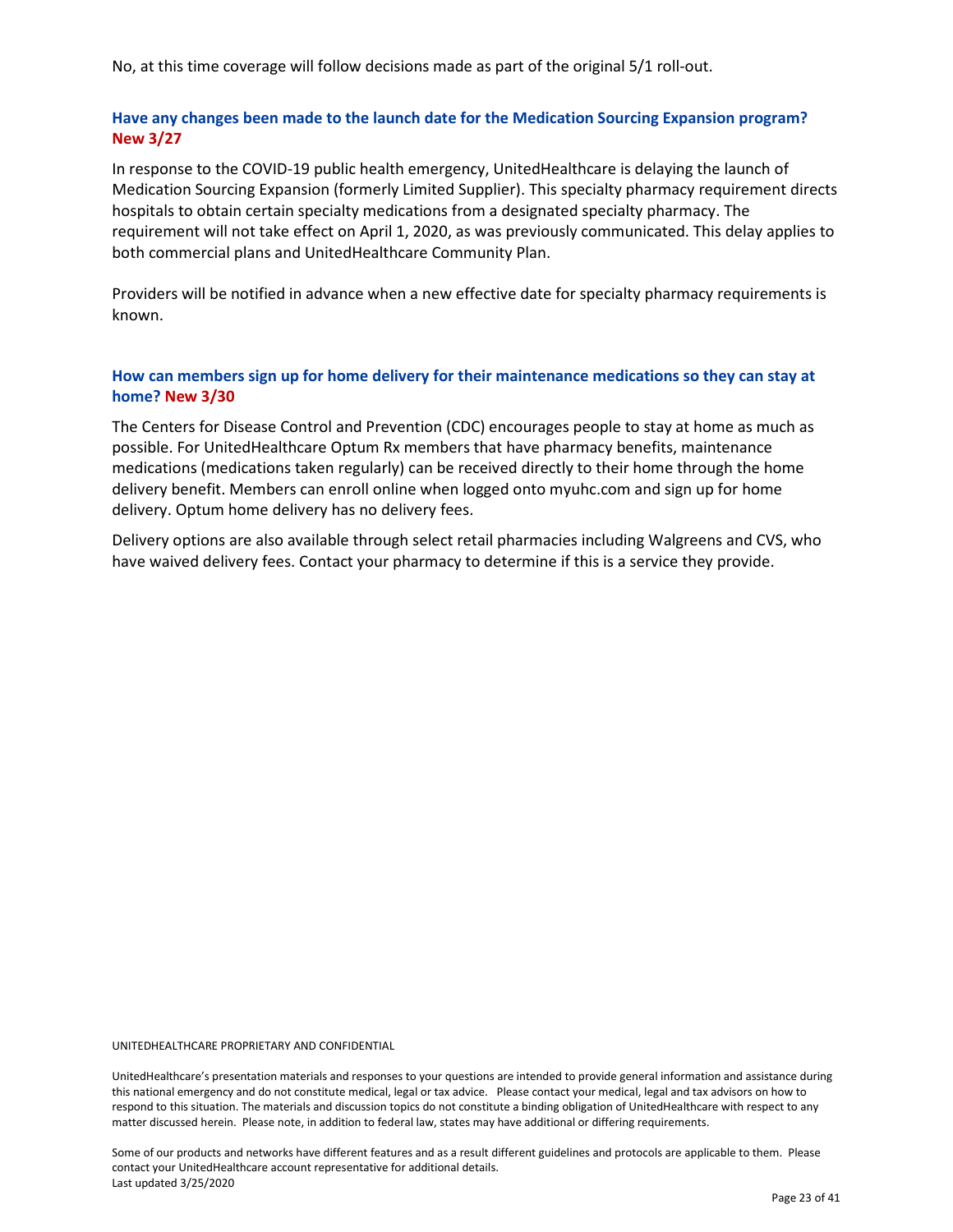## <span id="page-24-0"></span>**SPECIAL ENROLLMENT**

*Note: This section applies to fully insured customers. Self-funded customers may choose to amend their eligibility requirements to align with this special enrollment period for fully insured customers, at their discretion. Self-funded customers should also contact their stop loss carrier.*

## **Is there a special open enrollment period in response to the COVID-19 National Emergency**? Updated 3/28

To assist members in accessing care in light of COVID-19, UnitedHealthcare is providing its fully-insured small and large employer customers with a *Special COVID-19 Enrollment Opportunity* to enroll employees who previously did not to enroll in coverage. The opportunity will be limited to those employees who previously did not elect coverage for themselves (spouses or children) or waived coverage. See **[Notice of Special COVID-19 Enrollment Opportunity \(English\)](https://www.uhc.com/content/dam/uhcdotcom/en/Employers/PDF/covidnotice-of-specialenrollment-english-version.pdf)** and **[Notice of Special](https://www.uhc.com/content/dam/uhcdotcom/en/Employers/PDF/covidnotice-of-specialenrollment-spanish-version.pdf)  [COVID-19 Enrollment Opportunity \(Spanish\)](https://www.uhc.com/content/dam/uhcdotcom/en/Employers/PDF/covidnotice-of-specialenrollment-spanish-version.pdf)** document for details.

- The enrollment opportunity will extend from March 23, 2020, to April 6, 2020. Effective date is April 1.
- Customers are not required to adopt the *Special COVID-19 Enrollment Opportunity*. Because of this, no opt out action is required on their behalf. UnitedHealthcare realizes each situation is unique, and each customer must make their own decisions on the enrollment opportunity.
- Dependents, such as spouses and children, can be added if they are enrolled in the same coverage or benefit option as the employee. (Includes domestic partners in states where covered).
- Standard waiting periods will be waived; however, existing eligibility and state guidelines will apply.

## **If an insured customer has multiple plan options and opts into the Special Open Enrollment, can current members change plans?**

No. The Special Open Enrollment period is NOT intended to allow members to change plan options.

The Special Open Enrollment is merely waiving policy restrictions on adding new enrollees outside of open enrollment or normal special enrollment period. The employer sponsored group health plan will decide if they want to offer the option for new entrants to the plan.

## **Which products are in scope for the SEP? Updated March 28**

The SEP is limited to medical, pharmacy, dental and vision. All other products are not part of the special enrollment program.

#### UNITEDHEALTHCARE PROPRIETARY AND CONFIDENTIAL

UnitedHealthcare's presentation materials and responses to your questions are intended to provide general information and assistance during this national emergency and do not constitute medical, legal or tax advice. Please contact your medical, legal and tax advisors on how to respond to this situation. The materials and discussion topics do not constitute a binding obligation of UnitedHealthcare with respect to any matter discussed herein. Please note, in addition to federal law, states may have additional or differing requirements.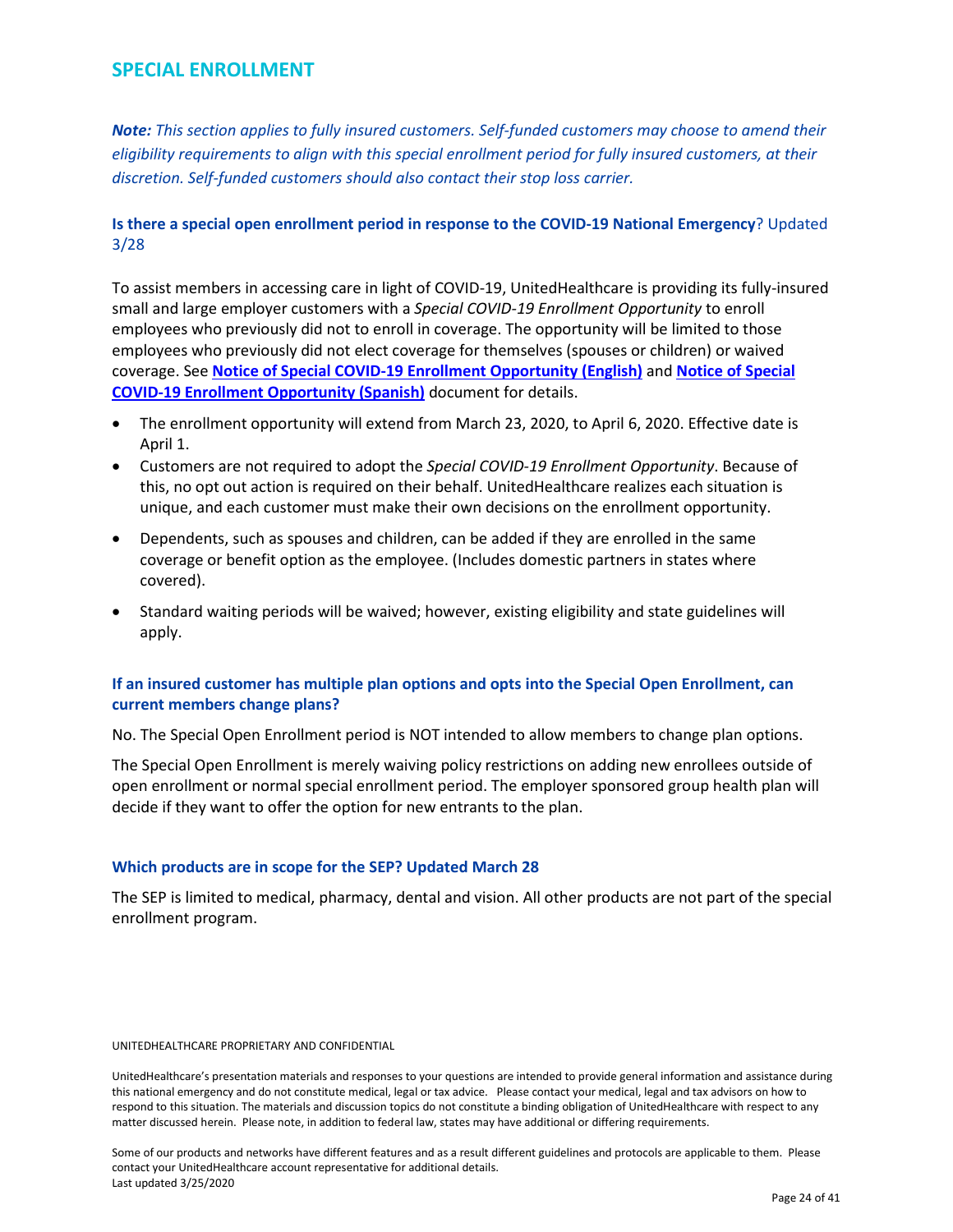## **What are the next steps if brokers, consultants and/or customers want to take advantage of the SEP period?**

- Review the *Notice of COVID 19 Special Open Enrollment Period.* English and Spanish versions are available.
- Enrollment updates can be submitted via Employer eServices with a 4/1/20 effective date. \*Note: For customers on All Savers, NICE, SIERRA or PULSE platforms, who do not use Employer eServices, regular employer portals can be utilized.
- Member enrollments can also be made via your regular channels if eServices is not used, which may include the Client Services Operations (CSO) team, GA Service Inbox, Electronic Data Interchange (EDI) feed, maintenance eligibility file via a Third Party Administrator (TPA), all with a 4/1 effective date.
- For brokers, consultants and employers who wish to use enrollment forms, please use the following process steps:
	- o Make sure the enrollment form indicates "**Special Enrollment COVID-19**" for the qualifying event reason anywhere on the form.
	- $\circ$  Make sure the enrollment form has a signature date on it. As long as that signature date is there and it's within the time period of the SEP it will be accepted.
	- o Be sure to use the 4/1/2020 effective date.

### **Is the Special Enrollment Period (SEP) complaint with Section 125 Premium Only Plans?**

The IRS has not yet provided an opinion on this issue. We have advised our customers to speak with their tax and benefits counsel.

#### **Are Small Business Customers subject to material modification rules?**

No, employers are allowed to pass on the 60 day rule for material modification, through the COVID emergency order during this time of need.

#### **Can self-funded customer set their own dates on a special enrollment?**

ASO has no retroactivity limitations, so if the customer wanted to open their own SEP during a different time frame, or submit the enrollment late, UnitedHealthcare will be able to process the enrollment based on the dates determined by the self-funded customer.

## **If an insured employer has only a single benefit plan, but wants to change the plan mid-year to a leaner plan design to save money will UnitedHealthcare allow it?**

Yes. During the next 90 days, and one time only, if an employer wishes to buy down their benefit plan, UnitedHealthcare will allow it. The group's effective date will not change.

#### UNITEDHEALTHCARE PROPRIETARY AND CONFIDENTIAL

UnitedHealthcare's presentation materials and responses to your questions are intended to provide general information and assistance during this national emergency and do not constitute medical, legal or tax advice. Please contact your medical, legal and tax advisors on how to respond to this situation. The materials and discussion topics do not constitute a binding obligation of UnitedHealthcare with respect to any matter discussed herein. Please note, in addition to federal law, states may have additional or differing requirements.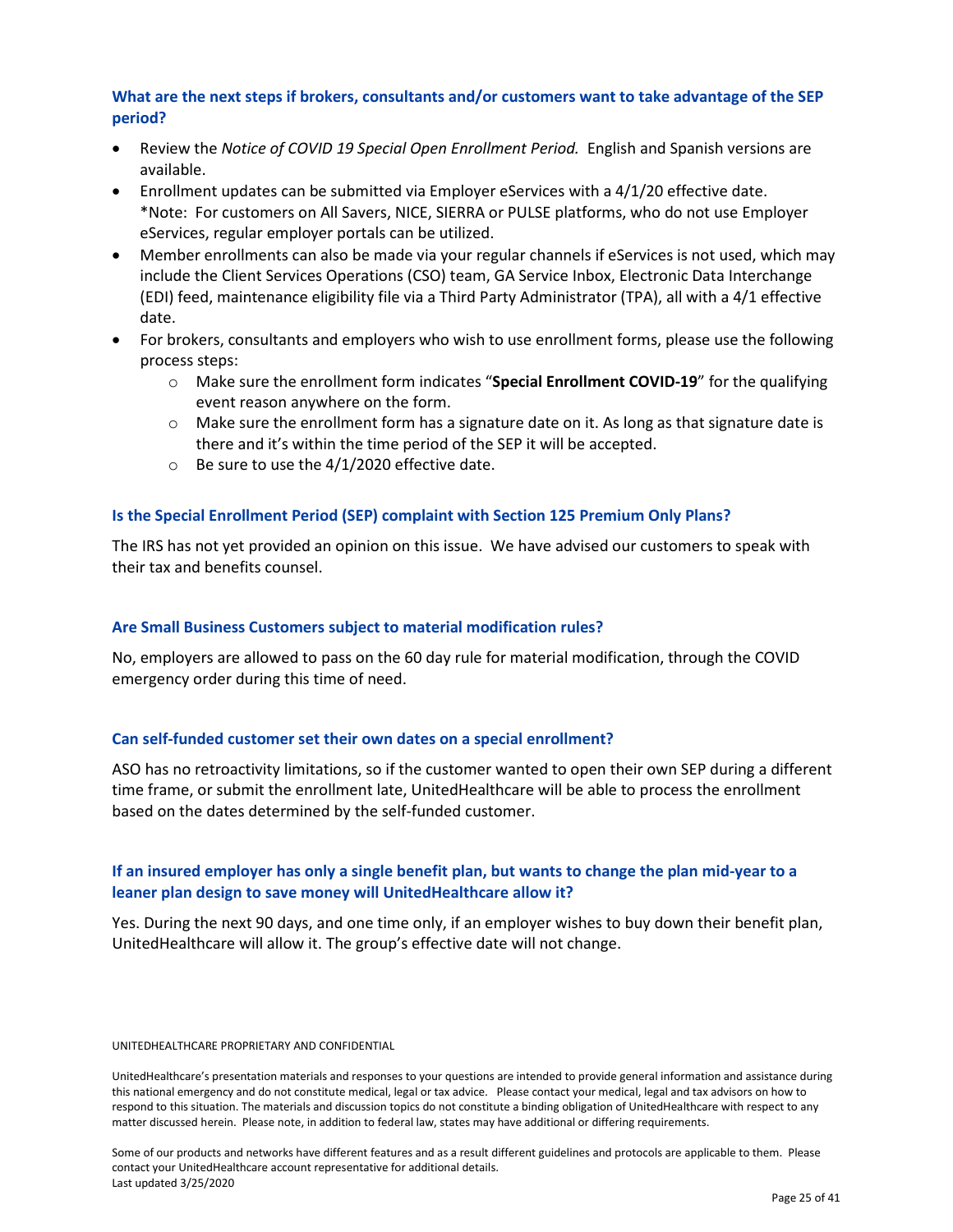#### **Can an insured employer add an additional leaner plan and have a Special Open Enrollment?**

No, because the additional plan would need to be uniformly available to eligible classes of employees, and we are not allowing plan changes mid-year for customers with multiple plan designs, this is not available as an option.

UNITEDHEALTHCARE PROPRIETARY AND CONFIDENTIAL

UnitedHealthcare's presentation materials and responses to your questions are intended to provide general information and assistance during this national emergency and do not constitute medical, legal or tax advice. Please contact your medical, legal and tax advisors on how to respond to this situation. The materials and discussion topics do not constitute a binding obligation of UnitedHealthcare with respect to any matter discussed herein. Please note, in addition to federal law, states may have additional or differing requirements.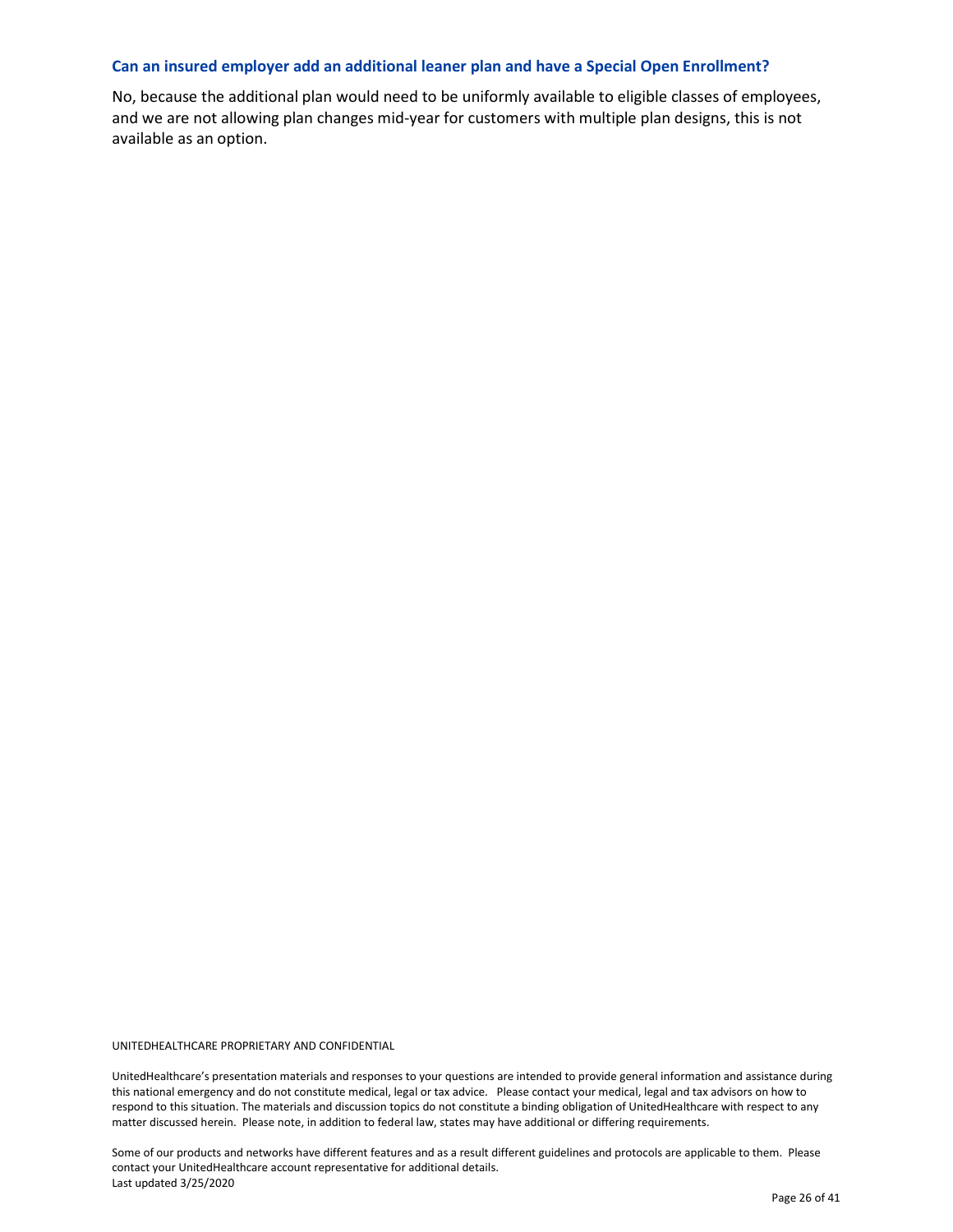## <span id="page-27-0"></span>**If a fully insured employer reduces hours for part or their entire workforce in response to the COVID-19 national emergency can the company continue to cover those employees?**

**For health plan products:** Through May 31, 2020, UnitedHealthcare is temporarily relaxing its requirement that employees be actively working to be eligible for coverage and will allow you to cover your reduced hour employees, as long as you pay the monthly premium. Please note that you must offer this coverage on a uniform, non-discriminatory basis.

**For Life, Accidental Death & Dismemberment (AD&D), Critical Illness Protection (CIPP), Accident Protection (APP), Hospital Indemnity Protection (HIPP) products:** As long as the employer continues to pay the monthly premium, coverage due to an approved layoff, is outlined in the Termination of Covered Person Insurance or Termination of Covered Employee Insurance section of these policies. It may vary by customer. Refer to your actual Certificate(s) of Coverage for specifics on your plan(s).

By way of reference, UnitedHealthcare's standard language (which applies to most customers) for all of these products allows for coverage to continue due to an approved layoff for up to 3 months from the date he/she stopped active work.

**For Short Term Disability (STD), Long Term Disability (LTD) products:** As long as the employer continues to pay the monthly premium, coverage due to an approved layoff is outlined in the Termination of Covered Person Insurance section of these policies. It may vary by customer. By way of reference, UnitedHealthcare's standard language allows for coverage to continue due to a temporary layoff until the end of the month following the month in which the layoff began.

## **Is UnitedHealthcare considering off-renewal premium changes for small businesses that may be financially impacted?**

No, UnitedHealthcare is not changing premium rates off renewal for small business.

#### **Can employers use credit cards to pay premiums?**

No, UnitedHealthcare is unable to accept credit card payments for group premium this time.

## **Will you waive any rehire waiting period for re-hired employees who were terminated due to COVID-19?**

Yes.

#### UNITEDHEALTHCARE PROPRIETARY AND CONFIDENTIAL

UnitedHealthcare's presentation materials and responses to your questions are intended to provide general information and assistance during this national emergency and do not constitute medical, legal or tax advice. Please contact your medical, legal and tax advisors on how to respond to this situation. The materials and discussion topics do not constitute a binding obligation of UnitedHealthcare with respect to any matter discussed herein. Please note, in addition to federal law, states may have additional or differing requirements.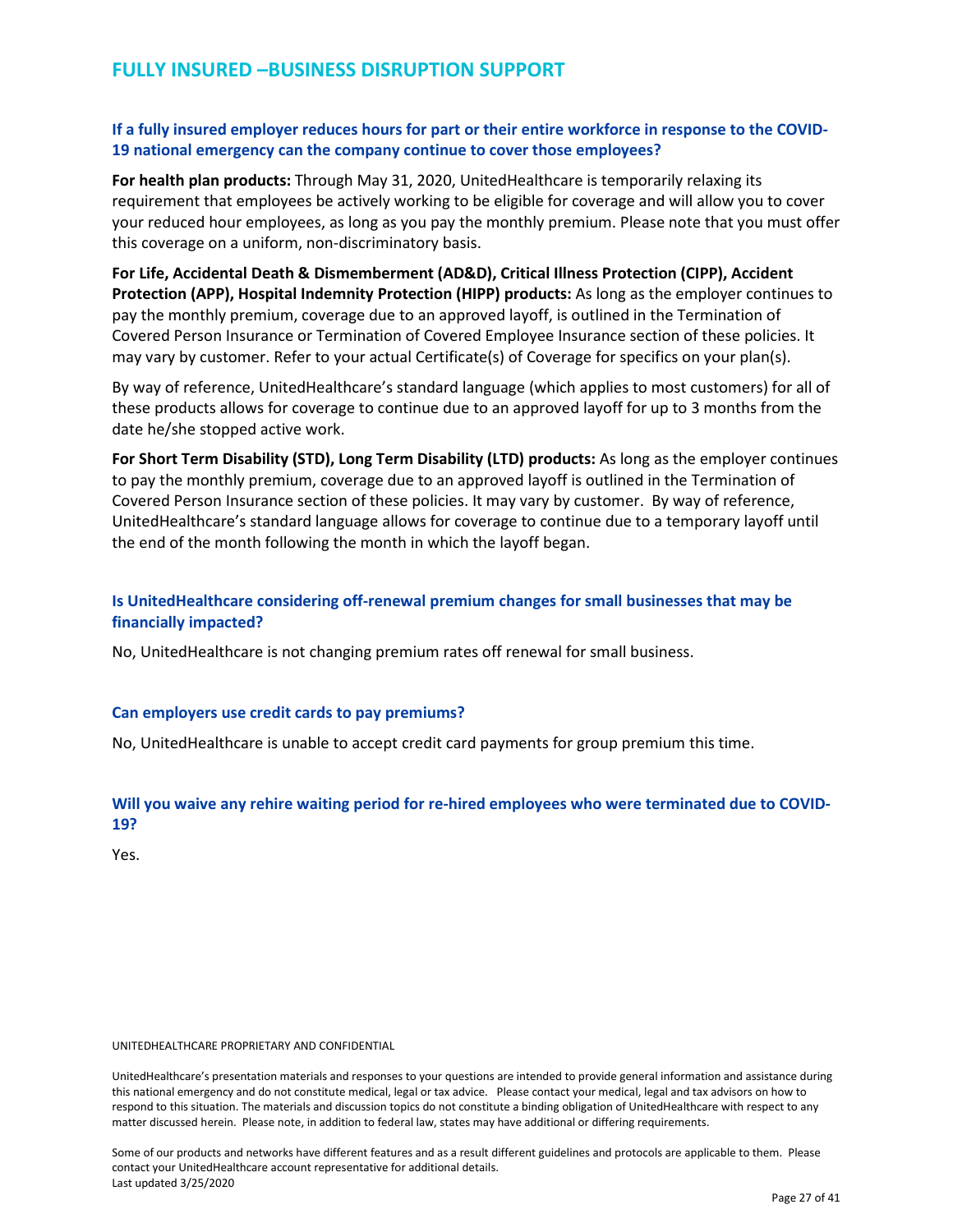## **Will UnitedHealthcare allow fully-insured clients to continue to offer medical benefits to furloughed or with reduced hours due to COVID-19?**

Yes, we will temporarily allow it as long as the plan sponsor continues to pay the premiums and offers the option to all furloughed employees on an equal basis.

## **What continuation of coverage applies if my plan is fully insured and one or more employees are terminated as a result of COVID-19?**

Standard COBRA and state continuation protocols apply.

**If I terminate employees in the middle of the month as a result of COVID-19, will my fully insured coverage extend for the terminated employees until the end of the month?**

If premiums have been remitted for the month, coverage will continue through the end of that month.

## **What if employees are terminated and either they do not elect COBRA or there is no COBRA available because the group health plan has been discontinued?**

If employees are terminated and either they do not elect COBRA or there is no COBRA available, the employee has the opportunity to enroll in the Exchange in their state. Both small employers and individuals must elect Exchange Market Place Coverage within 60 days of the termination or they will have to wait until the next open enrollment period.

UnitedHealthcare offers individuals a range of individual health insurance plans. Interested people may contact (800) 827-9990 to speak with an advisor who can assist. They can also visit [https://www.healthmarkets.com](https://www.healthmarkets.com/) to apply directly.

## **If my group's enrollment drops by more than 10% as a result of the COVID-19 national emergency, will my rates and premiums on my fully-insured plan be subject to change?**

Small group ACR rates will not be adjusted off renewal.

For large group, for the present time, if the loss of enrollment is a result of the COVID-19 situation, rates and premiums will not be adjusted off renewal.

UNITEDHEALTHCARE PROPRIETARY AND CONFIDENTIAL

UnitedHealthcare's presentation materials and responses to your questions are intended to provide general information and assistance during this national emergency and do not constitute medical, legal or tax advice. Please contact your medical, legal and tax advisors on how to respond to this situation. The materials and discussion topics do not constitute a binding obligation of UnitedHealthcare with respect to any matter discussed herein. Please note, in addition to federal law, states may have additional or differing requirements.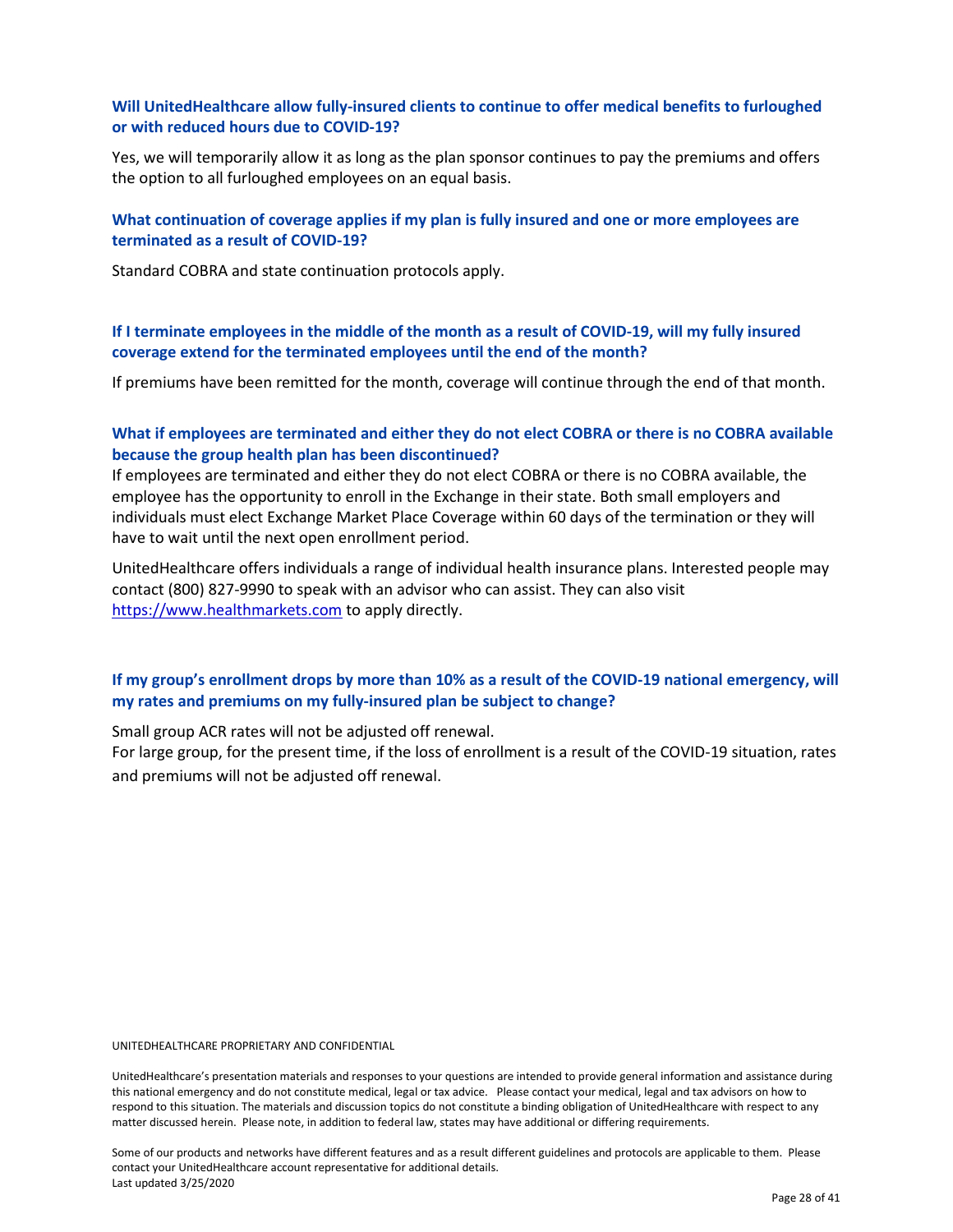## <span id="page-29-0"></span>**ASO – BUSINESS DISRUPTION AND STOP LOSS SUPPORT**

## **PLEASE REFER TO OTHER SECTIONS FOR ADDITIONAL INFORMATION.**

#### **Are self-funded clients required to follow the different rules on COVID-19?**

Self-Funded clients are generally not impacted by state laws and regulations but instead are required to follow federal standards under ERISA and other federal legislation such as The Families First Coronavirus Response Act (HR 6201). If a self-funded client chooses to follow the state regulations, please contact your Account Executive to work through UnitedHealthcare's ability to support the request.

## **What should a self-funded employer consider relative to stop loss risk, plan documents, cost projections or other implications concerning COVID-19?**

Self-funded clients are considered the plan fiduciary. As such, they are the final authority on plan design provisions and should consult with their professional advisors.

## **Will UnitedHealthcare Insurance Company (UHIC) and UHIC-BP stop loss policies follow the underlying plan document to determine eligible, or not covered, stop loss insurance claims?**

Plans that automatically include coverage for services required by federal legislation (e.g., Family First Coronavirus Response Act) and follow UnitedHealthcare's recommended-standard option will automatically have eligible claims considered eligible charges under our stop loss policy. However, we will not automatically include stop loss insurance coverage for plans electing benefits above our standard.

Eligibility guidelines under our stop loss policy will follow the underlying plan design eligibility guidelines. This includes Leave of Absence, Temporary Layoffs, Active at Work Provisions and COBRA. Our stop loss will also accommodate the Plan's waiver of rehire waiting periods should the Plan choose to change its eligibility rules to do so. The one exception to this provision is that we will NOT agree to coverage for newly enrolled individuals due to any "Special Open Enrollments".

## **If a client reduces the hours of part of their workforce in response to the COVID-19 National Emergency, can a self-funded company continue to cover those employees?**

Yes. If UnitedHealthcare is your stop loss carrier, as long as you continue to pay administrative fees and claims costs, along with your stop loss premium, you may continue to cover reduced-hour employees even though they are not actively at work during the emergency. Please note that you must administer the plan on a uniform, nondiscriminatory basis. You may not choose only certain people for whom you continue to pay claims.

All clients with a third party stop loss carrier are responsible for confirming with their stop loss insurer that their stop loss coverage aligns with their plan coverage decision as well as any questions about covering reduced hour employees who are not actively at work for some period.

#### UNITEDHEALTHCARE PROPRIETARY AND CONFIDENTIAL

UnitedHealthcare's presentation materials and responses to your questions are intended to provide general information and assistance during this national emergency and do not constitute medical, legal or tax advice. Please contact your medical, legal and tax advisors on how to respond to this situation. The materials and discussion topics do not constitute a binding obligation of UnitedHealthcare with respect to any matter discussed herein. Please note, in addition to federal law, states may have additional or differing requirements.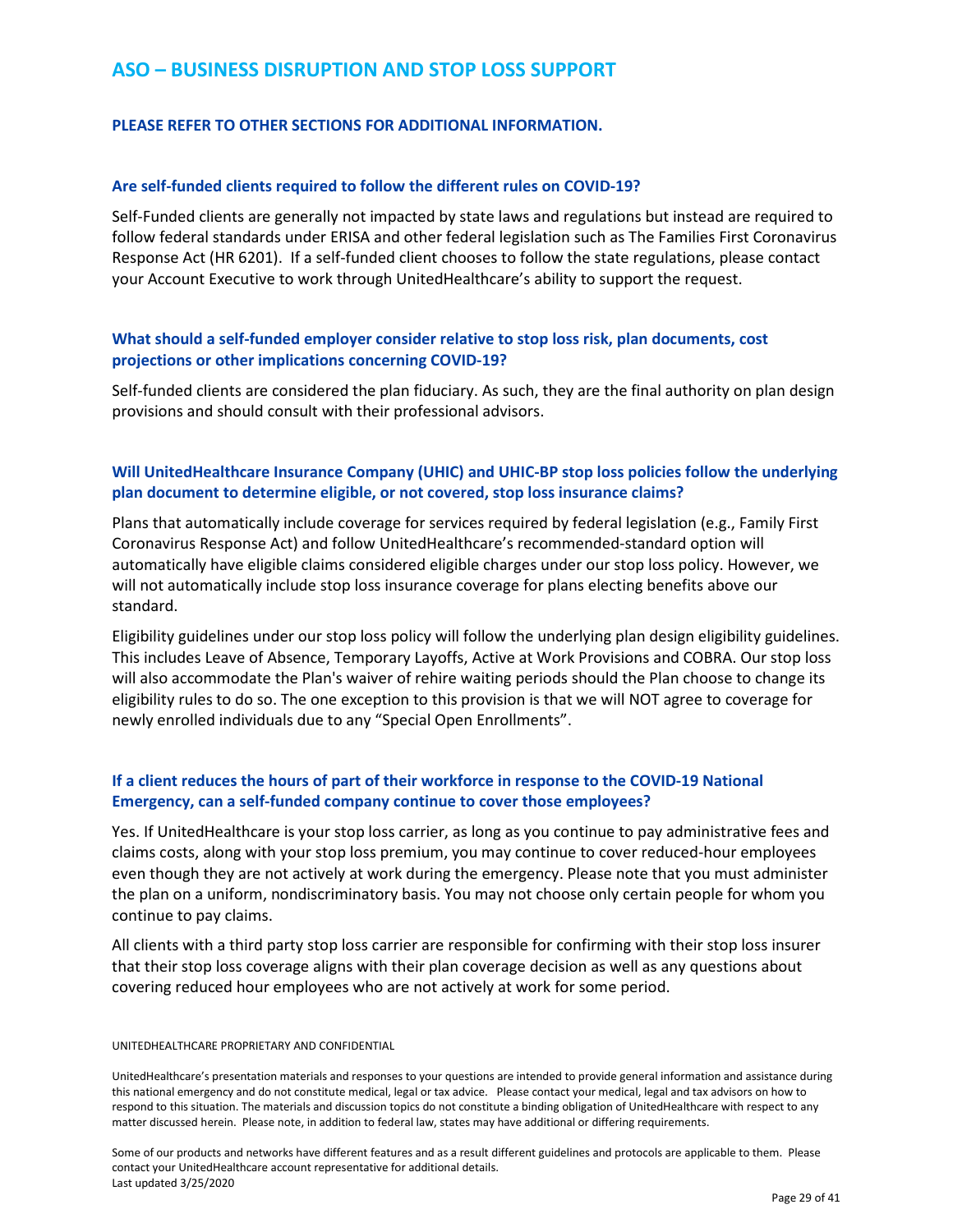Although we are communicating our intentions with Optum Stop Loss, **we still require client's to confirm their stop loss coverage directly with Optum Stop Loss.** 

#### **How will your stop loss handle timely filing for stop loss claims? NEW 3/27**

UHIC and UHIC-BP will ensure coverage for any eligible stop loss claims if the underlying plan covers the claims

Clients with third party stop loss should contact their stop loss insurer for a response.

#### **What about continuation of coverage for self-funded plans?**

If your group is subject to COBRA, as long as one person remains actively employed, terminated employees may elect to continue coverage under COBRA under the normal notice and election procedure. If UnitedHealthcare is not your stop loss carrier, be sure to check with your stop loss carrier about any rules it may have regarding minimum enrollment of active employees for stop loss coverage. If the plan has no active employees, the plan is terminated and COBRA is not an option. In that case, employees would have a special enrollment period to enroll in individual coverage. You may contact Health Market (800) 827-9990 or [https://www.healthmarkets.com](https://www.healthmarkets.com/) for individual market coverage options.

Although we are communicating our intentions with Optum Stop Loss, **we still require client's to confirm their stop loss coverage direct with Optum Stop Loss.** 

## **What is the process for a self-funded client who declines to cover the test and test-related expenses at no cost share?**

Based on federal legislation passed on March 18, all plans are required to cover these services.

#### **How will your stop loss handle timely filing for stop loss claims?**

UHIC and UHIC-BP will ensure coverage for any eligible stop loss claims if the underlying plan covers the claims. Clients with third party stop loss should contact their stop loss insurer for a response.

## **Is there a requirement for the SPD to be updated prior to making plan changes to support COVID-19? New 3/28**

Generally, the changes we are making to support zero cost share for the diagnosis and testing associated with COVID-19 offer a better benefit. As such, we have 210 days from the end of the plan year to issue the changes. Self-funded customers should continue to monitor their SPDs for required changes including stop loss language and, as always, validate their approach with legal counsel.

#### **Are you offering fee holidays?**

No, we are not waiving administrative fees nor stop loss premium. Our contracts include standard provisions for late payment.

UNITEDHEALTHCARE PROPRIETARY AND CONFIDENTIAL

UnitedHealthcare's presentation materials and responses to your questions are intended to provide general information and assistance during this national emergency and do not constitute medical, legal or tax advice. Please contact your medical, legal and tax advisors on how to respond to this situation. The materials and discussion topics do not constitute a binding obligation of UnitedHealthcare with respect to any matter discussed herein. Please note, in addition to federal law, states may have additional or differing requirements.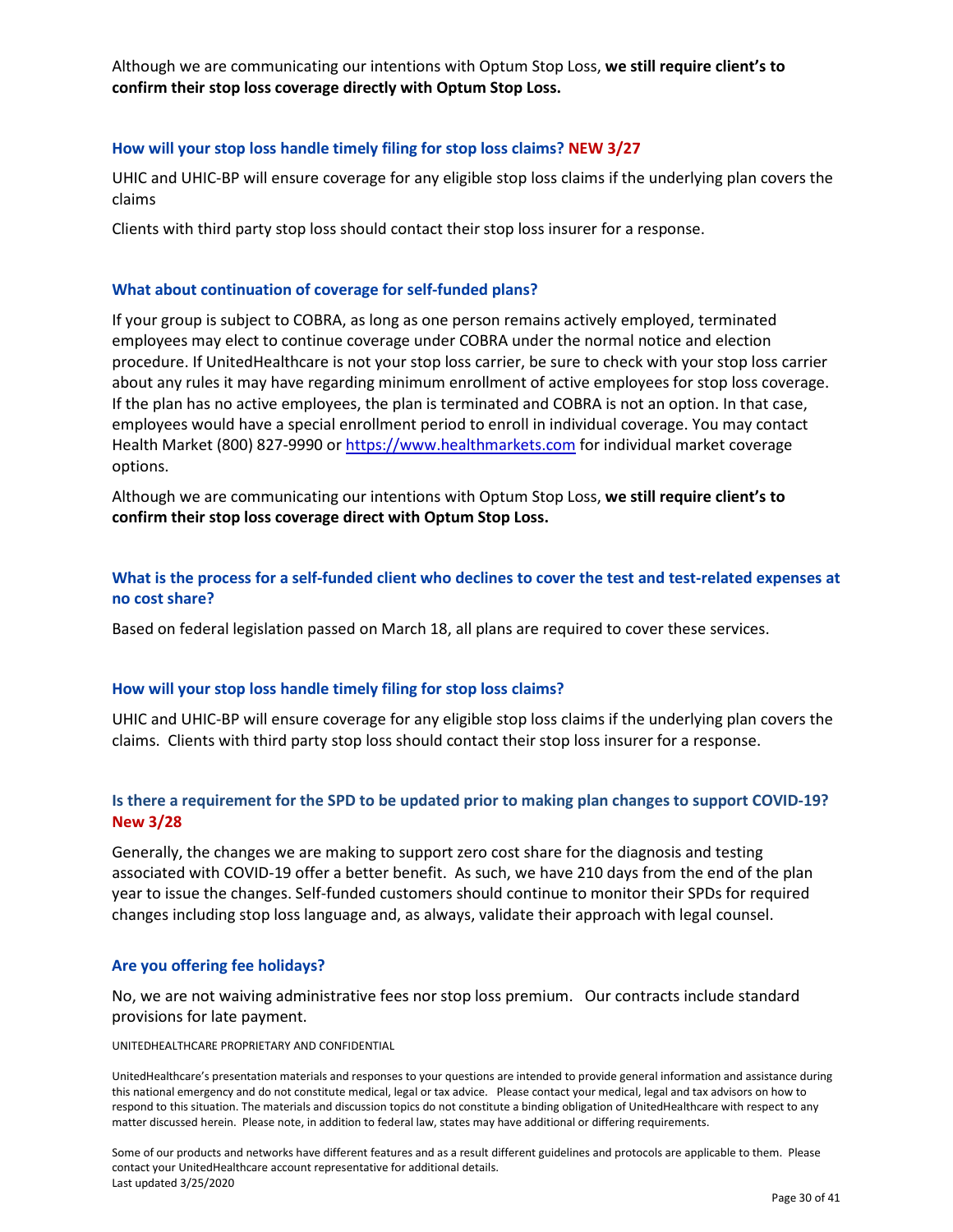## **Are furloughed employees eligible for fully insured plans?**

Employees remain eligible for coverage if they remain an active employee during periods of temporary layoffs and/or reduction in hours. UnitedHealthcare is reliant on employers to notify us of employment status of their employees. If the employer chooses to pay for their coverage, then you would not notify us of a coverage change and furloughed employees would remain on the plan.

## **As a self-funded plan administrator, if I want to cover COVID-19 treatment at 100% how should I proceed? Update 3/24**

UnitedHealthcare is committed to supporting its customers by honoring the following actions that our stop loss policyholders may take in light of the COVID-19 crisis. If UnitedHealthcare is your stop loss carrier:

- **Deductibles, Copays, and Cost-Sharing:** Policyholders who decide to waive the cost of deductibles, copays, and cost-sharing for COVID-19 testing, and the office visit, ER visit, or urgent care visit associated with the test, for covered participants will be allowed to apply these costs as eligible expenses under their stop loss policy.
- **Telemedicine and Virtual Visits:** Policyholders who decide to waive cost-sharing for telemedicine and Virtual Visits for covered participants will be allowed to apply these costs as eligible expenses under their stop loss policy, without any prior notification.
- **Early Rx Refills:** Policyholders who decide to allow covered participants to receive early prescription refills to ensure they have a 30-day supply will be allowed to apply these costs as eligible expenses under their stop loss policy, without any prior notification.

These changes are effective immediately. We hope these actions make it easier for our policyholders to provide for the health and safety of their plan participants. If a self-funded customer wishes to expand benefit coverage beyond the bullets above, adjustments to rate may be required.

If UnitedHealthcare or UMR is your administrator, but your stop loss policy is with an alternative carrier, check with the carrier for guidance.

#### UNITEDHEALTHCARE PROPRIETARY AND CONFIDENTIAL

UnitedHealthcare's presentation materials and responses to your questions are intended to provide general information and assistance during this national emergency and do not constitute medical, legal or tax advice. Please contact your medical, legal and tax advisors on how to respond to this situation. The materials and discussion topics do not constitute a binding obligation of UnitedHealthcare with respect to any matter discussed herein. Please note, in addition to federal law, states may have additional or differing requirements.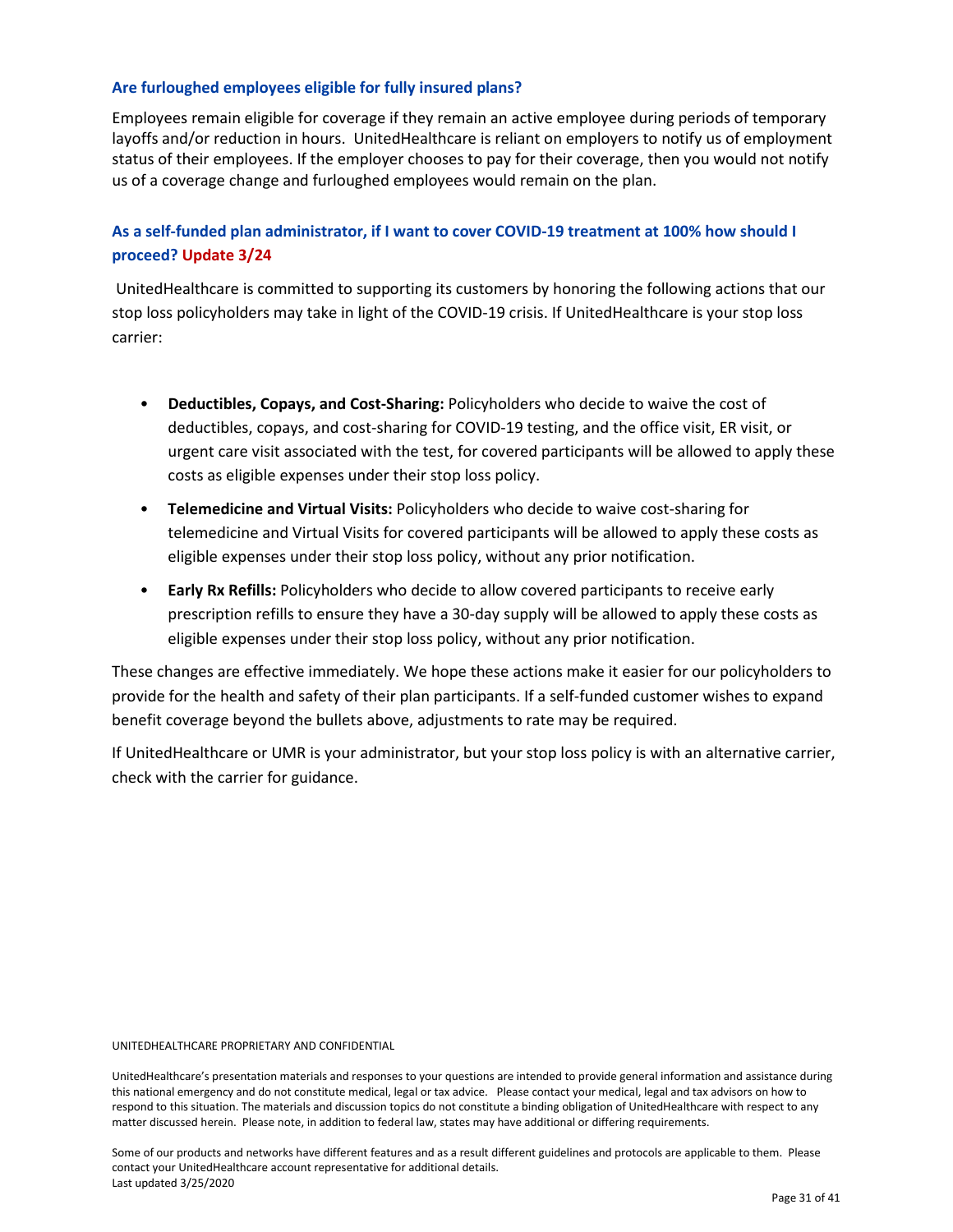## <span id="page-32-0"></span>**FINANCIAL, BUSINESS CONTINUITY AND REPORTING**

#### **Will renewal rate actions be delayed as a result of the COVID-19 national emergency?**

Renewals and all necessary information will be released on a timely basis.

## **If a self-funded customer has tiered administrative fees based on enrollment, and they experience a change in covered lives due to layoffs or furloughs related to COVID-19, will their administrative fees change**?

No, for the next 60 days, we will not change any administrative fees based on a change in enrollment.

## **If a new customer, effective April 1 or May 1 has a change in enrolled census due to layoffs associated with COVID-19, will their quoted rate change?**

Yes, standard new business submission review will continue. If the enrolled census changes by more than 10% we will reserve the right to re-rate the group. Depending on the magnitude of the census change, the coverages for which the group qualifies may also change.

Unless the self-funded client notifies UnitedHealthcare of their intention to terminate, we continue the plan per ASA.

## **Can fully insured groups that are scheduled to have open enrollments in March or April during business shut downs and/ or have effective dates during these shut downs, push open enrollment out past effective date when employees are back to work?**

In order to ensure no disruption in benefits to members at this critical time, UnitedHealthcare will automatically enroll members to their existing 2019 plan option updated for 2020 rates and benefits. UnitedHealthcare will allow the group policyholder up to thirty (30) days post renewal to advise us of changes. In some limited instances, the 2019 plan option may no longer exist (e.g. plan discontinuance). In such instances we will map groups and enrollees to the closest equivalent plan options.

#### **Can UnitedHealthcare provide COVID-19 claims reporting?**

UnitedHealthcare is working on reports related to COVID-19 and will make those available as appropriate.

#### UNITEDHEALTHCARE PROPRIETARY AND CONFIDENTIAL

UnitedHealthcare's presentation materials and responses to your questions are intended to provide general information and assistance during this national emergency and do not constitute medical, legal or tax advice. Please contact your medical, legal and tax advisors on how to respond to this situation. The materials and discussion topics do not constitute a binding obligation of UnitedHealthcare with respect to any matter discussed herein. Please note, in addition to federal law, states may have additional or differing requirements.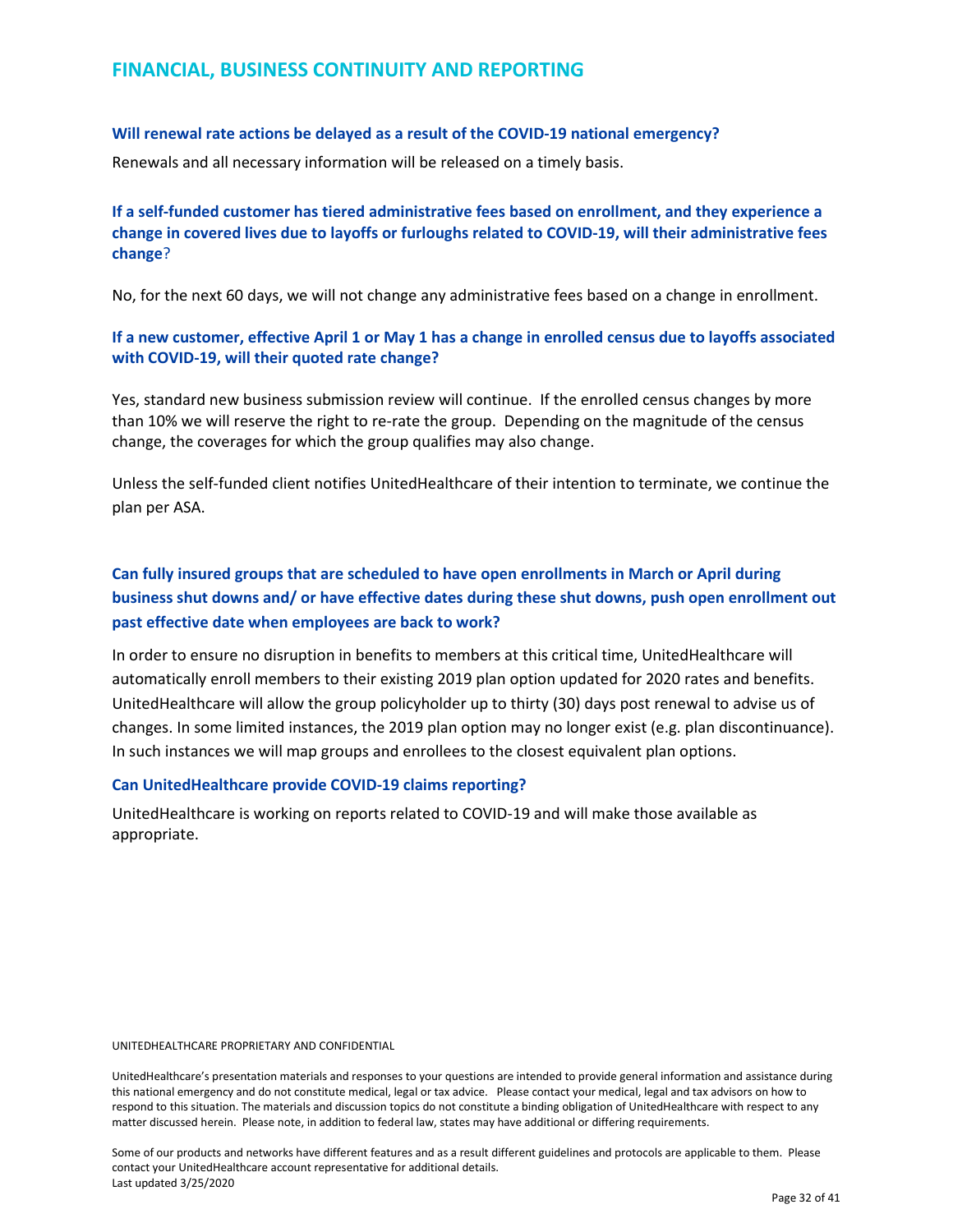## **Are customers able to continue employee health benefits if** *part of* **the workforce is laid-off in response to the COVID-19 crisis?**

Yes, temporarily we will allow it as long as the plan sponsor continues to pay its premiums and offers the option to all furloughed employees on an equal basis. However, it is important to make a distinction between individuals whose employment is terminated (often "laid-off" means terminated) versus individuals still employed but experiencing a temporary reduction of hours but remains employed. In those situations where the individual continues to be employed but may have seen a reduction in work or been put on furlough as a result of COVID-19 crisis, we will temporarily not enforce insurance contractual requirements that mandate active at work status or minimum hours where we continue to receive full premium and the employer applies this approach to all such employees on an equal basis. However, if an employee is terminated, the normal termination rules apply.

## **Are customers able to continue employee health benefits if** *the entire* **workforce is laid off in response to the COVID-19 crisis?**

There needs to be one active employee for a group health plan to continue to exist. Normal termination rules apply.

#### **Does UnitedHealth Group have a business preparedness (continuity) plan?**

Yes. The plan addresses business continuity strategies for all forms of events natural and man-made including pandemics. The strategies focus on our critical business functions and planning for the worstcase scenarios so that we can react quickly and efficiently adding value to our business and customers, members and other stakeholders through effective risk reduction, compliance with industry, contractual and regulatory standards, and safeguarding our operations and assets.

UNITEDHEALTHCARE PROPRIETARY AND CONFIDENTIAL

UnitedHealthcare's presentation materials and responses to your questions are intended to provide general information and assistance during this national emergency and do not constitute medical, legal or tax advice. Please contact your medical, legal and tax advisors on how to respond to this situation. The materials and discussion topics do not constitute a binding obligation of UnitedHealthcare with respect to any matter discussed herein. Please note, in addition to federal law, states may have additional or differing requirements.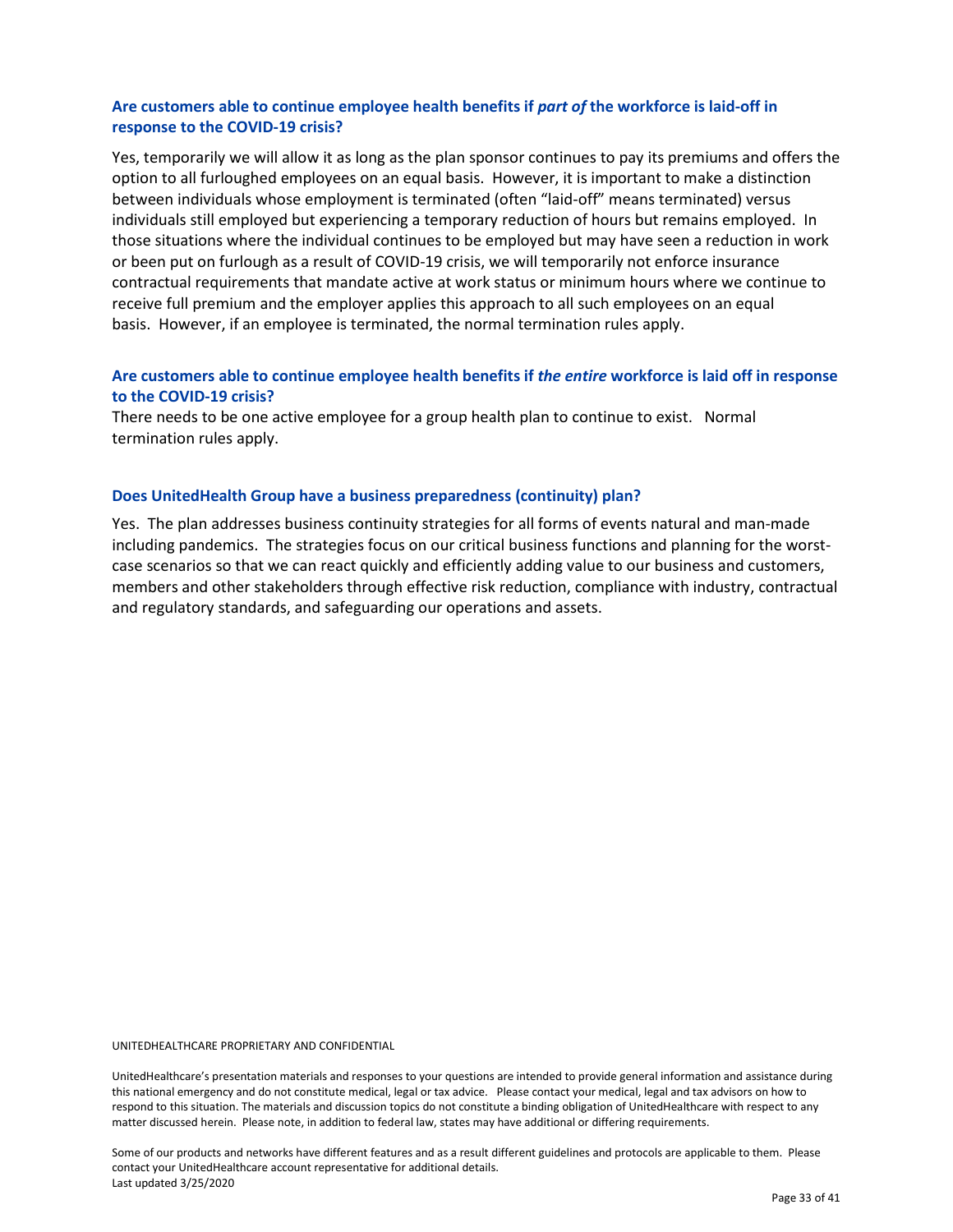## <span id="page-34-0"></span>**SPECIALTY**

## **What is UnitedHealthcare doing to support members in accessing dental or vision coverage? New 3/27**

For our dental and vision coverage we will be supporting our members in accessing the care that they need by relaxing certain frequency limitations, when appropriate, as well as addressing in-network coverage gaps that may arise in the short-term given provider office closures.

## **If I am hospitalized due to COVID-19, will it be treated like any other hospitalization under our Hospital Indemnity plans?**

Yes, hospitalizations due to COVID-19 will be treated like any other hospitalization under the terms our Hospital Indemnity plans.

## **If a covered person is medically quarantined but not yet exhibiting symptoms or formally diagnosed with COVID-19, are they disabled under a UnitedHealthcare Short Term Disability plan?**

Short-Term Disability plans insure against lost income when a medical condition restricts or limits a covered person's ability to perform their job and meets the policy definition of a disability.

If, as a result of COVID-19, a covered person is unable to work, experiences a loss of income due to a medically supported quarantine or isolation, but does *not* rise to the level of restrictions and limitations as defined in the policy, UnitedHealthcare will review and consider these claims for possible benefit payment. Generally speaking, if a reasonable accommodation for remote work exists while in quarantine or isolation, there is no loss of income; therefore, the definition of disability would not be met.

## **Do you count quarantine periods towards any elimination periods that apply before benefits are paid under your disability plans?**

Yes.

## **Is documentation required in order to substantiate a medically supported period of isolation or quarantine?**

Yes, proof of the medical quarantine or isolation is required from the treating provider. If a customer is having difficulty obtaining the necessary documentation to substantiate their claim, UnitedHealthcare will work with that individual based on their unique situation.

#### **Does your standard group disability plan contain exclusions for pandemics like COVID-19?**

No.

#### **Is contracting COVID-19 considered an Accident as defined under our Accident Plans?**

No, contracting COVID-19 is not considered an Accident as defined under our Accident plans.

#### UNITEDHEALTHCARE PROPRIETARY AND CONFIDENTIAL

UnitedHealthcare's presentation materials and responses to your questions are intended to provide general information and assistance during this national emergency and do not constitute medical, legal or tax advice. Please contact your medical, legal and tax advisors on how to respond to this situation. The materials and discussion topics do not constitute a binding obligation of UnitedHealthcare with respect to any matter discussed herein. Please note, in addition to federal law, states may have additional or differing requirements.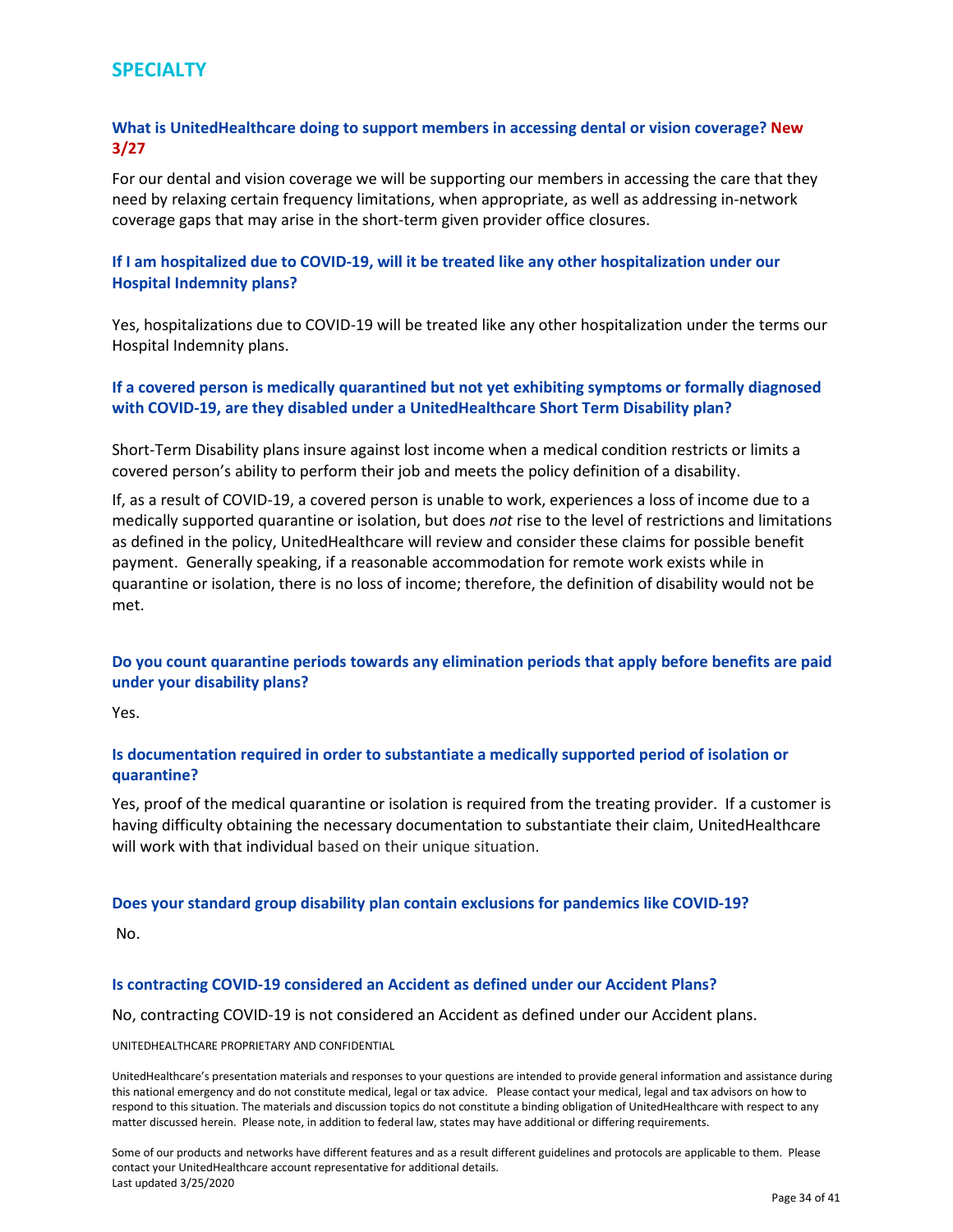#### **Is COVID-19 a covered condition under our Critical Illness plans?**

No, COVID-19 is not a covered Critical Illness under our Critical Illness plans.

## **If I am hospitalized due to COVID-19, will it be treated like any other hospitalization under our Hospital Indemnity plans?**

Yes, hospitalizations due to COVID-19 will be treated like any other hospitalization under the terms our Hospital Indemnity plans.

#### **Do our basic or supplemental life policies have any exclusions for death from a pandemic?**

There are no exclusions for pandemics in our basic or supplemental life policies.

## **Are employees who self-quarantine or isolate due to underlying medical conditions or risk of exposure to COVID-19 covered under FMLA?**

The Family Medical Leave Act (FMLA) provides job protection for leave related to one's own serious health condition or to care for a family member. At this time, job protection is not provided to those who selfquarantine or isolate due to underlying medical conditions or risk of exposure to COVID-19.

If an employer has elected Accommodation Services, these services are limited to people with disabilities as defined in the Americans with Disabilities Act (ADA) and the ADA Amendments Act (ADAAA). At this time, the protections offered under the ADA and ADAAA do not extend to individuals who self-quarantine or isolate due to underlying medical conditions or risk of exposure to COVID-19.

## **How did The Families First Coronavirus Response Act (HR 6201) passed by the federal government expand employee job protections under the FMLA?**

The Families First Coronavirus Response Act created, on a temporary basis, one new protected leave category. Effective April 2, 2020, through December 31, 2020, if an employee is unable to work or telework because s/he needs to care for a child under the age of 18 whose school or daycare has closed as a result of COVID-19, the leave will be protected under the FMLA. The employer must provide up to 12 weeks of leave. The first 10-days of the leave will be unpaid, and the remaining leave will be paid by the employer at a rate of 2/3 the employee's regular rate of pay. This payment shall not exceed \$200/day or \$10,000 for the total duration of the leave. To be eligible for this leave, the employer must have fewer than 500 employees, and the employee needing leave must have been employed for at least 30 days.

For employers who have purchased our FMLA and Leave Accommodation Services, we are prepared to administer and track any leave requests received under this new law. However, we will not, consistent with our administrative agreements, issue benefit payments to employees.

#### UNITEDHEALTHCARE PROPRIETARY AND CONFIDENTIAL

UnitedHealthcare's presentation materials and responses to your questions are intended to provide general information and assistance during this national emergency and do not constitute medical, legal or tax advice. Please contact your medical, legal and tax advisors on how to respond to this situation. The materials and discussion topics do not constitute a binding obligation of UnitedHealthcare with respect to any matter discussed herein. Please note, in addition to federal law, states may have additional or differing requirements.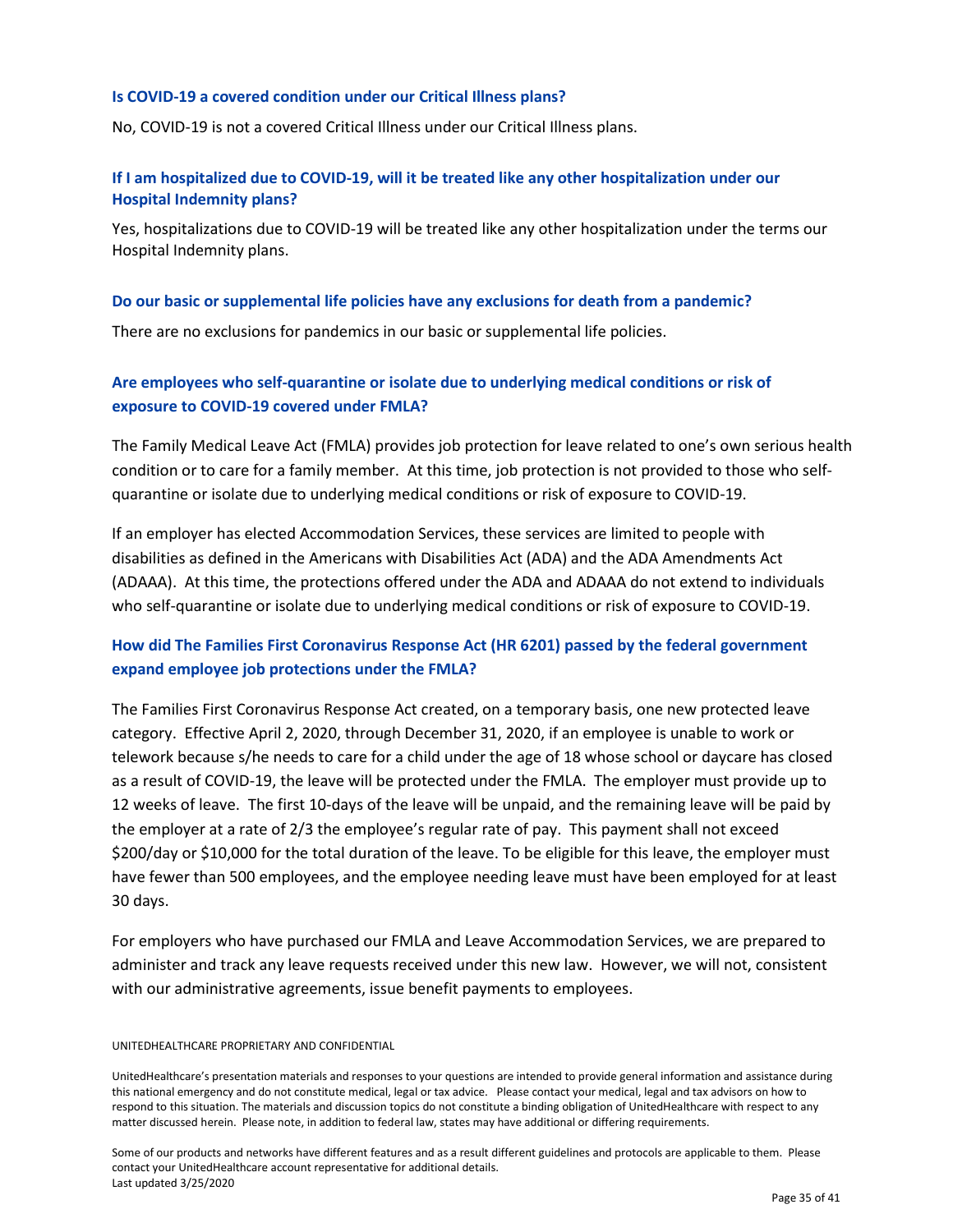## **The federal government recently passed The Families First Coronavirus Response Act (HR 6201). How does this new legislation impact our Financial Protection disability plans/benefits?**

The Families First Coronavirus Response Act enacted, on a temporary basis, up to two weeks of paid sick leave for employees who are unable to work or telework as a result of COVID-19. The specific reasons for permitted leave include the employee being subject to a government-ordered quarantine, advised by healthcare provider to quarantine or experiencing symptoms of COVID-19. The reasons also include the need to care for an individual who is subject to a government order or has been advised to quarantine, or needs a leave to care for a child because their school or daycare has been closed. This law is effective April 2, 2020, through December 31, 2020, and applies to private employers with fewer than 500 employees and public employers of any size.

The primary impact of this new paid sick leave law relates to potential short-term disability claims filed on the basis of a medically supported quarantine or isolation. As stated above, if, as a result of COVID-19, a covered person is unable to work or telework, experiences a loss of income due to a medically supported quarantine or isolation, but does not rise to the level of restrictions and limitations as defined in the policy, we will review and consider these claims for possible benefit payment. With the introduction of mandatory paid sick leave:

- *for applicable employers with fewer than 500 employees there will be no income loss during the recommended 14-day quarantine period and no reason to file a short-term disability claim;*
- for employers with more than 500 employees, our position stated above regarding consideration of STD claims in the absence of a diagnosis will not change; and
- in the event an employee is diagnosed with COVID-19 and is too ill to work, any mandatory paid sick leave received by the employee may be considered an offset under the terms of the applicable short term disability policy.

## **I understand how UnitedHealthcare approaches COVID-19 relative to their insured Financial Protection plans, but what about self-insured plans where UnitedHealthcare is administering disability claims on behalf of our company?**

A. Generally speaking, we approach claim administration for our self-insured disability customers similar to that of our fully insured customers. That said, we recognize that each self-insured policyholder (employer) has discretion as to how benefits are paid, and we work with customers to administer benefits according to their company-specific needs. We would suggest, however, that the employer consult with its benefits advisor or legal counsel regarding such decisions.

#### UNITEDHEALTHCARE PROPRIETARY AND CONFIDENTIAL

UnitedHealthcare's presentation materials and responses to your questions are intended to provide general information and assistance during this national emergency and do not constitute medical, legal or tax advice. Please contact your medical, legal and tax advisors on how to respond to this situation. The materials and discussion topics do not constitute a binding obligation of UnitedHealthcare with respect to any matter discussed herein. Please note, in addition to federal law, states may have additional or differing requirements.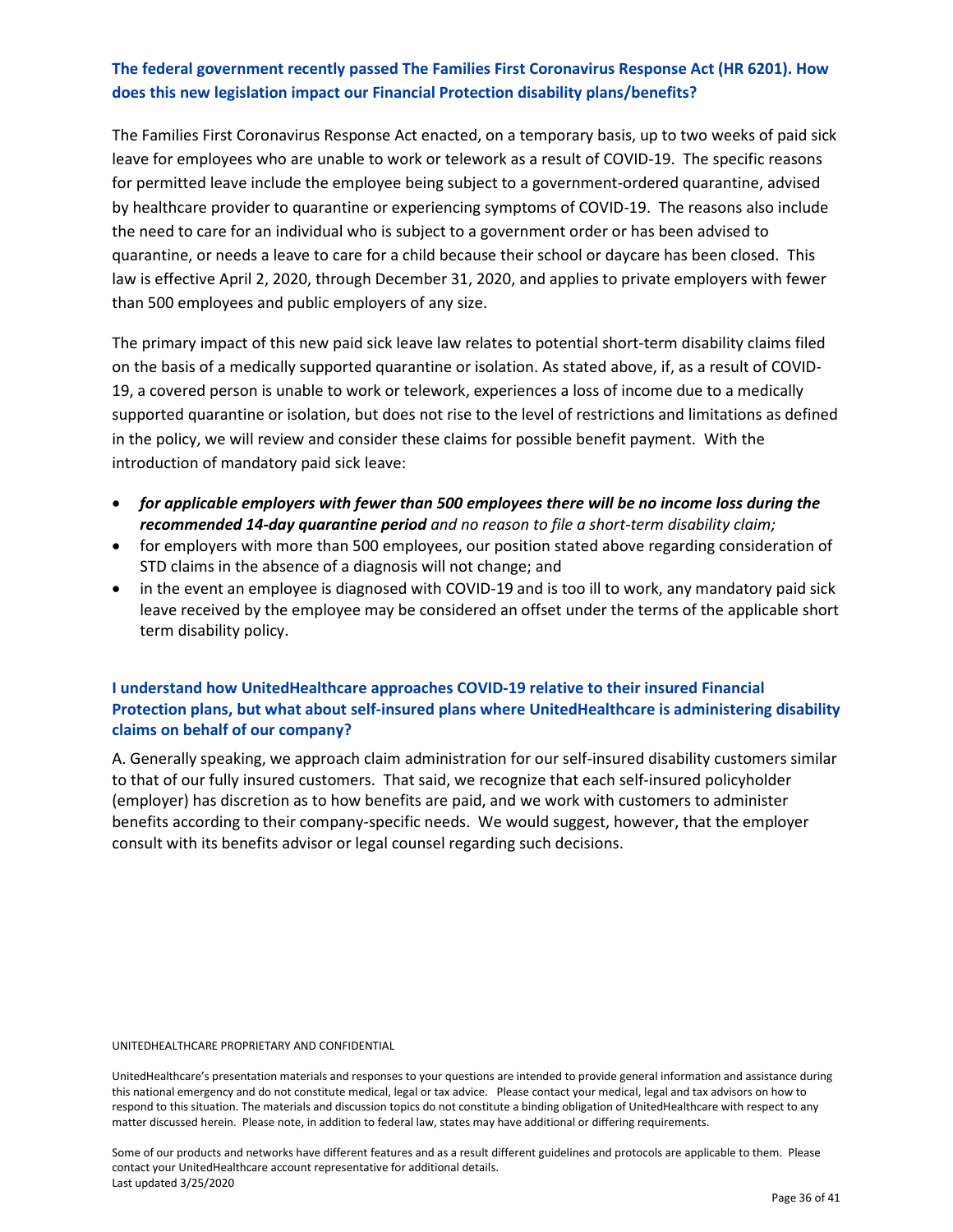#### **Does coverage continue during a medically supported period of isolation or quarantine?**

Many of our insurance plans allow for a continuation of coverage for approved leaves of absence. We will consider an employee to be actively employed during their medically supported isolation or quarantine if the employee is isolated or quarantined at the recommendation of their treating provider, the Centers for Disease Control and Prevention (CDC) or similar government order. The length of continuation is dependent upon how the leave of absence provision and/or termination provision is defined under the applicable coverage/plan\*.

\*Continuation of coverage presumes applicable premiums are paid.

## **What happens to my UnitedHealthcare Financial Protection coverage if my employer closes for quarantine based on a Federal or State Emergency Order?**

Your continued coverage under a UnitedHealthcare Financial Protection plan is governed by the specific policy documents between UnitedHealthcare and your employer. These policy documents typically include provisions that define active at work requirements as a prerequisite to enroll in and to retain coverage as well as continuation of coverage provisions based on either a leave of absence or layoff. The specific duration for continued coverage may vary as some customers have purchased enhanced coverage. In all cases, premiums must continue to be paid. Any claims which arise during the temporary closure will be reviewed according to the terms of the specific policy issued to your employer.

## **If I lay off part of my workforce in response to the COVID-19 crisis, how long will their coverage continue under our group life, AD&D and supplemental health plans?**

Continuation of coverage due to an approved layoff is outlined in the *Termination of Covered Person Insurance* or *Termination of Covered Employee Insurance* section(s) of the employer's policies. It may vary by customer and you should refer to the actual Certificate(s) for plan specifics.

• By way of reference, our standard policy language (which applies to most customers) allows for coverage to continue due to an approved layoff, for up to three months from the date he/she stopped active work.

## **If I lay off part of my workforce in response to the COVID-19 crisis, how long will their coverage continue under our group disability plan?**

Continuation of coverage due to an approved temporary layoff is outlined in the *Termination of Covered Person Insurance* section of the employer's disability policy. It may vary by customer and you should refer to the actual Certificate(s) for plan specifics.

• By way of reference, our standard disability policy language (which applies to most customers) allows for coverage to continue due to a temporary layoff - through the end of the month following the month in which the layoff began.

UNITEDHEALTHCARE PROPRIETARY AND CONFIDENTIAL

UnitedHealthcare's presentation materials and responses to your questions are intended to provide general information and assistance during this national emergency and do not constitute medical, legal or tax advice. Please contact your medical, legal and tax advisors on how to respond to this situation. The materials and discussion topics do not constitute a binding obligation of UnitedHealthcare with respect to any matter discussed herein. Please note, in addition to federal law, states may have additional or differing requirements.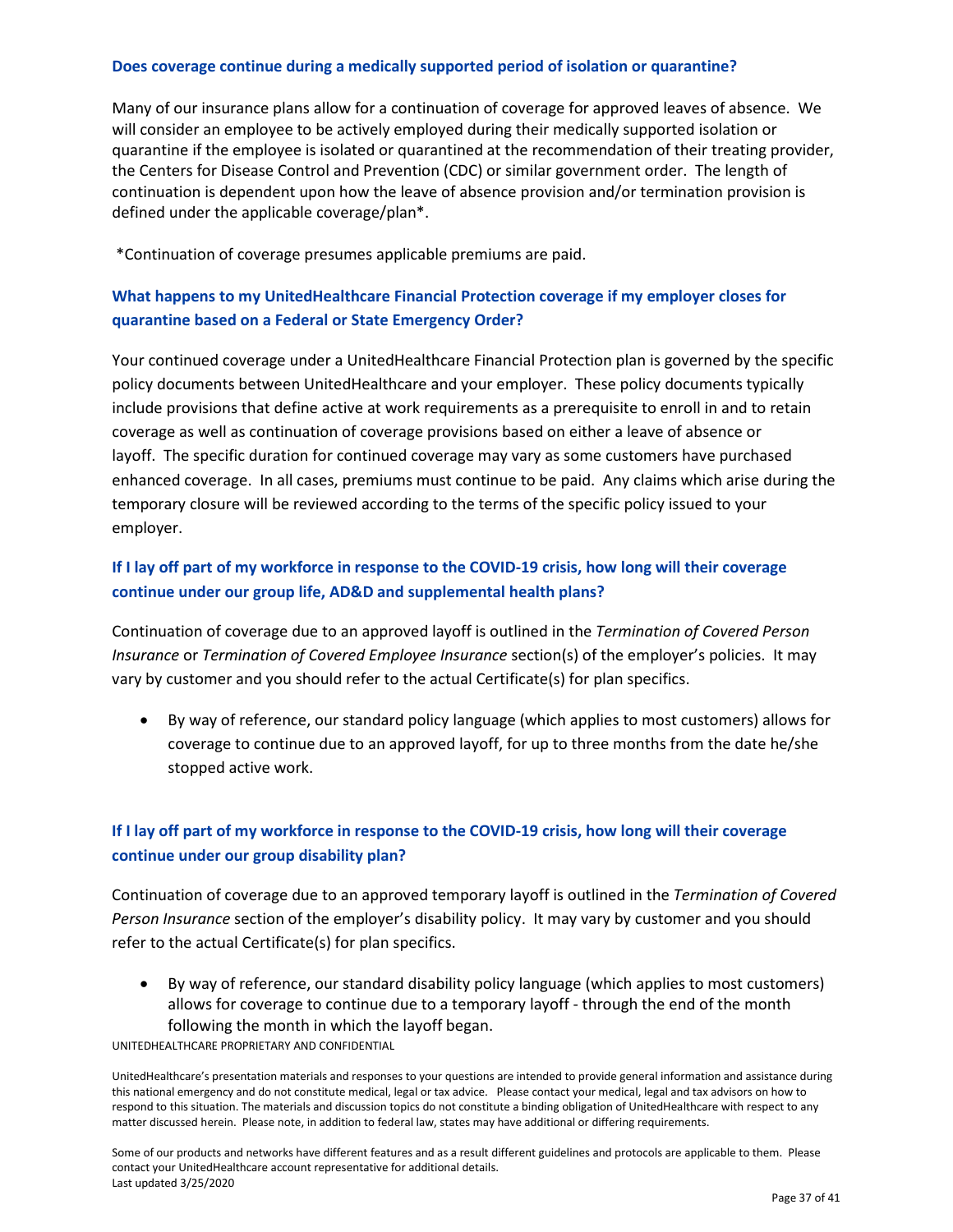o For example: If a temporary layoff began March 17, 2020, coverage does not end until April 30, 2020.

**If my company reduces their hours of operation or furloughs certain employees as a result of COVID-19, will my employees be able to retain their Financial Protection coverages even though their current work hours are below the minimum required by the policy?** 

A. Effective from March 1, 2020, through April 30, 2020, when our customers' business operations are impacted due *solely* to the COVID-19 pandemic, our Financial Protection policies will be administered as follows:

- If an employee who is normally within an eligible class as defined in the policy remains working but his/her working hours fall below the minimum required, we will consider the employee to remain in an eligible class of insurance, provided that premiums continue to be paid.
- If an employee who is normally within an eligible class as defined in the policy is temporarily furloughed and furloughs are not specifically addressed in the Certificate, we will consider the employee to be on a temporary layoff and coverage will continue as outlined in the Termination of Covered Person Insurance or Termination of Covered Employee Insurance section(s) of the employer's applicable policies, provided premiums continue to be paid.

UNITEDHEALTHCARE PROPRIETARY AND CONFIDENTIAL

UnitedHealthcare's presentation materials and responses to your questions are intended to provide general information and assistance during this national emergency and do not constitute medical, legal or tax advice. Please contact your medical, legal and tax advisors on how to respond to this situation. The materials and discussion topics do not constitute a binding obligation of UnitedHealthcare with respect to any matter discussed herein. Please note, in addition to federal law, states may have additional or differing requirements.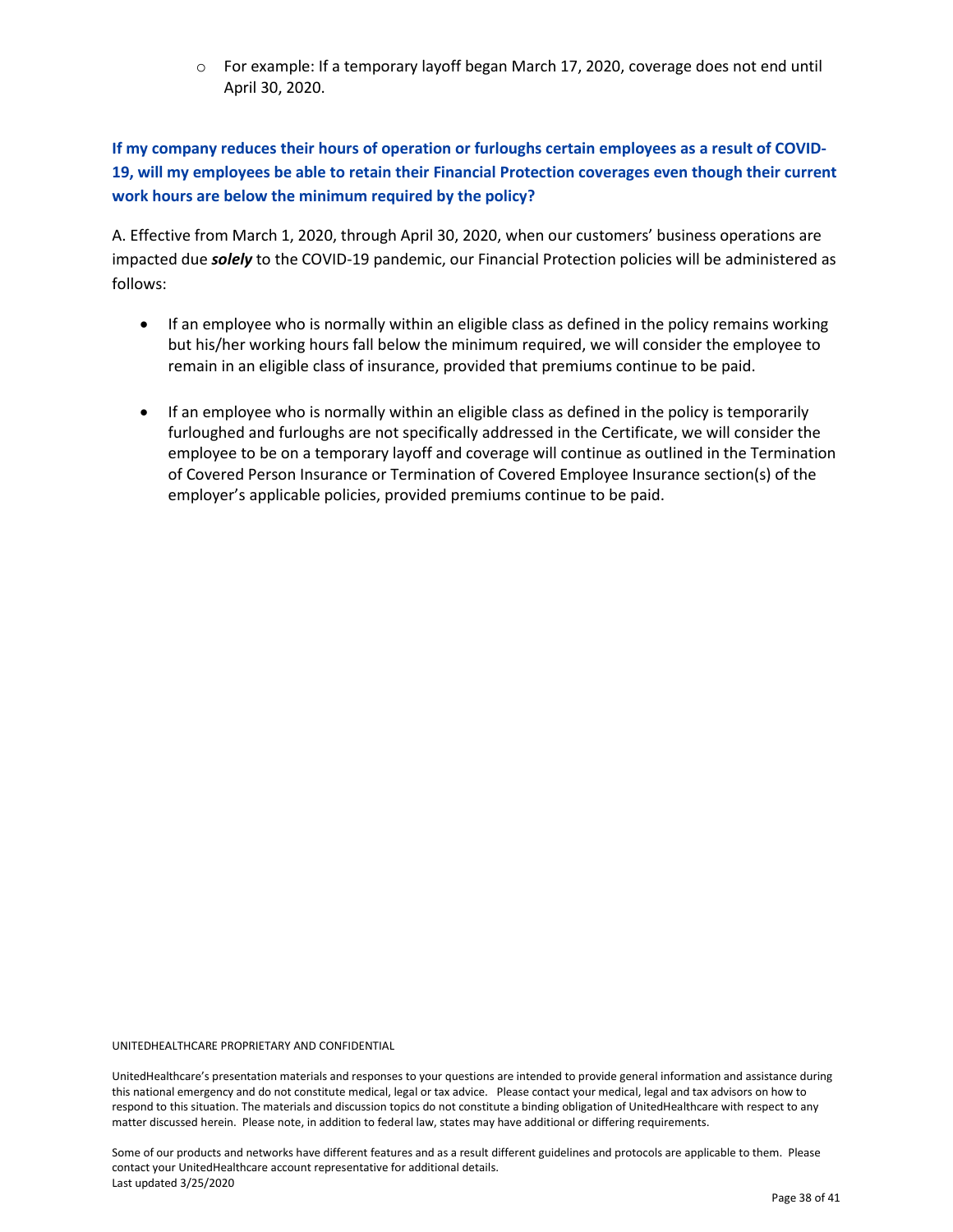## <span id="page-39-0"></span>**ALL SAVERS**

#### **INFORMATION IN THIS SECTION IS SPECIFIC TO ALL SAVERS.**

#### **Is there a Virtual Visit option for members?**

Virtual Visit options are available to members in many plans. Where available, and if covered under the member's plan, members can schedule a Virtual Visit with a provider. Virtual Visit providers **TeladocR,**  HealthiestYou, AmWell<sup>R</sup> and Doctor On Demand<sup>™</sup> have developed guidelines for members who think they may have been infected by COVID-19.

A member's Virtual Visit is a good place to discuss concerns and symptoms. Where indicated, the Virtual Visit provider may refer the member to their physician.

When a COVID-19 test is done, the test and test-related virtual visit will be covered at no cost share when billed with the appropriate codes. Please note that claims for treatment will pay according to the member's plan benefits.

#### **How does this change apply to All Savers?**

All Savers level-funded members already have access to \$0 Virtual Visits through our partnership with HealthiestYou. For the All Savers fully insured membership that does not currently have access to this benefit, this service will be available to them for the next three months until June 18, 2020, at no cost to the group or member.

#### **Has UnitedHealthcare changed telehealth guidelines for All Savers?**

To increase system access and flexibility when it is needed most, we are expanding our telehealth policies to make it easier for people to connect with their healthcare provider. People will have access to telehealth services in two ways:

- **Designated Virtual Visit Providers** Members can access their existing telehealth benefit offered through one of UnitedHealthcare's designated partners for free. UnitedHealthcare Virtual Visit providers include **HealthiestYou** , Teladoc, Doctor on Demand and AmWell,
- **Expanded Provider Telehealth Access -** Effective immediately, through June 18, 2020, all eligible in-network medical providers who have the ability and want to connect with their patient through synchronous virtual care (live video-conferencing) can do so. We will waive member cost sharing for COVID-19 testing-related visits.

#### UNITEDHEALTHCARE PROPRIETARY AND CONFIDENTIAL

UnitedHealthcare's presentation materials and responses to your questions are intended to provide general information and assistance during this national emergency and do not constitute medical, legal or tax advice. Please contact your medical, legal and tax advisors on how to respond to this situation. The materials and discussion topics do not constitute a binding obligation of UnitedHealthcare with respect to any matter discussed herein. Please note, in addition to federal law, states may have additional or differing requirements.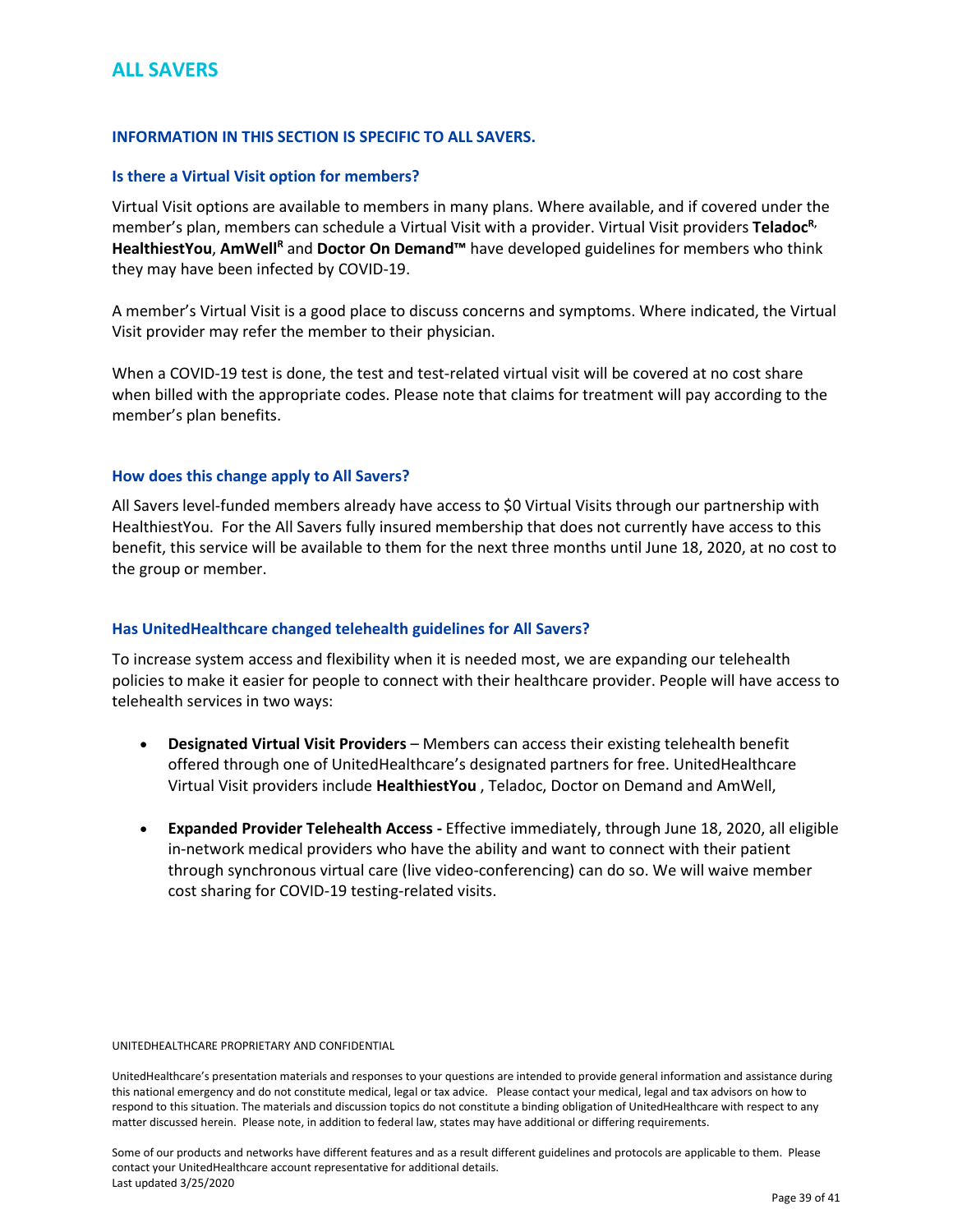## **Do we send All Savers subscribers to UHC.com also? Are all the same practices being done by both UHC and All Savers? New 3/30**

For general information on COVID-19, All Savers members can utilize UHC.com; benefit specific information is on the All Savers member portal myallsaversconnect.com. All Savers is following the same practices that are in place as with Fully Insured, including the Special Enrollment Opportunity, coverage during reduction of work hours, and Virtual Visit and telehealth coverage.

**Will All Savers consider relaxing current eligibility rules requiring employees to work 30 or more hours per week to be eligible for benefits until June 30, 2020 (or another date) so employees whose hours are reduced or employees are furloughed due to reduced work from COVID-19 situation can still be covered? New 3/30**

**For health plan products:** Through May 31, 2020, UnitedHealthcare is temporarily relaxing its requirement that employees be actively working to be eligible for coverage and will allow you to cover your reduced hour employees, as long as you pay the monthly premium. Please note that you must offer this coverage on a uniform, non-discriminatory basis.

## **How does this Special Enrollment work with clients who pre-tax their deductions and their Section 125 plans don't include this language? New 3/30**

All Savers does not administer the section 125 benefit that an employer may offer. These are Flexible Savings Account type benefits.

### **Is the special enrollment opportunity going to be available to All Savers? Update 3/29**

To assist members in accessing care in light of the COVID-19 National Emergency, UnitedHealthcare is providing its fully-insured small and large employer customers, along with All Savers, with a *Special COVID-19 Enrollment Opportunity* to enroll employees who previously failed to enroll in coverage. The opportunity will be limited to those employees who previously did not elect coverage for themselves (spouses or children) or waived coverage. See **[Notice of Special COVID-19 Enrollment Opportunity](http://ctm.uhc.com/content/dam/ctm/ctm-document-assets/covid-notice-of-special-enrollment-english.docx)** (English) and **[Notice of Special COVID-19 Enrollment Opportunity \(Spanish\)](http://ctm.uhc.com/content/dam/ctm/ctm-document-assets/covid-notice-of-special-enrollment-spanish.docx)** document for details. The enrollment opportunity will extend from March 23, 2020, to April 6, 2020. The effective date for this special enrollment is 4/1/20.

- Customers are not required to adopt the *Special COVID-19 Enrollment Opportunity*. Because of this, no opt out action is required on their behalf. UnitedHealthcare realizes each situation is unique, and each customer must make their own decisions on the enrollment opportunity.
- Dependents, such as spouses and children, can be added if they are enrolled in the same coverage or benefit option as the employee.
- Standard waiting periods will be waived; however, existing eligibility and state guidelines will apply.
- For small employers (2-50), a wage and tax statement will be needed to validate the employee's eligibility.

## **Will Risk Management allow a grace period for employers to respond, post group termination, due to the COVID-19 national emergency? New 3/30**

#### UNITEDHEALTHCARE PROPRIETARY AND CONFIDENTIAL

UnitedHealthcare's presentation materials and responses to your questions are intended to provide general information and assistance during this national emergency and do not constitute medical, legal or tax advice. Please contact your medical, legal and tax advisors on how to respond to this situation. The materials and discussion topics do not constitute a binding obligation of UnitedHealthcare with respect to any matter discussed herein. Please note, in addition to federal law, states may have additional or differing requirements.